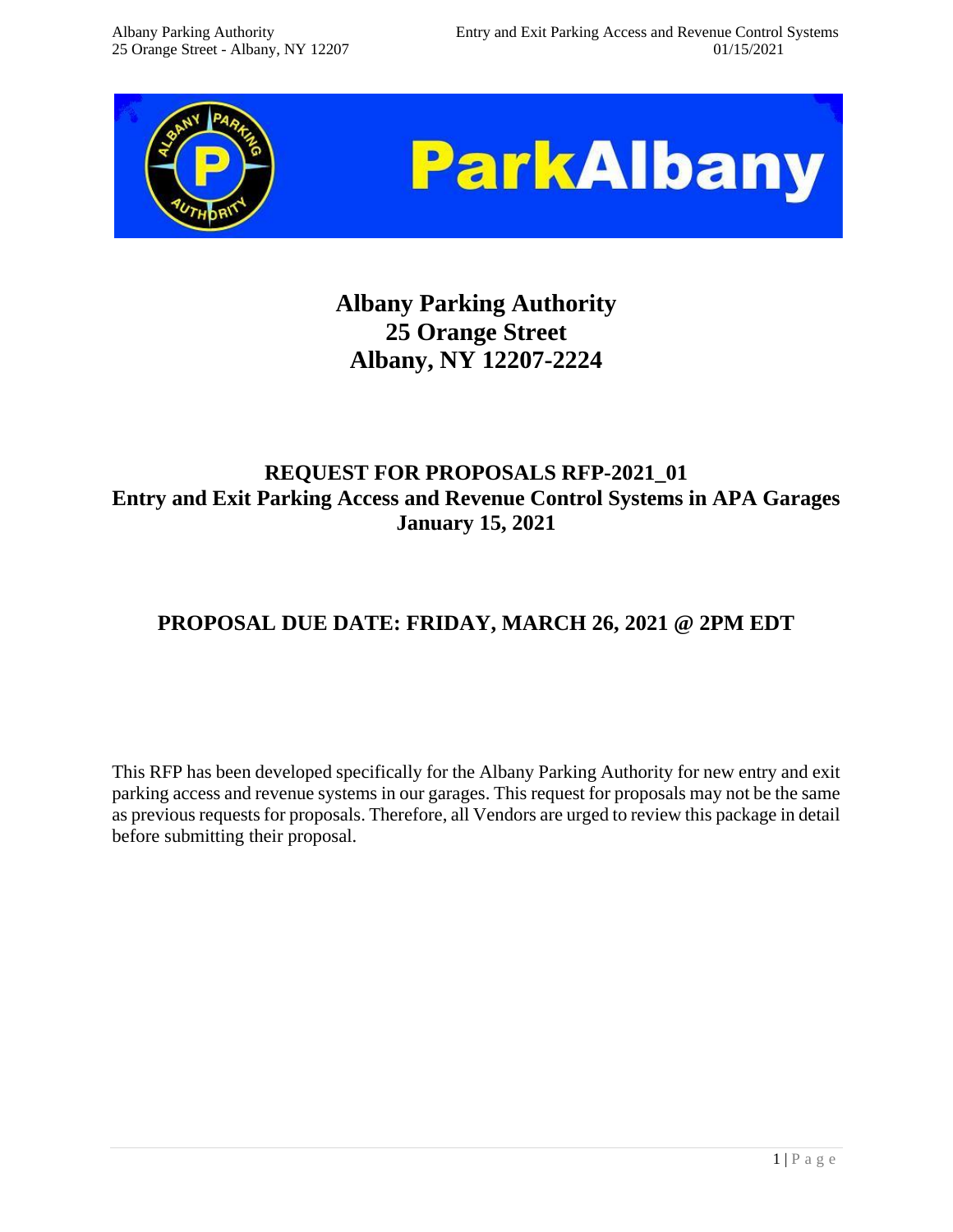# **Table of Contents**

| Section 1: Notice Inviting Bid                                   | 3  |
|------------------------------------------------------------------|----|
| Section 2: Project Summary                                       | 6  |
| Section 3: Scope of Work                                         | 9  |
| Section 4: BID Content Requirements                              | 29 |
| Section 5: Equipment                                             | 31 |
| Section 6: Cost Proposal                                         | 33 |
| Section 7: Instruction for Proposal                              | 34 |
| Section 8: Insurance and Security Requirements                   | 38 |
| Section 9: Termination                                           | 39 |
| Section 10: Bidder Responsibility and New York State Finance Law | 40 |
| Section 11: Non-Collusive Proposal Certificate & Acknowledgment  | 42 |
| Acknowledgment by Proposer                                       | 43 |
| Map to APA Office                                                | 48 |
| Holiday List/Map of APA Garages                                  | 49 |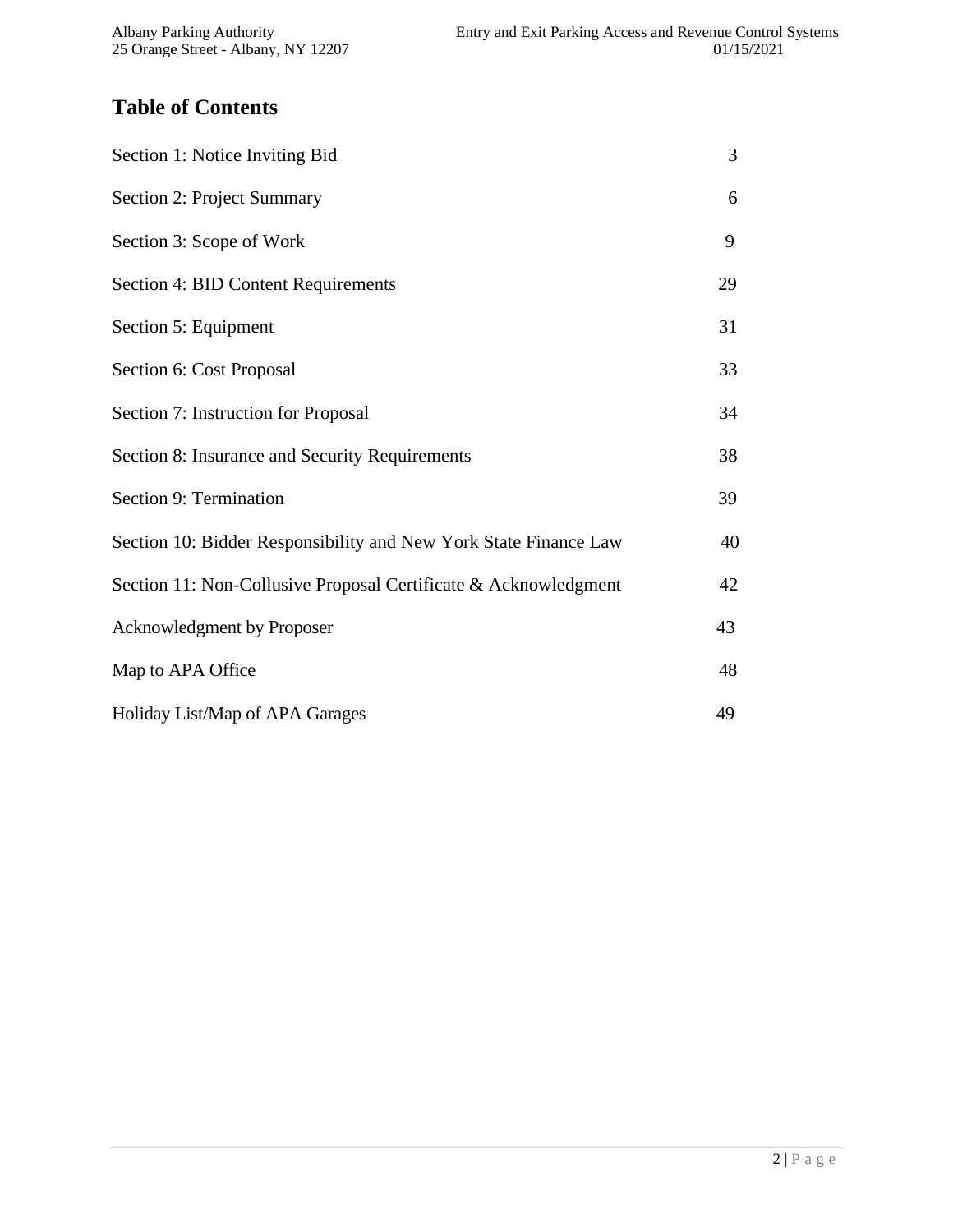#### **Section 1: Notice Inviting Bid**

- 1.1 NOTICE IS HEREBY GIVEN THAT proposals for the procurement and installation of a new parking entry and exit parking access and revenue systems for three (3) parking structures (hereinafter the "Parking Facilities") owned by the Albany Parking Authority will be accepted at the Albany Parking Authority offices located at 25 Orange Street, Albany, NY 12207-2224 until the date listed below in Section 1.5. This RFP is a competitive process designed to serve the Authority's best interests and to provide vendors a fair opportunity for consideration of their equipment and services. The request is open to all qualified firms and manufacturers able to deliver all required materials and functions specified in this RFP. Minority Business Enterprises and Women's Business Enterprises are encouraged to submit proposals.
- 1.2 The objective of this RFP is to procure a new installed and fully functioning entry and exit parking access and revenue systems at the Parking Facilities as identified in this RFP. As such, Vendors must include all necessary civil, electrical, mechanical, and administrative services as well as equipment and other hardware necessary to deliver a fully functioning system. This includes, but not limited to, loops, conduit, electrical wiring, communication cabling, concrete work, wire/cable terminations, and installation of any necessary parking equipment components to all the Parking Facilities and to the Authority's parking office, located in the Quackenbush Garage ("Parking Office"), servers, computers, software, equipment installation and movement, provision and installation of bollards and/or other protective devices, training, testing, programming, set-up services, and ongoing support service. All local, state, and federal laws must be adhered to by the selected Vendor. The procurement will be awarded to a single vendor. The installation must be scheduled to allow for continuous, revenue-collecting operations of the Parking Facilities. Most installation work will need to occur during off-peak hours.
- 1.3 All proposals must consist of itemized pricing for materials, as well as all services necessary. The Authority reserves the right to accept minor irregularities contained in proposals and the right to reject Proposals not submitted in compliance with this RFP.
- 1.4 **The official responsible for administering this RFP, to whom all inquiries and correspondence should be addressed, is:**

Sean Palladino, Associate Director Albany Parking Authority 25 Orange Street Albany, NY 12207-2224 (518) 434-8886 [spalladino@parkalbany.com](mailto:mpeter@parkalbany.com)

1.5 **Proposal Format - Each Vendor must furnish two (2) hard copies and one (1) electronic copy of its proposal to the individual referenced in section 1.4. The proposals must include specifications, summary of work to be performed and total cost, in a sealed envelope, which is clearly marked "Cost Proposal for Albany**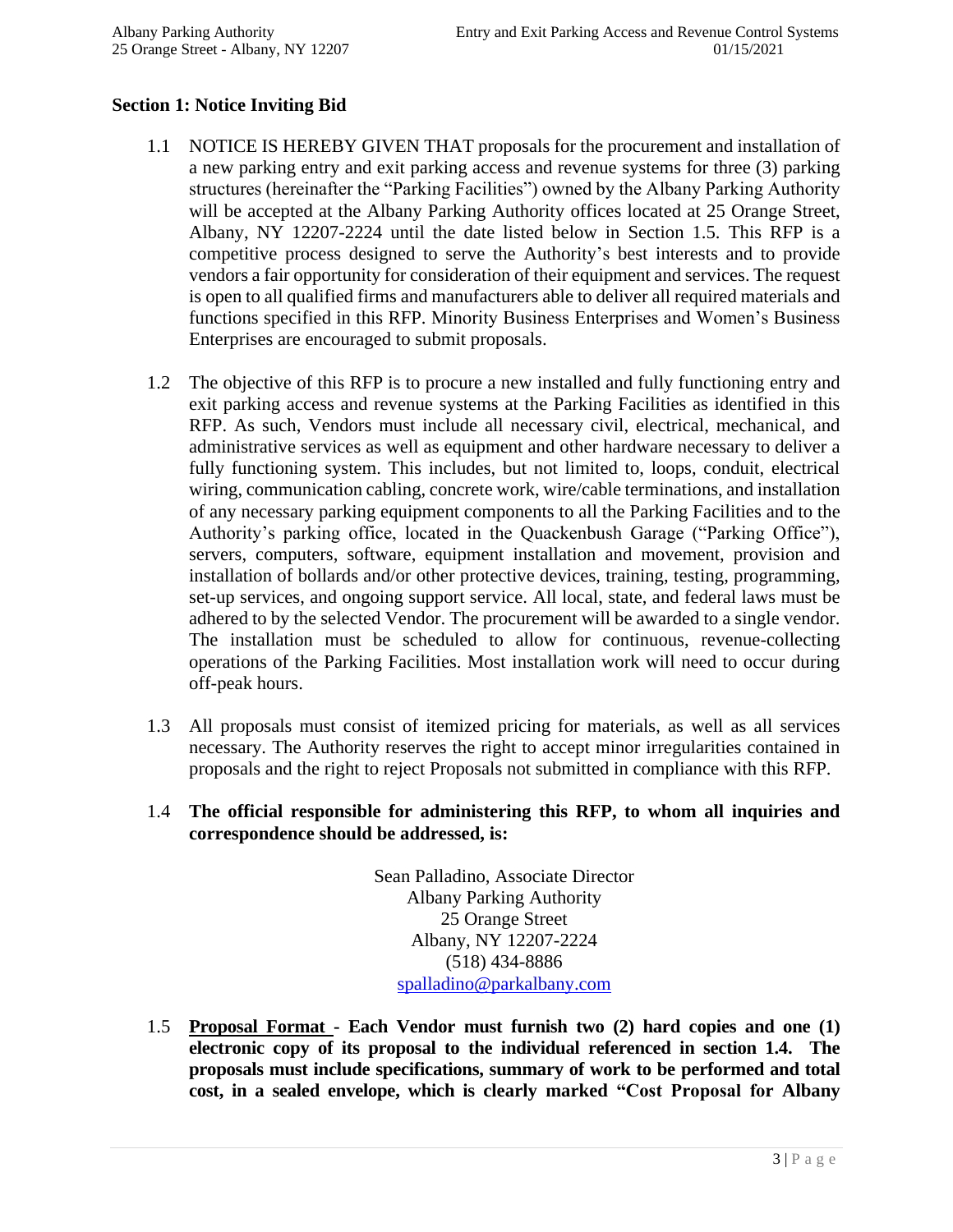#### **Parking Authority Parking Entry and Exit Systems– RFP-2021-01". Proposals are due Friday, March 26, 2021 at 2:00 PM EDT.**

- 1.6 Costs for developing any Proposal shall be the sole responsibility and shall be incurred at the sole risk of the Vendor, whether or not any award results from this solicitation. The Authority will not be responsible for any such costs or expenses incurred by Vendors under any circumstances.
- 1.7 If there are any discrepancies between the provided hard copies of the completed Proposals, the Authority reserves the right to use the most favorable version in the Authority's opinion as Vendor's response. Proposals received after the designated time will not be opened and will be removed from consideration. Telephone and faxed proposals *will not* be accepted. Proposals that are received after the deadline specified in this RFP shall be returned unopened; provided, however, that a late Proposal may be considered if it is the only Proposal received. All hard copies and electronic proposals should be mailed or delivered to:

Albany Parking Authority ATTN: Sean Palladino, Associate Director 25 Orange Street Albany, NY 12207-2224

#### 1.8 **Communication with Albany Parking Authority staff only:**

**IMPORTANT**: In order to preserve the fairness to all parties participating in this RFP process and to assure all vendors receive equal information, vendors are not authorized to communicate with any Authority staff other than the Associate Director (Sean Palladino) regarding the status of this RFP, the Authority's decision related to this RFP, or other questions related to the RFP process, other than as may be expressly permitted herein. Violation of this provision may be grounds for a disqualification of a Vendor.

- 1.9 Exclusion for Existing Business: Participating in this RFP process does not restrict your day-to-day business or operational communication with the Albany Parking Authority to facilitate pre-existing business matters.
- 1.10 Questions: Any questions regarding this RFP must be submitted in writing, via email to the official responsible for administering this RFP, by **Wednesday, February 17, 2021 @ 2:00 PM EDT**. The Authority reserves the right, in its sole discretion, to select the questions to which it will respond, to edit the questions, and those questions and responses it will share with other Vendors. All responding Vendors will receive identical listings of those questions and answers selected by the Authority on the date noted in the Procurement Schedule without identifying the Vendor which submitted the question. Questions will not be accepted or answered in any other manner.
- 1.11 The Albany Parking Authority will contact all Vendors about the status and outcome of the RFP process after reviewing all Proposals submitted in accordance with the RFP and reaching an award decision. The Authority reserves the right to conduct a bidder's conference as part of the review process.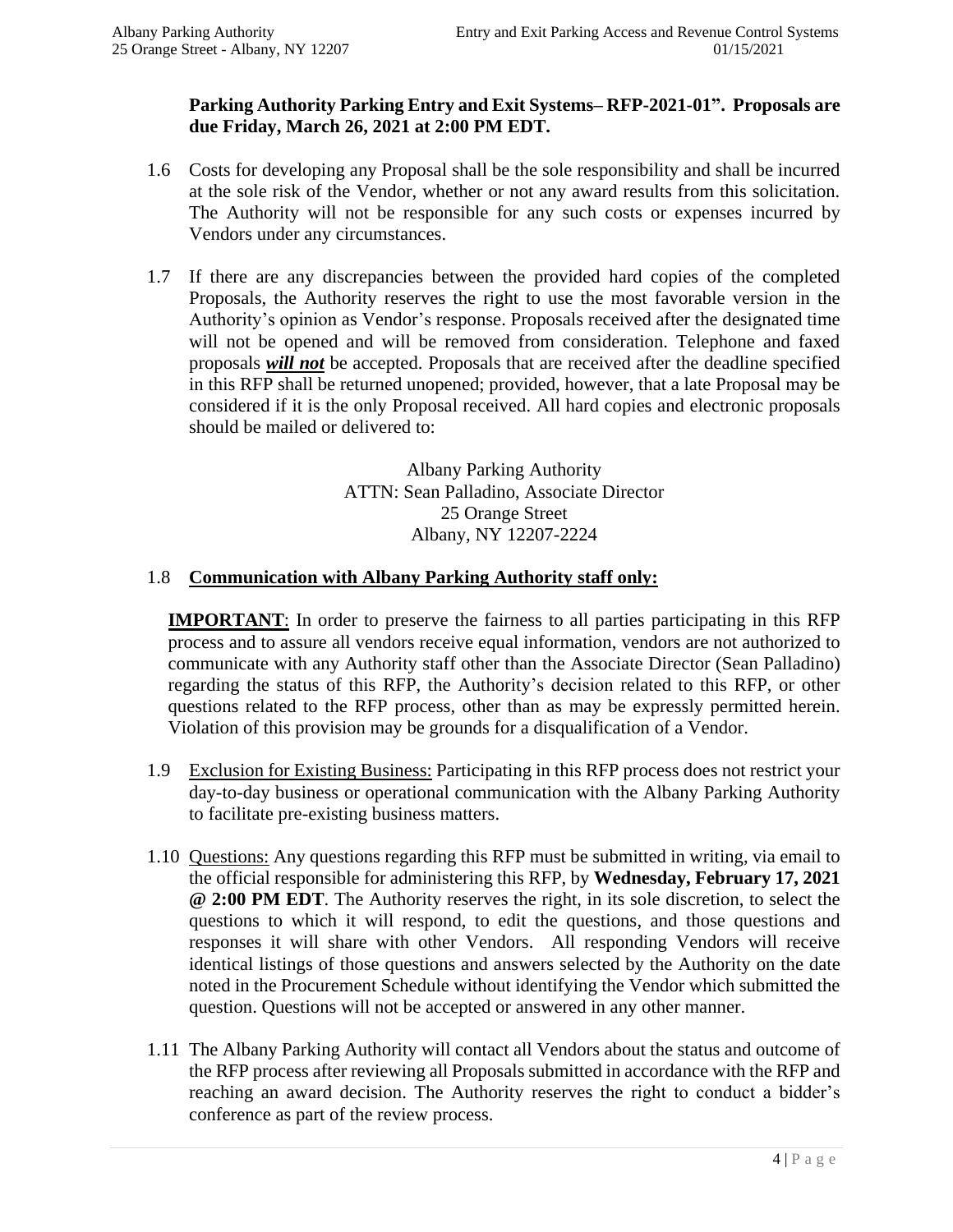- 1.12 Oral, telephone, facsimile or telegraphic modifications to a Proposal will not be accepted.
- 1.13 All prices included in the Cost Proposal shall be filled in ink or typed and must give actual cost of each product in line item pricing. Lump sum discounts will not be accepted.
- 1.14 All work to be performed under any contract entered into pursuant to this RFP (the "Contract") must be authorized in writing by the Albany Parking Authority prior to the commencement of such work. Any change orders must be authorized in writing by the Albany Parking Authority prior to commencement and signed off by the Executive Director.
- 1.15 Information to be presented with a Proposal must include:
	- a. Vendor's qualifications;
	- b. References and experience
	- c. Procurement schedule;
	- d. Proposed maintenance contract options;
	- e. Proposed warranty language;
	- f. Pricing for all equipment and services required;
	- g. Any such additional information as may be pertinent to provide the Authority with adequate information as to Vendors' ability to furnish the materials and services provided herein.
- 1.16 Any offer submitted by a Vendor as part of a Proposal must remain open and irrevocable for a period of 180 days from the deadline for submitting Proposals stated above.
- 1.17 Any failure to adhere to the provisions set forth in this RFP may result in the rejection of a Vendor's proposal. Proposals that are incomplete, conditional, or unclear may be rejected.
- 1.18 Any Vendor may withdraw its bid as stated in Section 6.2.4 at any time before the proposal due date and time as specified in Section 1.19.

#### 1.19 **Anticipated Procurement Schedule**

#### **The anticipated schedule for this procurement is as follows:**

| <b>Issue RFP</b>                                   | January 15, 2021           |
|----------------------------------------------------|----------------------------|
| RSVP for Pre-Bid Meeting                           | February 5, 2021 @ 5:00pm  |
| Pre-Bid Meeting (Location: Zoom Video Conference)  | February 10, 2021 @ 1:00pm |
| Project & RFP questions submitted to the Authority | February 17, 2021 @ 2:00pm |
| Answers to submitted questions distributed         | March 3, 2021 @ 2:00pm     |
| Proposals due                                      | March 26, 2021 @ 2:00pm    |
| Demonstrations to APA by Vendor                    | Late April                 |
| Site Visits for Finalists (in person-in field)     | Summer 2021                |
| <b>Award Project</b>                               | August 2021                |
| Installation                                       | <b>Fall 2021</b>           |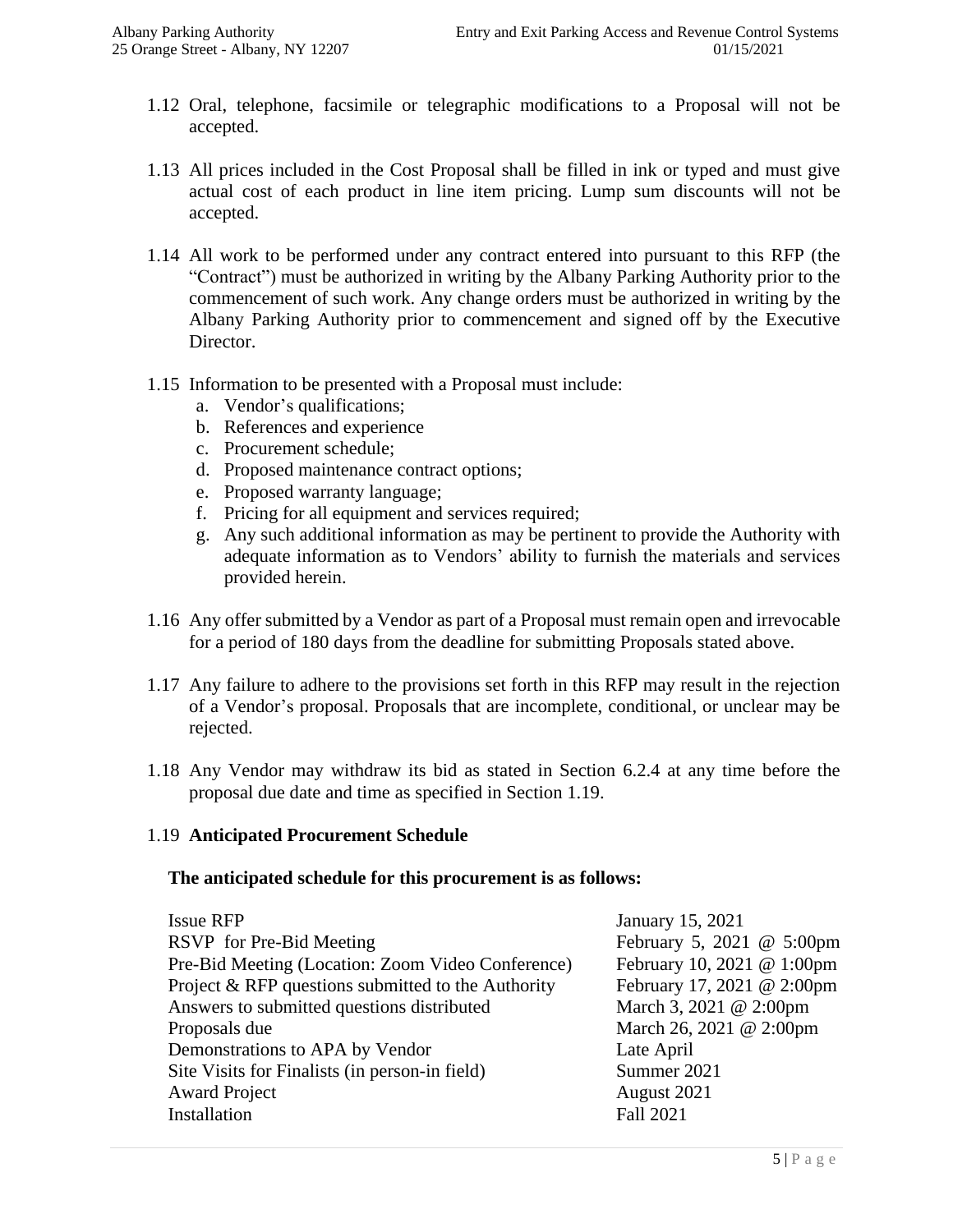**Project Completion: Finalized Installation and Fully Operational by December 31, 2021**

**There will be a mandatory pre-bid meeting video conference held on Wednesday, February 10, 2021 at 1:00 PM. Bidders must confirm their attendance for this video conference by emailing Stephanie Wright at swright@parkalbany.com by 5:00 PM, Friday, February 5, 2021.**

#### 1.20 **Evaluation Process**

The evaluation process shall begin upon receipt of sealed proposals and continue until a Contract has been awarded or the procurement has been cancelled.

#### 1.21 **Evaluation**

- a. The Authority will determine the bid submission provided which provides the best value to the APA. The Authority will award to the Vendor with the overall best bid based on the factors listed below:
	- i. The quality of the material and services offered;
	- ii. The ability, capacity and skill of the bidder to perform or provide the material or services;
	- iii. The capacity of the bidder to perform the Contract or provide the service promptly, within the time specified, and without delay or interference;
	- iv. Price: The cost of service programs, warranties, parts costs not covered by warranty, preventive maintenance inspections, fees for maintenance agreements that include parts and labor and ancillary charges for any other necessary equipment or services;
	- v. The character, integrity, reputation, judgment, training, experience and efficiency of the bidder; and
	- vi. The ability of the Vendor to provide such future equipment, including additional systems, maintenance or service under this agreement, as may be needed.

#### 1.22 **Rule for Award**

The Authority will select the proposal best meeting the needs of the Authority from a responsive and responsible Vendor, taking into consideration the factors noted in Section 1.21.

#### **Section 2: Project Summary**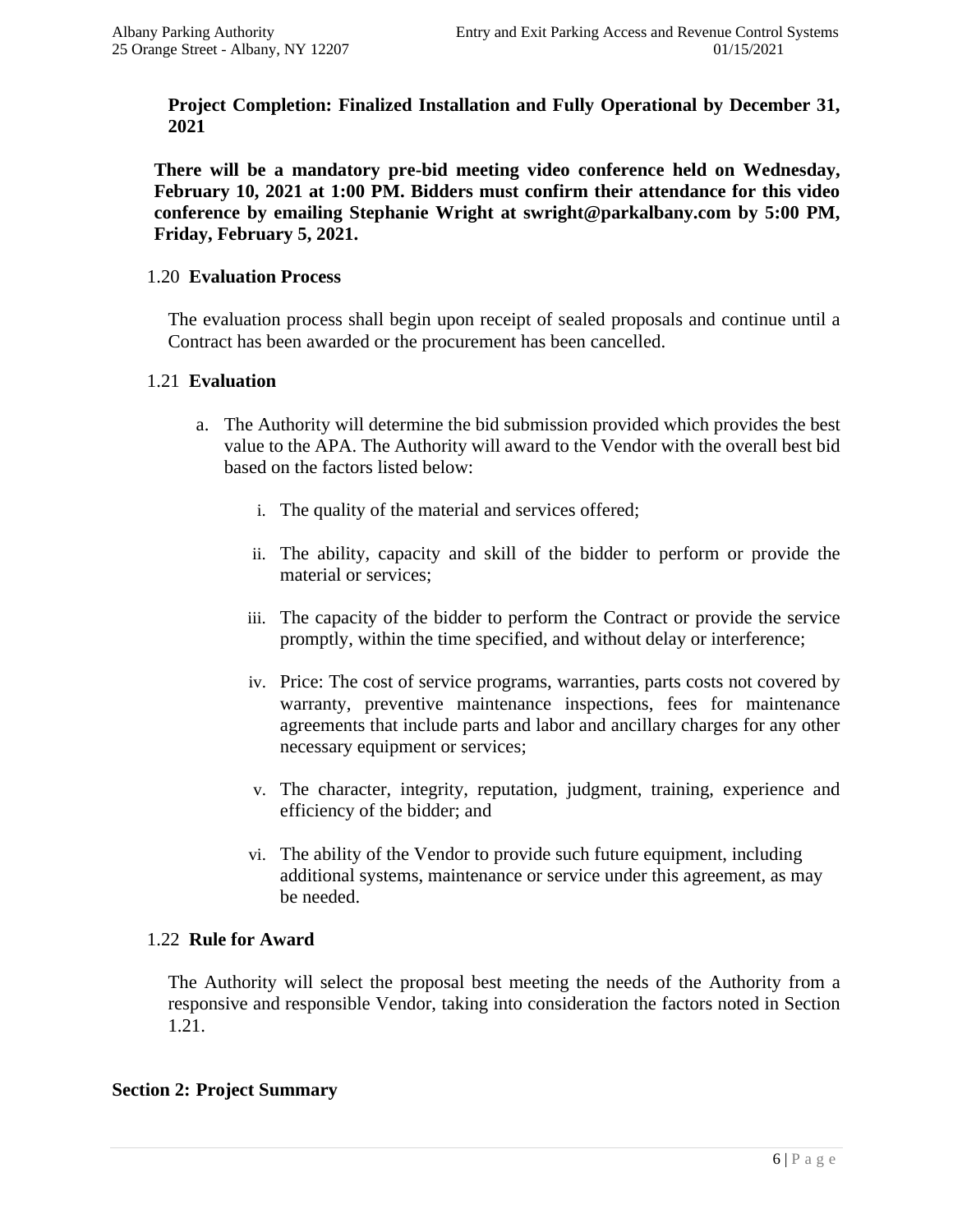- 2.1 This RFP requests proposals from qualified vendors to 1) remove the existing parking equipment and to provide equipment and services to design, install, test, and maintain an automated entry and exit parking access and revenue control system (hereinafter "PARCS") with gate arms for entry and exit systems at the Parking Facilities; **AND/OR** 2) a retrofitting of new equipment to the current system. The Authority desires pay-on-foot and pay-in-lane technology, with limited cashiering for certain special events.
- 2.2 The proposed parking access and revenue control system must be able to accept credit and debit cards on-line/real-time at every pay-on-foot machine, pay-in-lane terminal and exit verifier device. All credit card technology must be Payment Card Industry Data Security Standard (PCI-DSS) compliant and Payment Application Data Security Standard (PA-DSS) certified to the latest version in effect at the time of the contract award. All credit card technology must account for the Europay, MasterCard and Visa (EMV) global standard requirements that went into effect October 2015. Vendor must provide EMV/NFC (Near Field Communication) capable credit card processing, so no devices or software need to be replaced for EMC or NFC acceptance when appropriate/available in this region. An intercom must be provided at each entry/exit point and at each Pay-on-Foot/ pay-in-lane device. System must have syncing capabilities with outside entities (i.e. ability to sell parking passes by 3<sup>rd</sup> party vendors).
- 2.3 Proposals should clearly explain the Vendor's corporate approach to staying current with evolving PCI-DSS, PA-DSS and EMV standards to demonstrate to the Authority that the proposed PARCS will remain compliant throughout the projected ten (10) year life span.
- 2.4 Installation of the PARCS is scheduled to begin in Fall 2021 with an expected completion on December 31, 2021. Installation of the PARCS may begin earlier if agreed to by all parties. No installation work may occur during holidays (see list). The preferred order of installation is:
	- a. Quackenbush Garage/Parking Office
	- b. Riverfront Garage
	- c. Green/Hudson Garage

The Riverfront Garage serves a music series that begins in June and the Green/Hudson Garage serves a sports/entertainment venue that is normally busy until late May. Installation in this order should reduce impact on customers.

- 2.5 Testing of the PARCS must be coordinated with the Authority staff. All functions, software programming, hardware installations, acceptance tests and PCI compliance checks are expected to be performed on or before the completion date.
- 2.6 No part of the currently installed system may be reused in the implementation of the new PARCS, unless submitting a proposal to include a retrofitting option. This includes gates, card readers, fee computers and software. Existing electrical infrastructure and communications cabling switches can be reused where replacement has not been specifically designated. Loops may be reused if the Vendor is willing to warranty the existing loops that will be reused.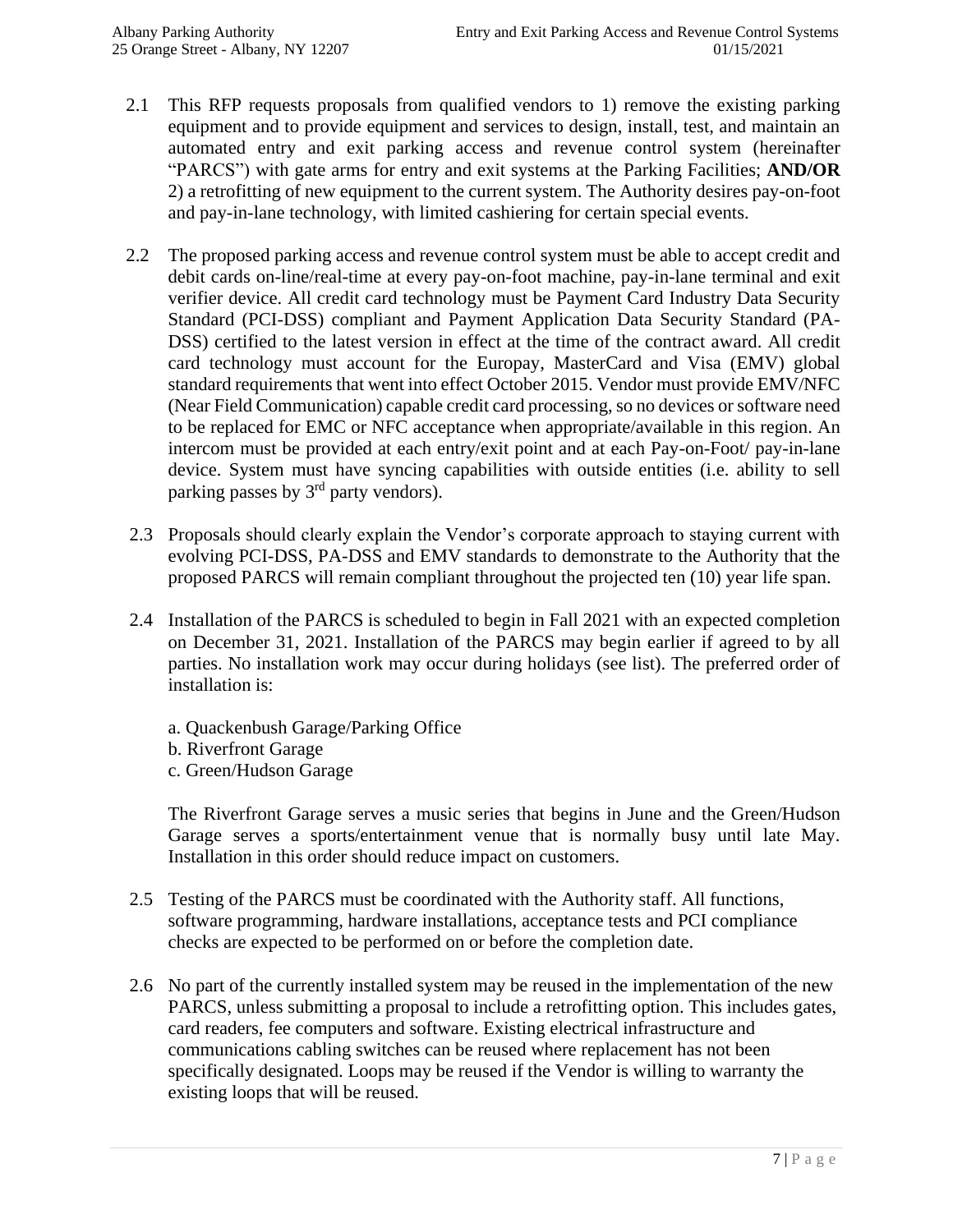- 2.7 Cost proposals shall include the maximum warranty on parts and labor offered by the manufacturer, including all service and preventative maintenance. Cost proposals shall also provide a breakdown of warranties provided including basic warranties.
- 2.8 Vendors shall comply with all local, state, and federal laws, electrical codes, and building codes relevant to this project.
- 2.9 All Vendors must submit a Project Management Schedule and will be expected to maintain the same throughout installation of the PARCS, in order to ensure that the project stays on schedule.

The Project Management Schedule should include:

- a. Approach to the project, i.e., how the Vendor will handle our current business during the equipment change out. Cash controls or operating method may be proposed.
- b. An assigned Project Manager, with resume, to communicate with the Authority.
- c. A Parking Facilities inspection review by the Vendor. Vendors must list any problems or additional work not addressed in the RFP that they foresee in installation and/or maintenance of the proposed PARCS.
- d. Vendors must give a description of how they will route/communicate all necessary information to the Parking Office located in the Quackenbush Garage.
- e. Detailed training (including basic maintenance of all equipment): include information on who will provide training to Authority staff and on what processes Authority staff will be trained
- f. Weekly updates showing whether the project is ahead and/or behind schedule
- g. Punch list walk through
- h. A list of names and job titles of all members of the Vendor's project team involved in the installation and maintenance of the new PARCS (e.g., IT, hardware, service, training, etc.)

#### **2.10 The Parking Facilities**

- 2.10.1 The PARCS will be installed to operate in the three (3) Parking Facilities. The Parking Facilities each contain multiple lanes (shown under Section 3.5, Proposed specifications for new PARCS). The Authority's current system supports 3,500 LPR (License Plate Recognition) and barcode card users and serves up to 230 transient cars per day. The bulk of our current customer base is monthly contract parkers using LPR and barcode cards.
- 2.10.2 The Riverfront Garage has 814 spaces and operates 24 hours a day, 7 days a week, 365 days per year and has 2 entrance/exits. The North Entrance has 3 lanes: 1 inbound, 1 outbound and 1 reversible. The South Entrance has 2 lanes: 1 inbound and 1 outbound with no attendant on duty.
- 2.10.3 The Green/Hudson Garage has 864 spaces and the Quackenbush Garage has 879 spaces. Both operate 24 hours a day, 7 days a week. The Green/Hudson Garage has 2 entrance/exits. The Green Street Entrance has 3 lanes: 1 inbound, 1 outbound and 1 reversible. The Hudson Avenue Entrance has 2 lanes: 1 inbound and 1 outbound. In addition, the Green/Hudson Garage has a manual sliding gate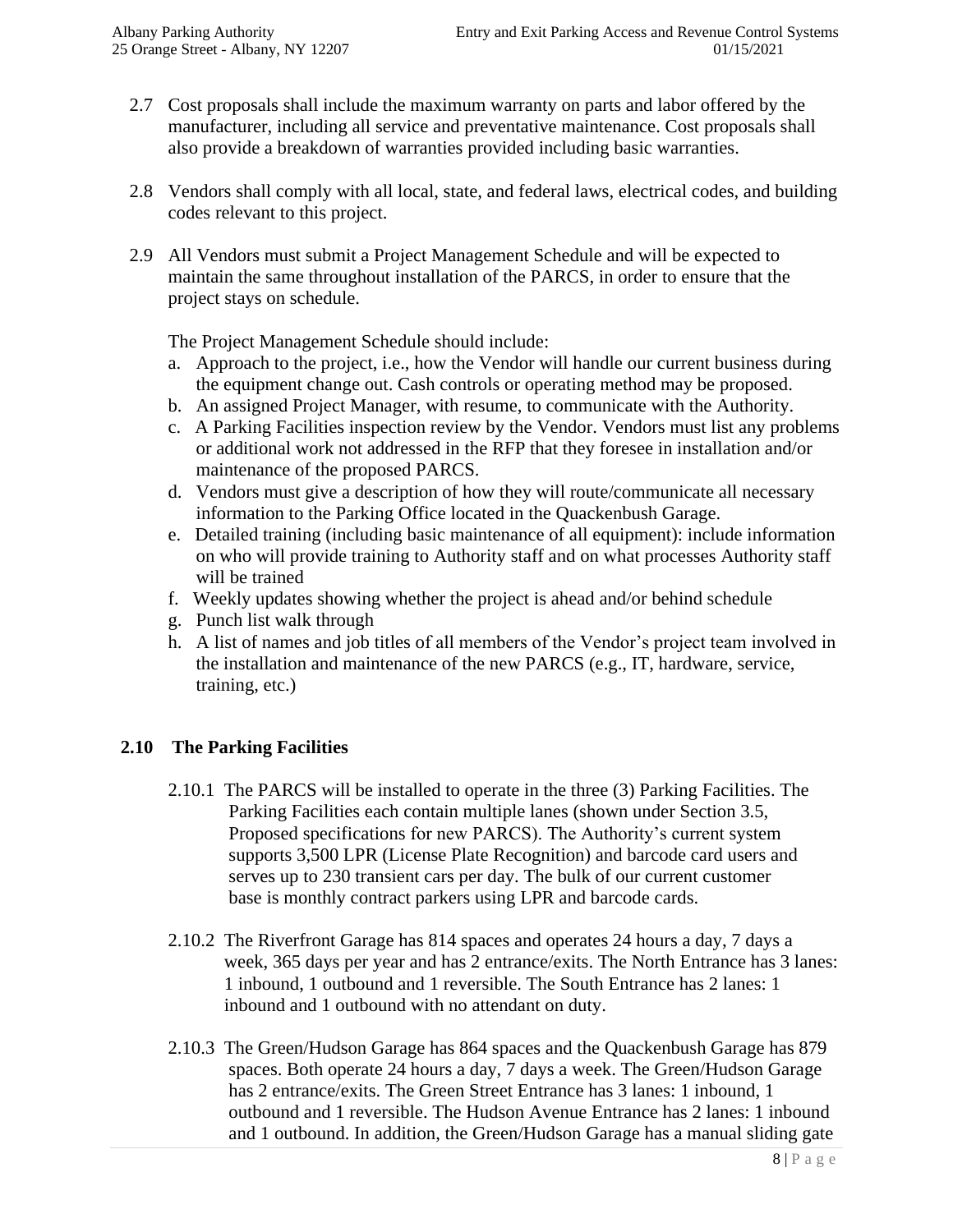strictly for construction access. There is no revenue or access control for this gate and none will be installed for this procurement.

- 2.10.4 The Quackenbush Garage currently has 1 entrance/exit and 1 entry only access. The first entrance has 3 lanes: 1 inbound, 1 outbound and 1 reversible. An additional entry unit may be added to Quackenbush Garage in the next year or so and therefore the propsal must inlude the option to add an additional entry unit. The Quackenbush Garage currently provides free parking for events at the Palace Theater. Part of this procurement will be to utilize the Ticketmaster® Quick Response (QR) code on the customer's Palace Theater ticket as a paid credential to enter and exit the facility. A similar procedure may be used in the future for Times Union Center event parking at the Green/Hudson Garage.
- 2.10.5 All garages must be able to utilize QR Code technology.

#### **Section 3: Scope of Work**

#### **Technical Requirments**

#### **3.1 General Specifications**

- 3.1.1 The proposed PARCS must be able to perform in and withstand the climate conditions of Albany, NY.
- 3.1.2 All equipment installed pursuant to this RFP must be ADA compliant and UL approved.
- 3.1.3The technology must be an online real-time system utilizing the following technologies:
	- a. Barcode and/or Quick Response (QR) code tickets that can be read by machine or scanned, including 3rd Party QR codes like Ticketmaster QR codes.
	- b. Ability to scan barcodes and Quick Response (QR) codes on printed media or from mobile devices
	- c. Bluetooth technology
	- d. Transponder signals
- 3.1.4 The PARCS will have unattended credit card lanes at the exit.
- 3.1.5 All credit card processing at entry terminals, exit terminals and Pay-on-Foot machines Must be completed at a central computer using high-speed communication connections with a processing time under ten (10) seconds or less.
- 3.1.6 The credit card system must be able to interface with our current credit card gateway processor, 3C. 3C contact information will be provided upon request.
- 3.1.7 All necessary credit card components in the new PARCS and processes must comply with all FACTA, PCI-DSS v.3.0, PA-DSS v.3.0 and upcoming EMV credit card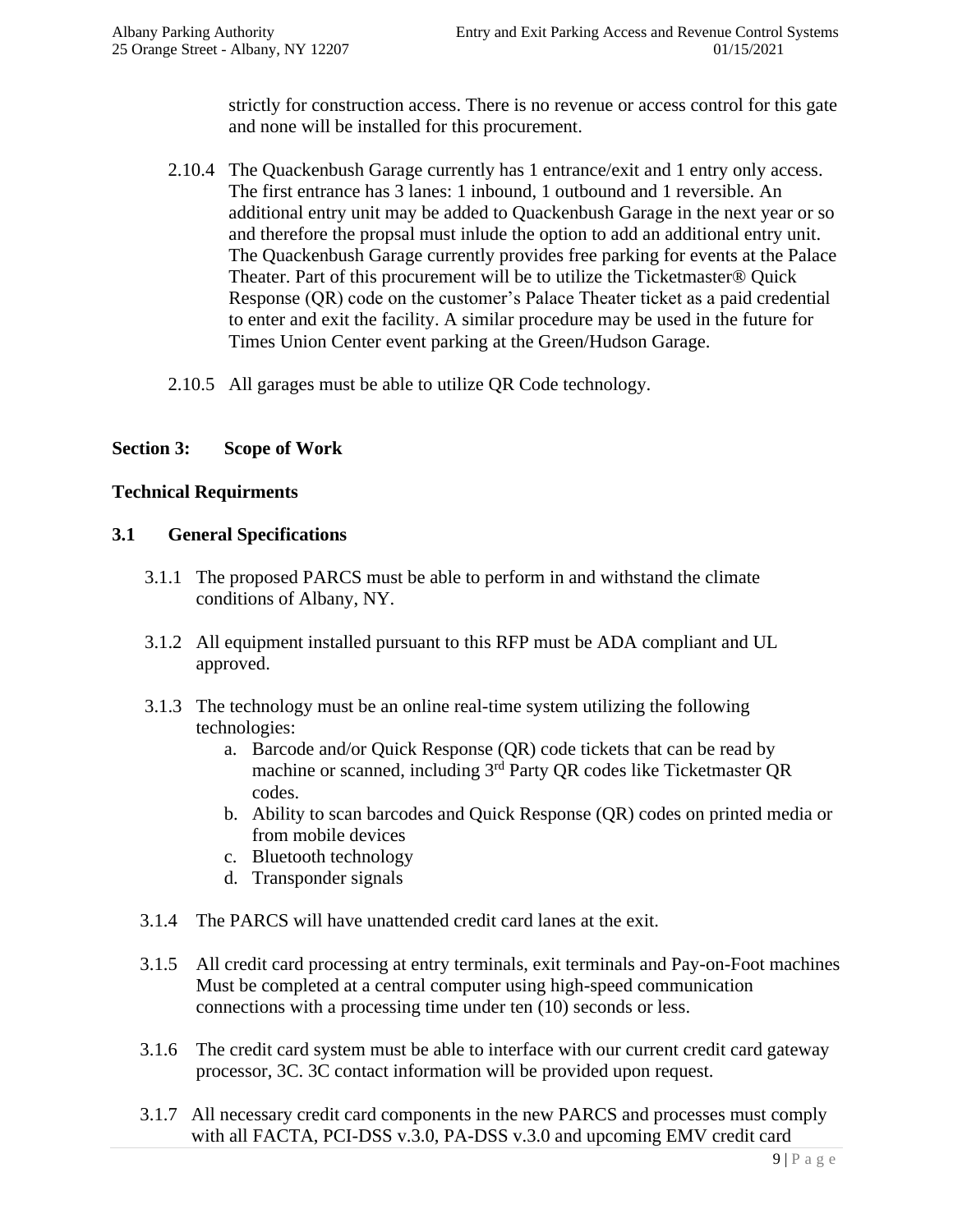regulations, rules and practices. Vendor will oversee and complete development of interface with Authority's gateway processor, 3C.

- 3.1.8 During the warranty and maintenance contract period, Vendor will perform all system programming at no charge.
- 3.1.9 All ticket dispensers, exit terminals and card access readers must be engaged before a transaction is started. In lanes where ticket dispensers, exit terminals and card readers reside in the same lane, once a ticket is dispensed or a card swiped, the other device must be disabled immediately so that the system cannot be manipulated.
- 3.1.10 High and low voltage surge suppression must be included in the installation, as well as external UPS battery backup for all computer-related equipment at installation locations and the Parking Office.
- 3.1.11 Proposals must be inclusive of all work and charges arising out of installation of a fully functional PARCS that meets the requirements of the RFP.
- 3.1.12 Vendors should also propose a sign and information graphics package to aid customers understanding the processes of the new PARCS. Sample graphics and signs should be shown in the proposal. **Unit pricing should be only provided in the Cost Proposal.**
- **3.1.13 Proposal must include itemized pricing for expansion equipment and must include any other additional costs relating to expansion including but not limited to internal upgrades. Expansion pricing must be good for at least 5 years.**

#### **3.2 System Requirements**

The equipment proposed by each Vendor must provide the functions and capabilities identified below. These are minimum requirements.

- 3.2.1 Will not require ingestion of credit cards. The reader shall not have any transport mechanism for automatically transporting a card, i.e. a motorized card reader/writer module
- 3.2.2 Issue barcode and/or Quick Response (QR) code tickets that can be read by machine or scanned
- 3.2.3 Provide Ticket In/Credit Card Out (via Pay-in-Lane) at entry/exit lane for transient customers
- 3.2.4 Provide Credit Card In/Credit Card Out at entry/exit lane for transient customers
- 3.2.5 Provide Bluetooth/Transponder device In/Out at entry/exit lane for monthly contract customers
- 3.2.6 Provide Pay-on-Foot machines that accept cash, credit card and/or other electronic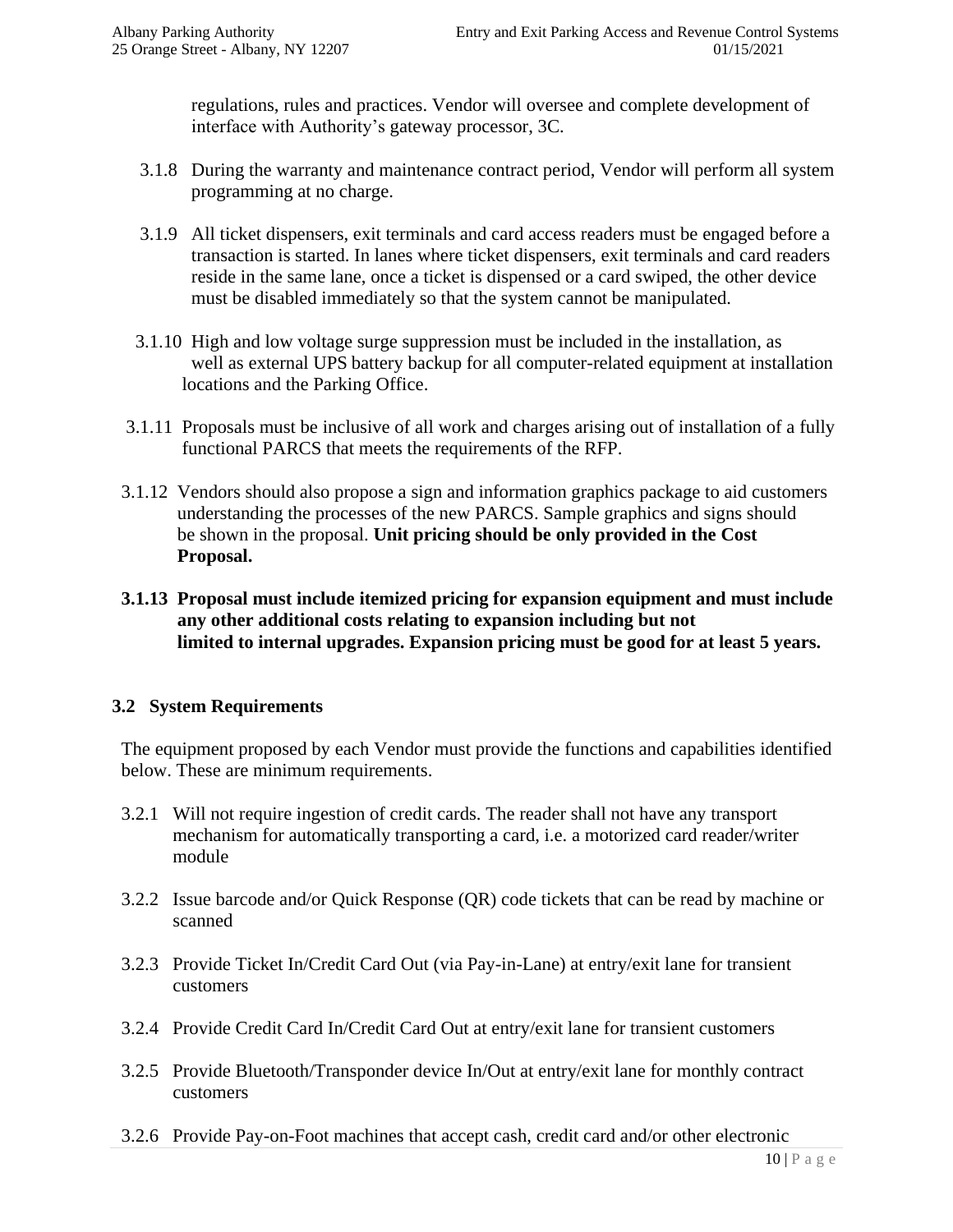payment methods, i.e. NFC, Apple Pay, Google Pay

- 3.2.7 Provide Pay-on-Foot machines that only accept credit card and/or other electronic payment methods, i.e. NFC, Apple Pay, Google Pay
- 3.2.8 Credit card and/or other electronic payment methods must be provided in all revenue collection devices, including exit lanes and Pay-on-Foot machines.
- 3.2.9 All Pay-on-Foot machines that accept cash revenue must provide change (bills only)
- 3.2.10 All Pay-on-Foot machines, entry lane and exit lane equipment must include barcode and QR code readers
- 3.2.11 System must be able to integrate with pay-by-cell phone operations (Note: the Authority currently has on street pay-by-cell phone systems operating at parking meters.)
- 3.2.12 Pinhole CCTV cameras and intercom systems with two-way audio and video provided in all Pay-on-Foot machines, entrances and exits lanes
- 3.2.13 CCTV monitors that display images in real time for office staff to monitor and answer intercom requests. Main monitor will be located at Quackenbush garage office; secondary monitor (or other form of video access) will be located at Riverfront and Green Hudson office garages. Must be compatible with current Axis/Idis system.
- 3.2.14 Intercoms: All Pay-on-Foot machines, entry lane and exit lane equipment must include twoway voice and/or video intercoms. Intercoms should utilize Voice-over-Internet Protocol (VoIP), include noise-canceling properties resulting in excellent transmission clarity and be ADA compliant. Intercoms will contain push-to-talk hardware located for ease of use by patrons and employees.
	- a. In the event that the Parking Office Intercom Station remains unanswered after a number of rings determined by the Authority, the call shall be transferred automatically to a telephone number assigned to a cellular phone used for parking personnel to respond to customer and employee calls. The system should be able to forward unanswered calls through a list of contact numbers to generate a greater chance of response.
- 3.2.15 System must be capable of processing credit cards in "batch" mode during a communications failure. Real time credit card transactions and online reports must be the only functions affected during a central computer failure or loss of communications to the field devices. Buffering transactions at the devices must allow the capture of all transactions during any communication downtime (including the batching of credit card transactions) until communications can be re-established.
- 3.2.16 Comprehensive and accurate revenue, auditing, transactions and car count data processing and reporting system
- 3.2.17 Database module that enables exporting data in different formats, including but not limited to Microsoft Office (Excel or Word), PDF format for reporting and future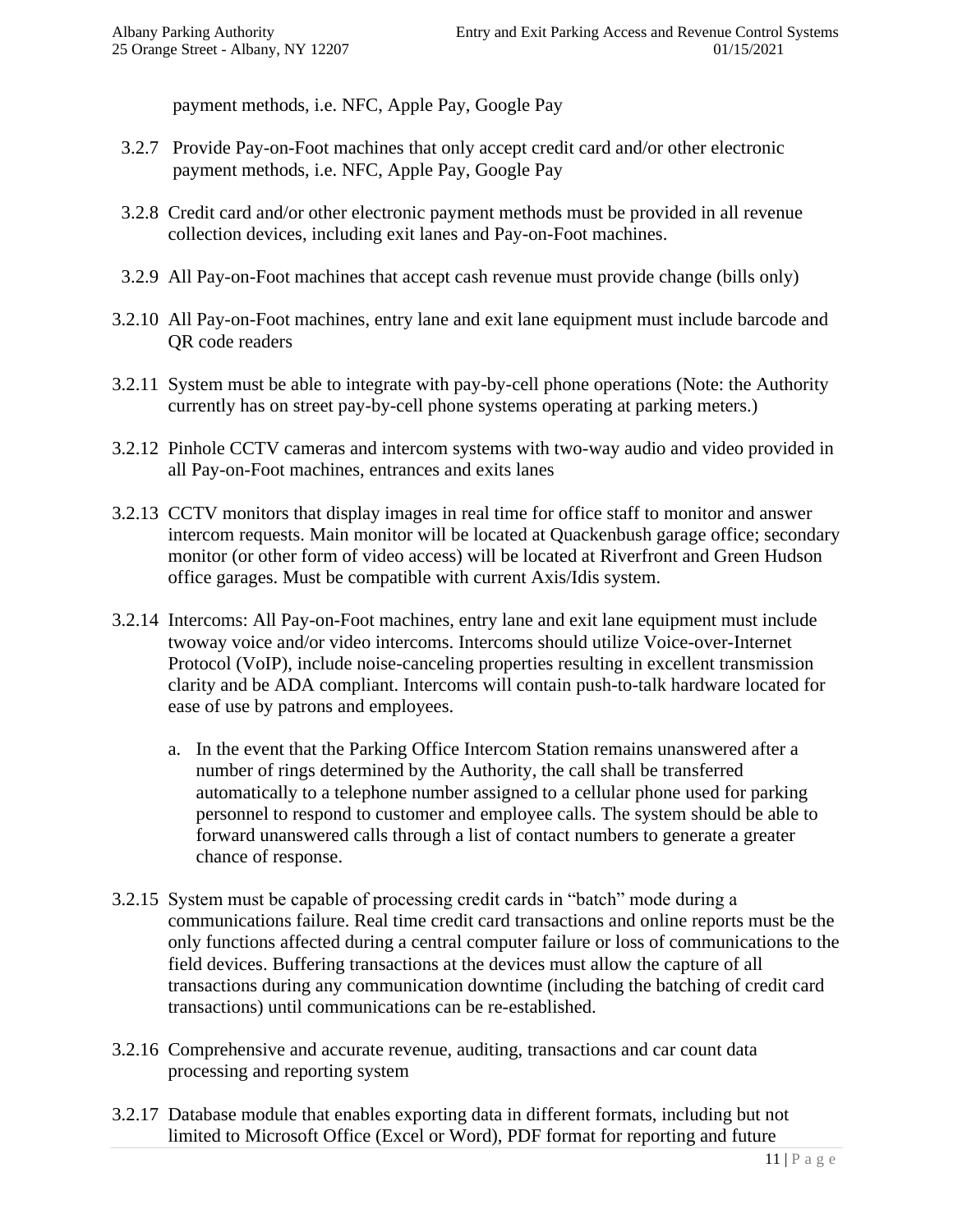developing purposes. Must intergrate with current ERP or have the ability to upload a formatted file into our ERP system seamlessly.

- 3.2.18 Include the ability to check capacity of garages in real time by monitoring the entry and exit for the gates. A dashboard view of garage capacities is preferred. Capacities are to be separated by garage.
- 3.2.19 Shall be able to generate a facility specific long-term parking list of vehicles parked overnight by user ID.
- 3.2.20 On-line validation program with tracking system and database. The program should not require additional equipment to be purchased or rented by the end user and support multiple validations on a single ticket.
- 3.2.21 Integration with access controls for high-speed rolling doors and electronically locking pedestrian doors. (Note: The Authority currently has two (2) Rytec high-speed rolling door at Green/Hudson garage facilities. There are electronically locking pedestrian doors using barcode scanning technology operating at the Green/Hudson and Quakenbush facilities.)
- 3.2.22 Provide remote gate vending via cell phone with tracking of same
- 3.2.23 Back-office software must integrate with or support on-line pre-sell of event parking
- 3.2.24 Back-office software must integrate with or support on-line sales of garage and lot parking spaces. (Note: the Authority currently uses Magento for recurring sales and customer login information but we are open to the incorporation of other forms of Point of Sale Systems into the PARC system. Our existing website is ParkAlbany.com)
- 3.2.25 Allow processing of real-time event parking quickly
- 3.2.26 Shall provide a valid alternative for lost tickets at Pay-on-Foot machines and at exit lane devices
- 3.2.27 Shall provide ability to send any rate out to exit lane devices to allow customers to pay custom rates as determined by the Authority for special events or lost/damaged tickets, etc.
- 3.2.28 Shall have red/green light lane control indicators for each possible direction of travel in each lane
- 3.2.29 The Parking Facilities must be able to communicate in real-time to a centralized Management computer, which will be in the Parking Office, located in the Quackenbush Garage at 25 Orange Street.
- 3.2.30 A centralized control, reporting, cashiering and management system in the Parking Office, which will include, but not be limited to, the following:
	- a. Facility Management Server/Computer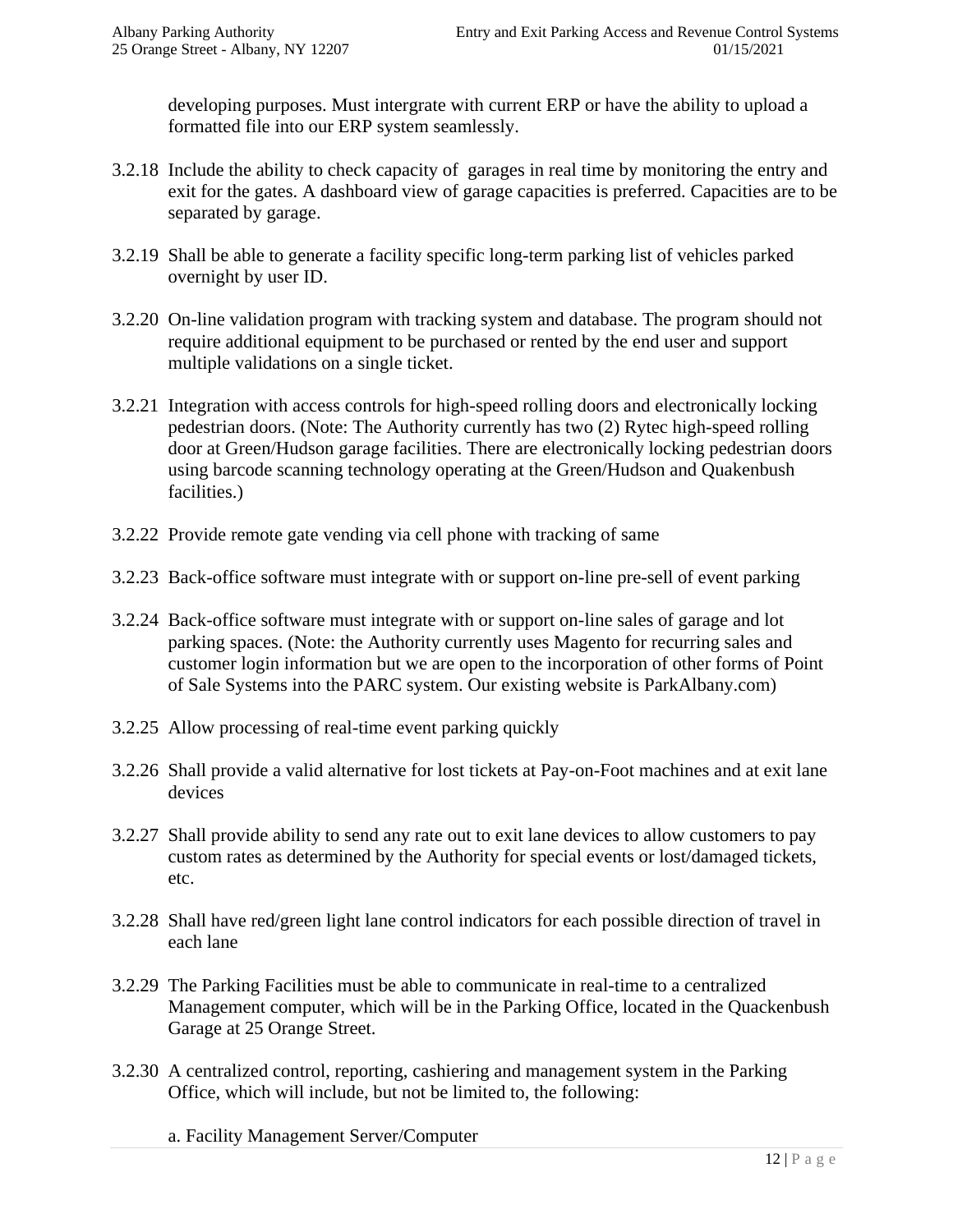- b. Surge protection
- c. Battery Back-up
- d. CCTV monitor showing multiple views using video splitters
- e. All required Workstations with licenses as needed at remote garages
- 3.2.31 The centralized management computer must have the ability to retrieve buffered transactions once communication is restored. Field devices shall automatically synchronize all activity and revenue data processed while offline with the centralized management computer upon restoration of communications.
- 3.2.32 System will have Bluetooth Transponder technology integrated at all garages. The system shall capture a vehicle's bluetooth/transponder signal as it enters.
- 3.2.33 System will have the following sales integration features identified below:
	- a. The ability to purchase a monthly pass or multiday pass from the gate and /or on foot terminal.
	- b. App based sales and entry system that allows for the purchase of a monthly pass or multiday pass - contact free.
	- c. Monthly Pass and Daily Pass system that allows for online sales and integrates with industry leading online sales systems (Magento, Orckestra, BigCommerce, etc)
	- d. Ability to pull sales/parker reports in a Microsoft Excel compatible format with fields that includes location, pass holder type, form of payment, amount payed, date of enter, date of exit, time of enter, time of exit, durations of stay.
	- e. Availability of an integrated all outdoor/all weather gate component to be used at lots in the future
	- f. Validation integration for vendors/business partners
	- g. Ablity to set fully customizable rates/ individualized rates to be set from centralized location
	- h. Gate arms with timer to detect if "stuck" open
	- i. Alerts for manual operation of gate arms
	- j. Compatibility with existing signage (Lot Full), as well as Daktronic Galaxy signs.
	- k. System capable of on and off site expansion/integration (potential new entry/exit and/or new garages or lots)

#### **3.3 Additional Functions/Capabilities**

- 3.3.1 In addition, consideration should be given to provide the following functions and capabilities identified below. Additional pricing for these additional functions and capabilities should only be provided in the Cost Proposal under Price List – Additions/Exceptions/Alternatives so as not to affect any baseline product evaluations:
	- a. If any device accepts cash revenue and provides change, the preference is for equipment that recycles revenue cash (bills only) to support the change fund
	- b. Ability to provide value debit parking credential function (Prepaid account charged on a time-used basis: On exit, the account balance is debited for the time the vehicle is in the facility)
	- c. If needed for event parking, cashier handheld mobile units capable of high-volume and rapid credit card transactions without storing customer credit card numbers or transactions in the handhelds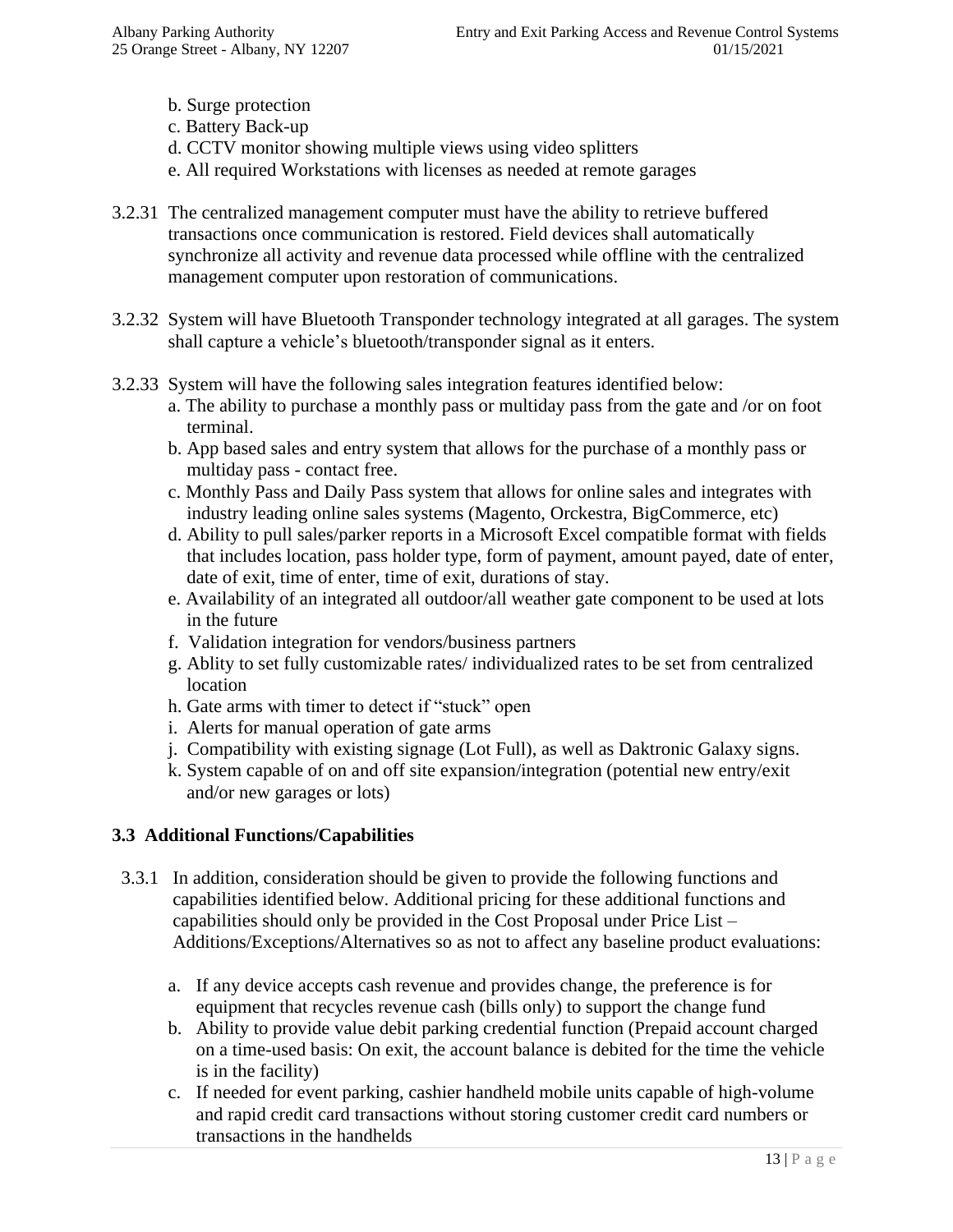- i. If handheld mobile units are needed for event parking, describe the provision of two-way data communications between management, staff and barrier gates
- ii. If handheld mobile units are needed for event parking, describe models and features. Pricing per unit should be only provided in the Cost Proposal under Price List - Additions/Exceptions/Alternatives.
- d. Ability to integrate with Capital District Transportation Authority (CDTA), the local transit authority using fare card system provided by SPX Genfare. We expect they will be utilizing an iClass SE card platform.

#### **3.4 Current Inventory**

## **Location Model # Serial # ITS ID # Quackenbush** Middle Entrance MP-30 121259-012-00 B2947 Middle Entrance Gate Parking Pro U20048054 B2946 Right Entrance MP-30 121259-030-00 B2945 Right Entrance Gate Parking Pro U20048044 B2944 Middle Exit SW-30 722090-053-00 B2943 Middle Exit Gate Parking Pro U20048042 B2942 Right Exit SW-30 722090-054-00 B2941 Right Exit Gate Parking Pro U20048052 B2940 POF by Main Office APS-30 121613-017-00 B2939 Lobby POF - Stairwell CPS-30 722090-059-00 B2938 Card Reader - Outside B2937 **Riverfront** Main Middle Entrance MP-30 121259-032-00 B2936 Main Middle Entrance Gate Parking Pro U20048057 B2935 Main Right Entrance MP-30 121259-002-00 B2934 Main Right Entrance Gate Parking Pro U20048043 B2933 Main Middle Exit SW-30 722090-043-00 B2932 Main Middle Exit Gate Parking Pro U20048045 B2931 Main Right Exit SW-30 722090-040-00 B2930 Main Right Exit Gate Parking Pro U20048056 B2929 Side - POF APS-30 121613-00-00 B2928 Rear - Right Entrance MP-30 121259-034-00 B2927 Rear - Right Entrance Gate Parking Pro U20048048 B2926 Rear - Right Exit SW-30 722090-038-00 B2925 Rear - Right Exit Gate Parking Pro U20048050 B2924 Rear - POF CPS-30 722090-060-00 B2923 **Green & Hudson** Main - Middle Entrance SW-30 722090-005-00 B2916

#### **Current PARCS Equipment Inventory**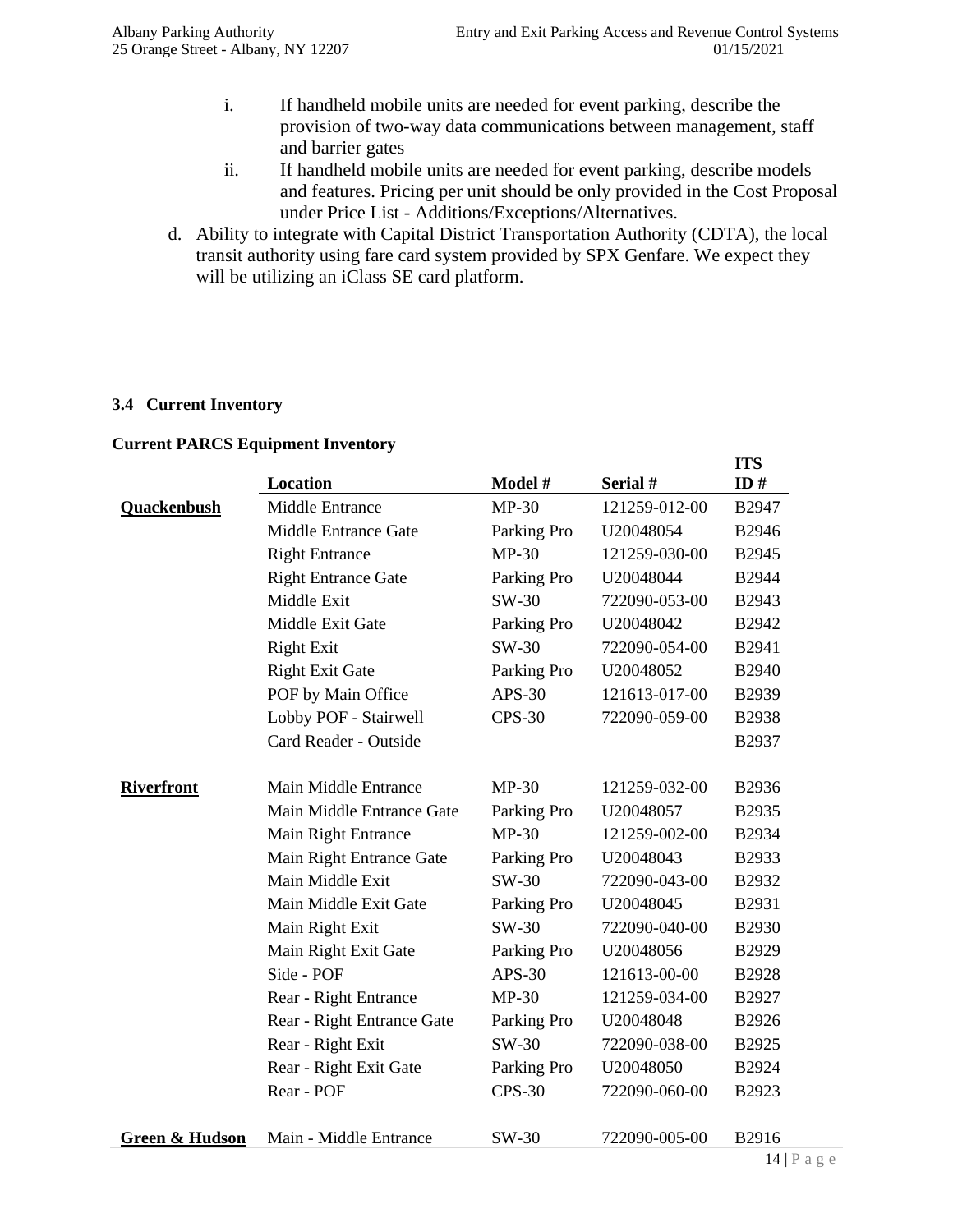| Main - Middle Entrance Gate | Parking Pro | U <sub>20048055</sub> | B <sub>2915</sub> |
|-----------------------------|-------------|-----------------------|-------------------|
| Main - Right Entrance       | $MP-30$     | 121259-001-00         | B2918             |
| Main - Right Entrance Gate  | Parking Pro | U20048053             | B2917             |
| Main - Middle Exit          | $MP-30$     | 722090-050-00         | B2914             |
| Main - Middle Exit Gate     | Parking Pro | U20048049             | B2913             |
| Main - Right Exit           | SW-30       | 722090-052-00         | B2912             |
| Main - Right Exit Gate      | Parking Pro | U20048046             | B2911             |
| Rear - Right Entrance       | $MP-30$     | 121259-003-00         | B2922             |
| Rear - Right Entrance Gate  | Parking Pro | U20048047             | B2921             |
| Rear - Right Exit           | SW-30       | 722090-051            | <b>B2920</b>      |
| Rear - Right Exit Gate      | Parking Pro | U20048051             | B2919             |
| Lobby POF                   | $APS-30$    | 121613-013-00         | <b>B2910</b>      |
| Post Office POF             | $CPS-30$    | 722090-047-00         | B2909             |
| Hudson POF                  | $CPS-30$    | 122237-016-00         | <b>B2908</b>      |

#### **3.5 Proposed Specifications for new PARCS**

#### **3.5.1 Garage 1 – Riverfront Garage**

North Entrance: 3 lanes – 1 inbound, 1 outbound, 1 reversible South Entrance: 2 lanes – 1 inbound, 1 outbound

Proposed specifications for new Riverfront Garage PARCS

#### **QTY Item**

- 1- Pay-on-Foot Machine with Cash, Credit Card and Electronic Payments options
- 1- Pay-on-Foot Machine with Credit Card and Electronic Payments options only
- 3- Entrance Lane Terminals
- 3- Exit Lane Terminals
- 6- Barcode/Quick Response (QR) code scanner
- 6- Gate Barriers w/loops
- 6- Pinhole IP camera with Intercom System Protective Pipe Bollards (as needed)

North Entrance Layout: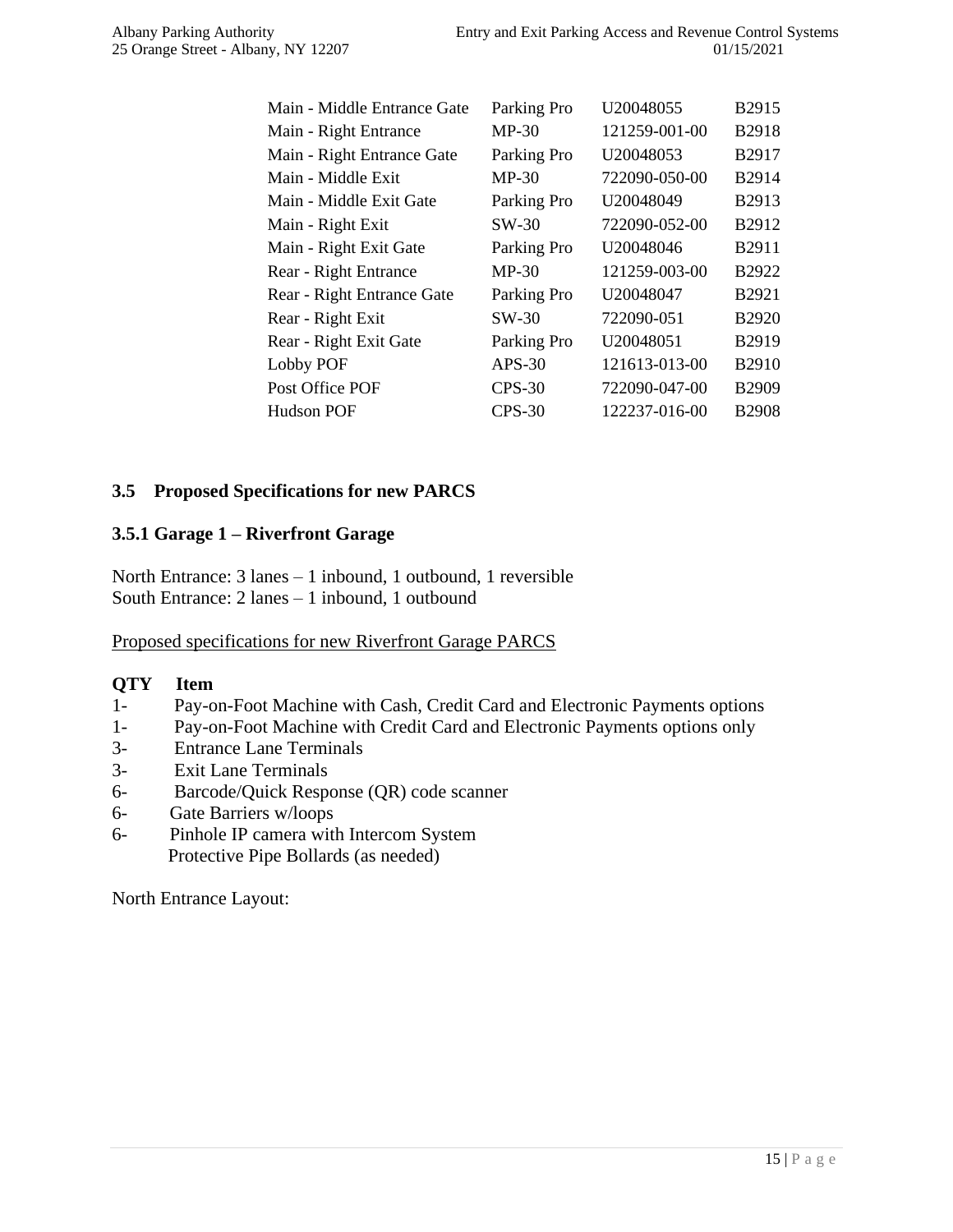

South Entrance Layout



(POF with Cash option to be located outside of existing office. Credit only POF's to be located on 1st floor at south end of garage.)

#### **3.5.2 Garage 2 – Green/Hudson Garage**

Green Street Entrance: 3 lanes – 1 inbound, 1 outbound, 1 reversible Hudson Ave Entrance: 2 lanes – 1 inbound, 1 outbound

Proposed specifications for new Green/Hudson Garage PARCS

#### **QTY Item**

- 2- Pay-on-Foot Machine with Cash, Credit Card and Electronic Payments options
- 1- Pay-on-Foot Machine with Credit Card and Electronic Payments options only
- 4- Entrance Lane Terminals
- 4- Exit Lane Terminals
- 8- Barcode/Quick Response (QR) code scanner
- 8- Gate Barriers w/loops
- 8- Pinhole IP camera with Intercom System Protective Pipe Bollards (as needed)

Green Street Entrance layout: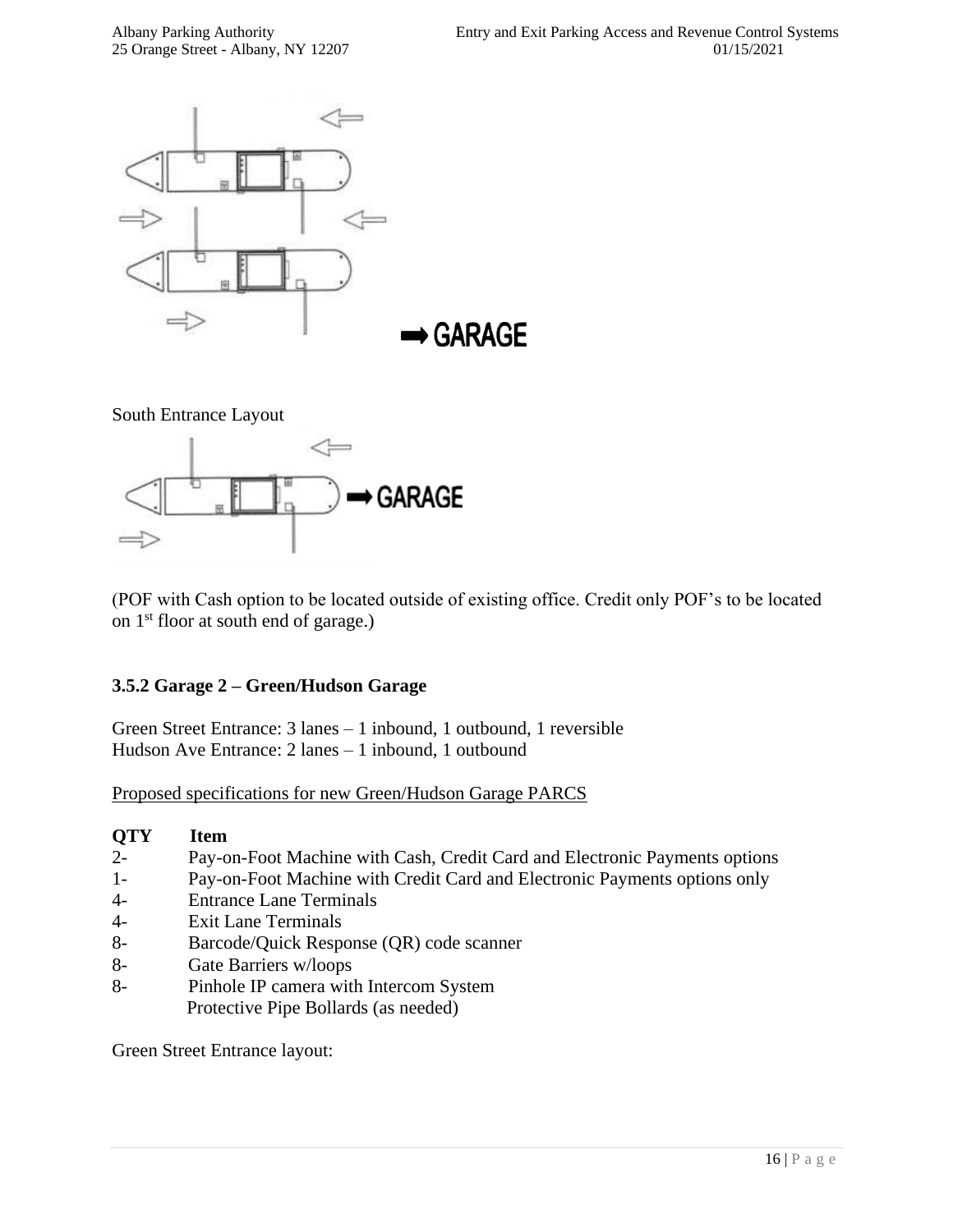

Hudson Ave Entrance layout:



(POF with Cash option to be located across from elevator bank and located on 1<sup>st</sup> floor at east end of garage @ Hudson entrance stairwell and at west end of garage @ Post Office entrance stairwell.)

#### **3.5.3 Garage 3 – Quackenbush Garage**

Main Entrance: 3 lanes – 1 inbound, 1 outbound, 1 reversible

Proposed specifications for new Quackenbush Garage PARCS

#### **QTY Item**

- 1- Pay-on-Foot Machine with Cash, Credit Card and Electronic Payments options
- 1- Pay-on-Foot Machine with Credit Card and Electronic Payments options only
- 2- Entrance Lane Terminals
- 2- Exit Lane Terminals
- 4- Barcode/Quick Response (QR) code scanner
- 4- Gate Barriers w/loops
- 4- Pinhole IP camera with Intercom System Protective Pipe Bollards (as needed)

Main Entrance layout: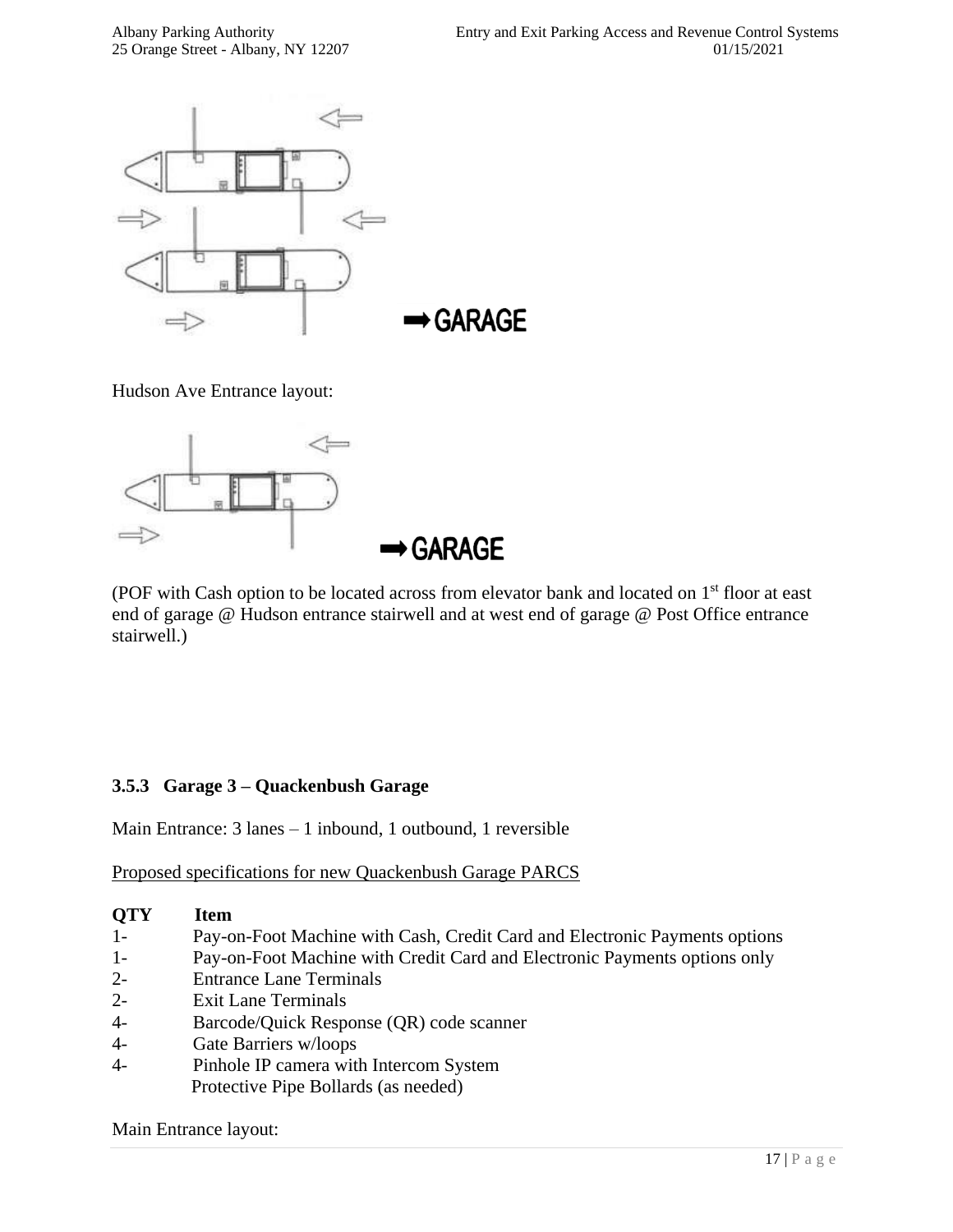

(POF with Cash option to be located outside of existing office. Credit only POF to be located on 1st floor across from elevator bank.)

#### **3.6 Communication Infrastructure**

- 3.6.1 The Albany Parking Authority uses a Dell EMC Power Edge T440 server and virtual server infrastructure for Authority business applications. It is preferred that the PARCS application support virtual server environments based on standards used by the Authority.
- 3.6.2 The Green/Hudson and Quackenbush Garages are connected via a fiber-optic communications network. The Riverfront Garage has a point to point connection from Quackenbush Garage. The Authority will work with the selected Vendor to make necessary improvements and upgrades to interconnect the new PARCS. Vendors are encouraged to inspect the current communication infrastructure and provide required specifications to support the new PARCS equipment as part of any Proposal as well as provide a map of the current infrastructure.
- 3.6.3 The PARCS must report entry and exit counts by facility and by lane to the centralized management computer.
- 3.6.4 Back out alarms must be reported to the facility management PC when an illegal ticket/format is issued
- 3.6.5 The system must report all transactions, alarms, and incidents to the centralized Management computer activity screen with the following information:
	- a. Time
	- b. Date
	- c. Transaction/Alarm/Incident Type
	- d. Location/Device/Lane
	- e. Description
	- f. Amount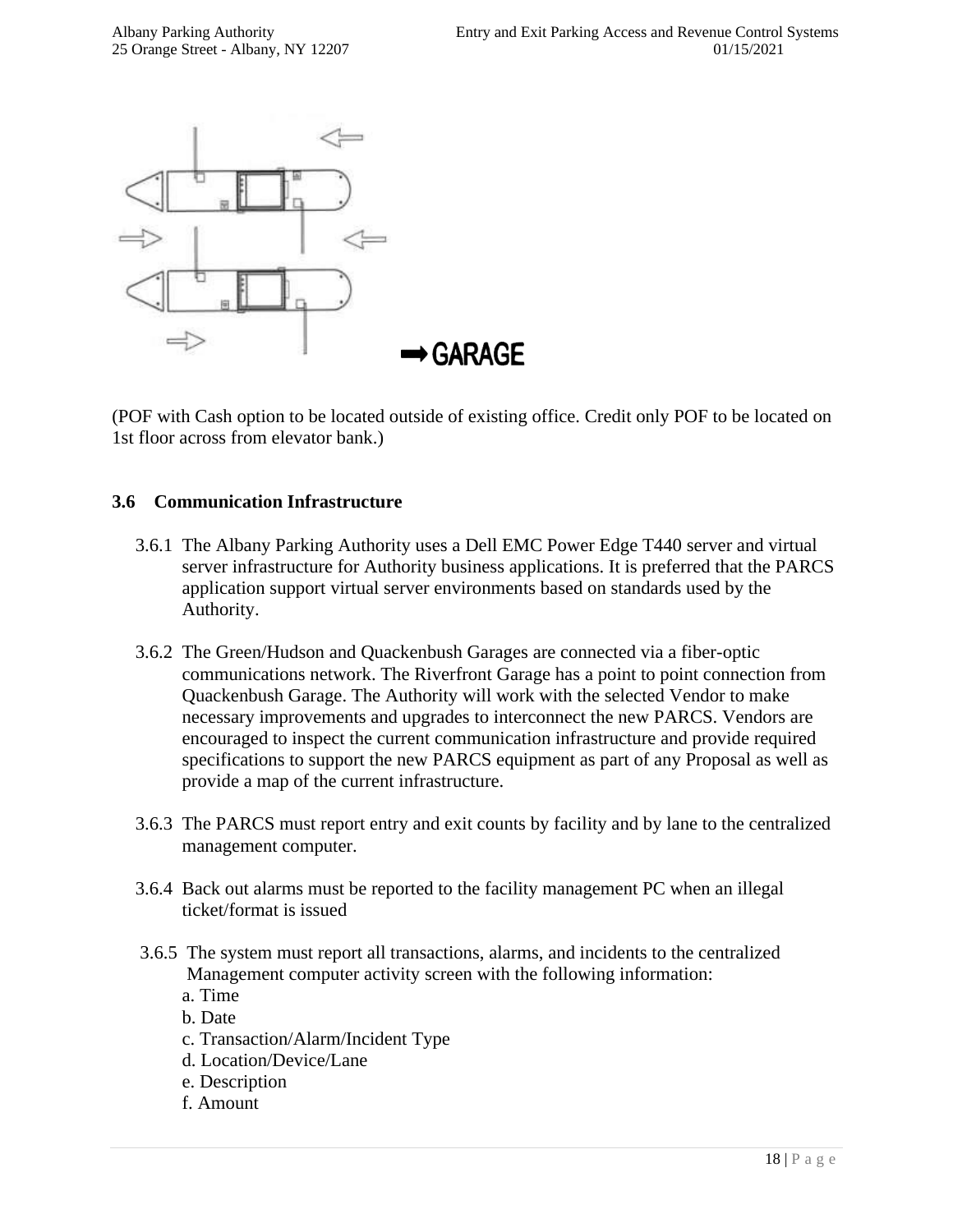#### **3.7 Installation Requirements**

- 3.7.1 The Vendor must be responsible for power connections to all equipment and must make all necessary electrical and communication connections from the islands, lanes and Pay-On-Foot machinery to the central server and the cloud. Vendor will be responsible for the mounting and securing of the revenue equipment. Vendor will also be responsible for installing ground loops as part of the scope of work where the Vendor determines the existing loops are not able to be reused and included in the warranty. Vendor will be responsible for running all power lines from identified junction boxes, panels, and load centers to the equipment, if needed, and verifying that there is sufficient power to maintain a fully functional system, if necessary. All site work must include, but will not necessarily be limited to, electrical wire pulls and conduit runs, terminations, testing, etc. All such conduits that may be required are the responsibility of the Vendor to secure, along with any associated costs. Vendor can reuse the existing power lines, conduits, and communications cabling if:
	- a. Power lines, conduits, and communication cables are not surface mounted on the islands. Any surface mounted lines and/or cables must be relocated below the surface of the island.
	- b. Vendor tests the existing circuitry and cabling and submits serviceability reports from a certified electrician. It is in the Vendor's and Authority's best interest to know if any of the existing electrical infrastructure is unserviceable or nearing the end of its useful life.
- 3.7.2 These items must follow all national, state, county, and local regulations, as well as manufacturer's installation requirements.
- 3.7.3 All communication runs provided by the vendor longer than twenty (20) feet must be CAT 6 or fiber-optic. All communication runs longer than three hundred (300) feet must be fiberoptic.
- 3.7.4 All areas of pavement, earth, and curbs disrupted during the project must be returned to an acceptable condition that is approved in writing by Authority staff.
- 3.7.5 All sealant used to seal loops shall be a grade that can withstand the varying climate of Albany, New York. Most equipment will be exposed to the elements (extreme heat/cold, snow/ice, salt, etc.)

#### **3.8 Specifications for Equipment/Hardware**

#### **3.8.1 Entry Stations**

- a. Backlit display
- b. Pinhole camera
- c. Barcode and Quick Response (QR) code scanner
- d. Meet PCI-DSS 3.0 compliance standards and practices
- e. Minimum capacity of 5,000 receipts /tickets
- f. Alert parking office in the event of malfunction or depleted tickets
- g. Ability to report a back out, illegal tickets, or lane travel alarm to the computer in the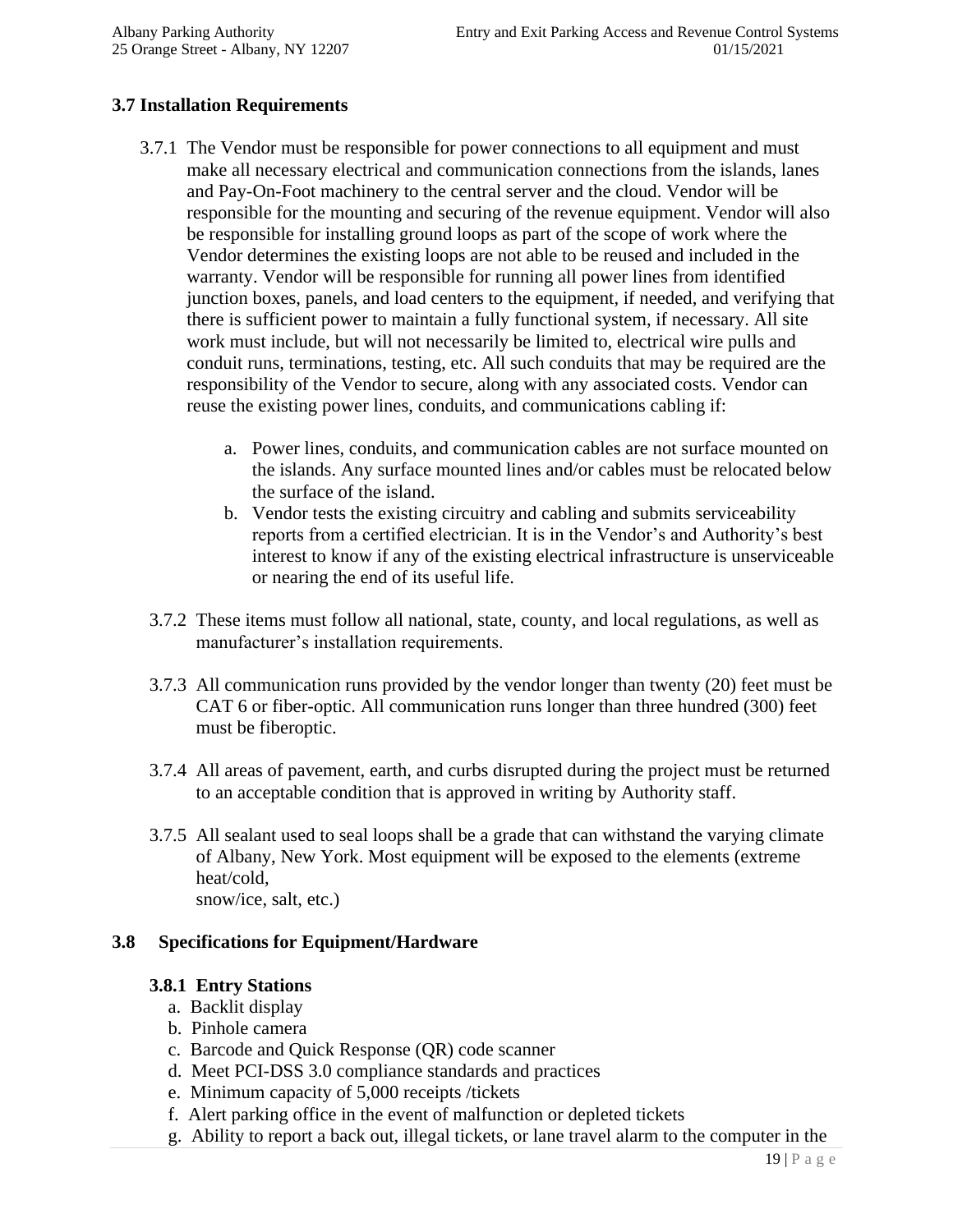parking office

- h. Intercom to communicate with the parking office during and after business hours
- i. Capability to communicate with facility and centralized management computers
- j. Ability to accept and process credit card transactions in less than ten (10) seconds
- k. Dispense a barcoded ticket
- l. Dispenser must have the capability to dispense tickets by push button
- m. Ability to buffer a minimum of 2,000 transactions per location in the event of a communication failure.
- n. Must be armed before a transaction can begin in the lane and only one access device can be engaged per vehicular transaction.
- o. Dispensed ticket must have the following information visible and encoded on the barcode
	- 1. System Ticket Number
	- 2. Rate Code
	- 3. Device Number
	- 4. Time
	- 5. Date
	- 6. Facility
	- 7. Facility code

#### **3.8.2 Exit Terminals**

- a. Backlit display
- b. Pinhole camera
- c. Barcode and Quick Response (QR) code scanner
- d. Meet PCI-DSS 3.0 compliance standards and practices
- e. Alert parking office in the event of malfunction or depleted receipts/tickets
- f. Ability to accept and process credit card transactions in less than ten (10) seconds and offer a receipt upon push button request
- g. Ability to report a back out, illegal ticket, or lane travel alarm to the computer in the parking office
- h. Units must contain an intercom/phone dialer to communicate with the Parking Office during and after business hours or to call a wireless security phone
- i. Capability to communicate between facility and centralized management computer
- j. Ability to read a barcoded ticket and calculate fee
- k. Ability to buffer a minimum of 2,000 transactions per location in the event of a communication failure.
- l. Ability to accept voucher/validation
- m. Ability to be armed before a transaction can begin in the lane and only one access device can be engaged per vehicular transaction
- n. When dispensed, the receipt must have the following information visible
	- 1.Transaction Number
	- 2.Rate Code
	- 3.Device Number
	- 4.Time
	- 5.Date
	- 6.Facility Name
	- 7.Tax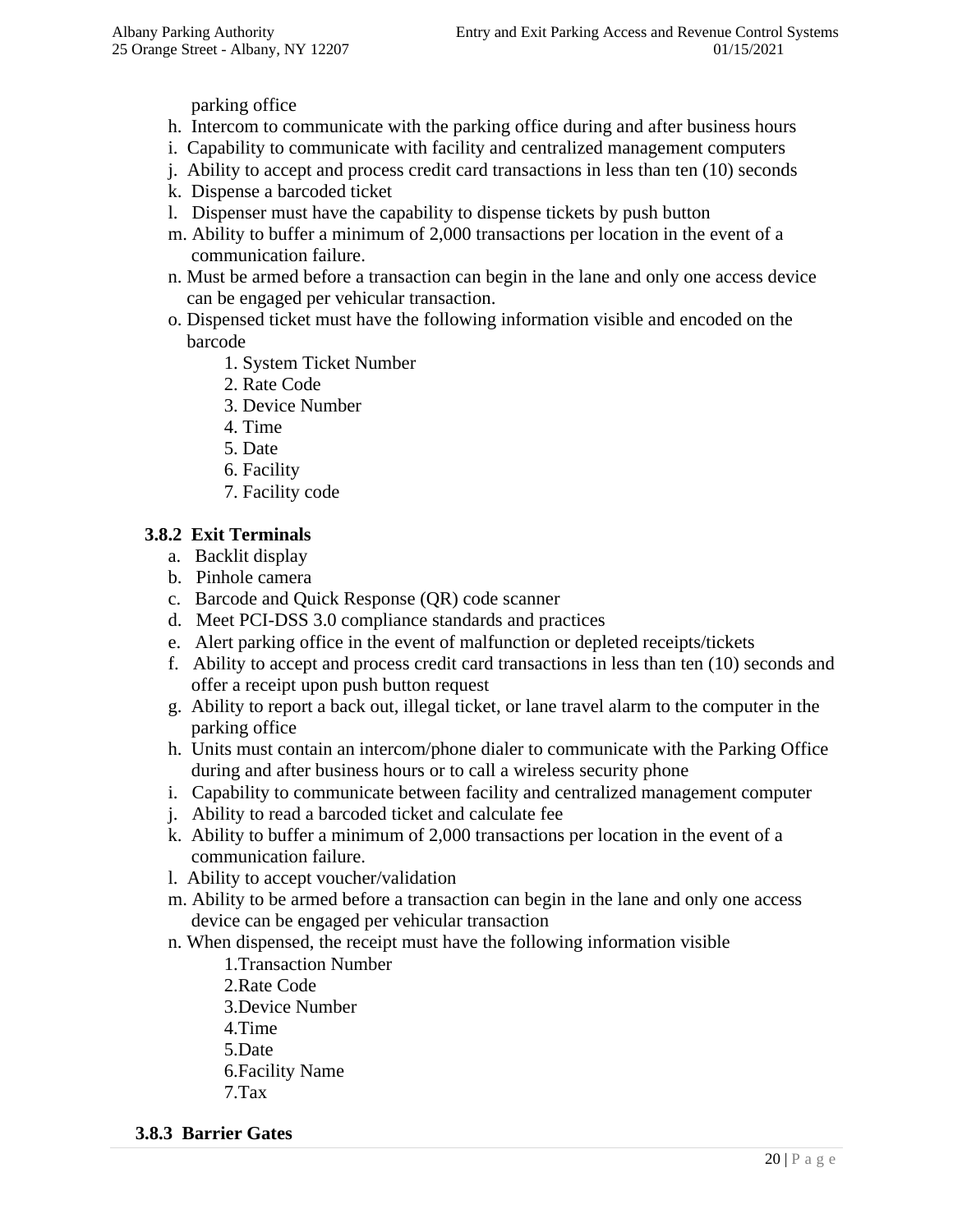- a. Direct drive preferred
- b. Low voltage operation
- c. Minimum of three vend inputs (transient, monthly, and miscellaneous)
- d. Ability to have up to four loop configuration
- e. Ability to support up to a 12-foot gate arm
- f. Ability to support a straight or articulating arm (Straight arm is preferred)
- g. Auto reversing with safety edge
- h. Ability to operate as a free gate
- i. Ability to automatically raise gate in case of power failure
- j. Ability to support multiple devices in one lane (e.g., barcode/QR scanner, Bluetooth, transponder, ticket dispenser, and exit terminal)
- k. This device must have the ability to arm other devices such as ticket dispensers, card readers, exit terminals, etc., before a transaction can be started.
- l. Gate Arms

#### **3.8.4 Pay-on-Foot Machines**

- a. Vandal-resistant
- b. Backlit display
- c. Central credit card processing capability with the ability to complete a transaction in under ten (10) seconds
- d. Process, validate and return machine readable ticket
- e. Accept cash payments and provide change as necessary (cash & CC units only. NO COIN)
- f. Pinhole camera in Pay-on-Foot Machines
- g. Meet PCI-DSS 3.0 compliance standards and practices
- h. Accept validations or prepaid (barcoded, QR coded, or other) vouchers
- i. Local reporting and central reporting capability
	- 1.Rate report
	- 2.Credit card report by card type
	- 3.Validation
	- 4.Non-resettable totals
		- i. Transaction
		- ii. Validation
- j. Ability to communicate to the centralized management computer in Parking office
- k. Ability to buffer a minimum of 2,000 transactions in the event of a communication failure.
- l. A processed ticket must have the following information printed on it
	- 1.Entry and Exit Time
	- 2.Entry and Exit Date
	- 3.Facility Name
	- 4.Transaction Number
	- 5.Cost of Parking
	- 6.Device Number
- m. Ability to read the information on the barcoded ticket and calculate the fee based on the rate
- n. Ability to print a patron receipt on demand or automatically with the following information
	- 1.Entry and Exit Time
	- 2.Entry and Exit Date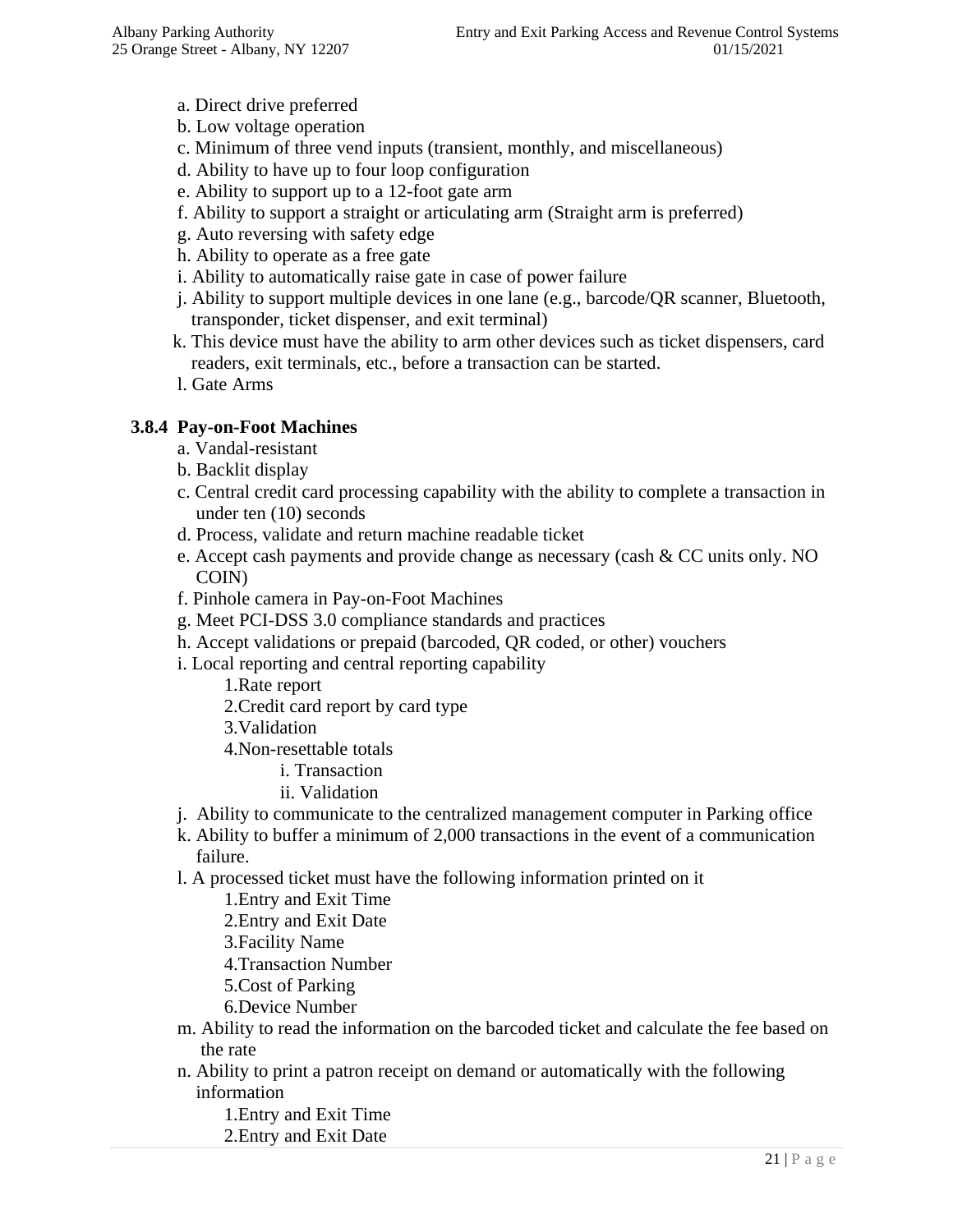3.Facility Name 4.Transaction/Receipt Number 5.Cost of Parking 6.Tax 7.Device Number

#### **3.9 Software:**

- 3.9.1 The software should be a Windows 10 or later parking management software system and/or web based system, which must include access, revenue and count, and event parking software. Software must meet the most current PA-DSS and PCI-DSS compliance standards at a minimum. Proprietary PARCS software is acceptable. If any specific server software or database management program is required, it should be listed in the proposal.
- 3.9.2 If the Vendor proposes to host the software solution for the Authority or provide Software as a Service (SaaS), the proposal should address:
	- a. Data Housing:
		- i. Where will data be physically stored? (Data should not be stored outside the country.)
		- ii. How is the data stored (virtual environment or on servers?)
		- iii. What format is used for data storage?
		- iv. Can it be easily accessed by Authority for FOIL, E-Discovery, etc.?
		- v. In the event of a disaster or service outage, how will data be restored? What is the proposed timeframe for return to full service? Is there a "mirror" site for backup?
		- vi. What is the Vendor's business continuity or disaster recovery plan?
	- b. Confidentiality/Privacy:
		- i. Will confidential and financial data be secured through encryption or other means?
		- ii. Is there compliance with State and Federal data privacy laws? (Credit card information, Social Security numbers and financial information, etc?)
		- iii. What security methods are utilized?
		- iv. What procedures are in place for a data breach?
	- c. SSAE 18:
		- i. Provider should ensure that they are compliant with SSAE 18 auditing standards (previously SSAE 16) regarding the protection of customer data.
		- ii. SSAE 18 Audit should be conducted annually and identified deficiencies corrected.
- 3.9.3 All data provided by the Authority to operate the system remains property of the Authority at all times.
- 3.9.4 Data must be able to export to Microsoft Excel, along with other MS Office programs, (Word, etc.), PDF format and other specified format for reporting and future developing purposes. Each location's software must have the ability to communicate in real time to the Parking Office.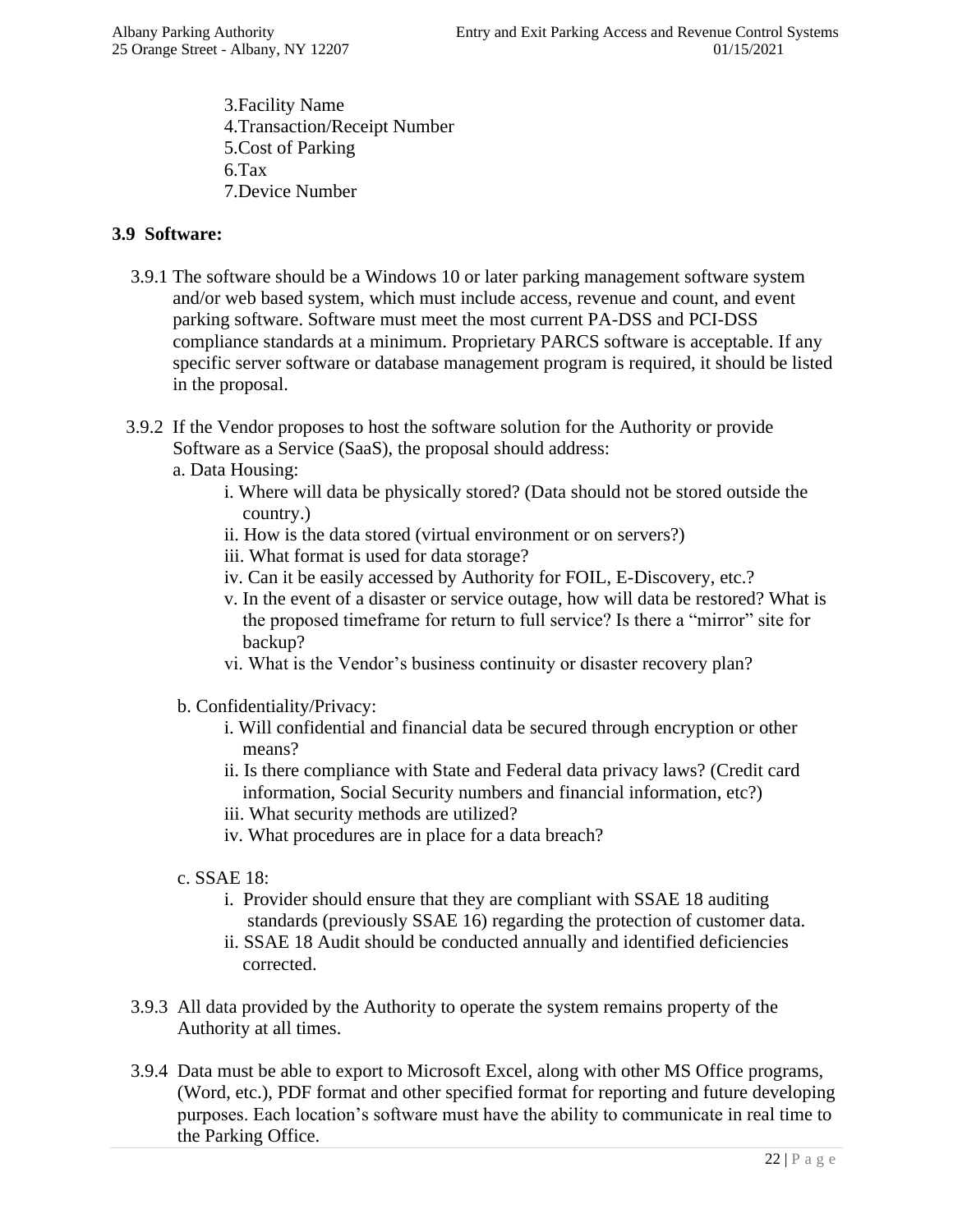- 3.9.5 The Vendor will not implement any software changes, improvements or upgrades without proper testing on a test database.
- 3.9.6 Software updates should be processed automatically to all required equipment after proper testing and should be done at no additional cost to the Authority.
- 3.9.7 Vendor must provide specifics on availability of technical support, including all contact information and on-site response time. Specify how and when technical support will be via telephone, remote on-screen access or in person.
- 3.9.8 The system should allow remote access by either Authority management staff or by the Vendor's technical support staff via the Web.
- 3.9.9 Counts: The new PARCS must have the ability to provide the following counts: a. Transient Entries and Exits by facility
	- b. Monthly Entries and Exits by facility
	- c. Total Lane Travels
		- 1. Total Entries by facility
			- i. Entries by parker type by facility
		- 2. Total Exits by facility
			- i. Exits by parker type by facility
	- d. Differential Counts
		- 1. By facility
		- 2. By parker type within facility
	- e. All gates must have a visible mechanical counter to record total lane vends
	- f. All counts must be reported to the centralized management computer in real time
- 3.9.10 Access Control: The new PARCS must have at a minimum the following features with reports:
	- a. Account Status Report
	- b. Account Activity Report
	- c. Active Account Report
	- d. Access Groups
	- e. Reader Groups
	- f. User Change Report
	- g. Holiday Report
	- h. Frequent Parkers
	- i. Monthly Parker and pass-back alert status report
	- j. Average parking duration time report
	- k. Backoffice notification when the garage is full
- 3.9.11 Credit Card
	- a. All credit card processing must be able to interface with the Authority's credit card processing gateway processor, 3C.
	- b. The credit card system must meet all FACTA, PCI-DSS v. 3.0, PA-DSS v.3.0 and EMV credit card regulations, rules and practices.
	- c. At all devices where credit cards are accepted, credit cards must be processed real time in ten (10) seconds or less. Batch credit card processing will not be accepted as a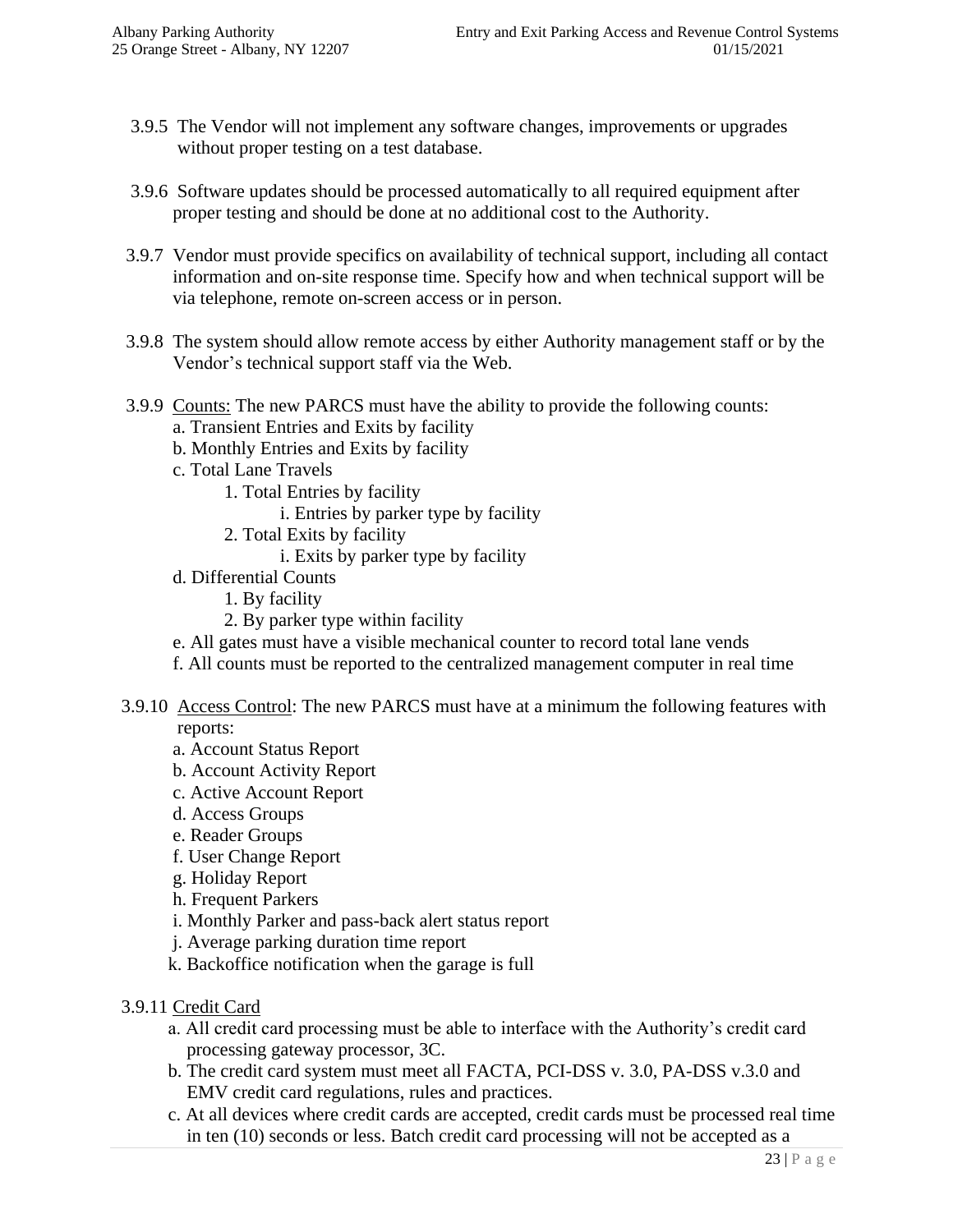standard operation, and only used when communication to the equipment has been disrupted.

- d. Credit card processing must take place at the Facility Management PC and not locally at the lane devices.
- 3.9.12 Monthly Parker Software and Database
	- a. The new PARCS shall have the ability to track monthly parking customers by: 1. Days and Times Parked in the month
	- b. The PARCS shall have the ability to:
		- 1. Interface with the ParkAlbany website and/or a third party website
		- 2. Accommodate a minimum of 10,000 contract parkers
		- 3. Apply multiple parking rates
		- 4. Have group accounts
	- c. The following fields shall be part of the software
		- 1. Name (First, Middle, last)
		- 2. Billing Address (number, street, suite, city, state, zip)
		- 3. Contact Address (number, street, suite, city, state, zip)
		- 4. License Plate Number(s)
		- 5. Account Number
		- 6. Card (account) Number (primary, secondary)
		- 7. Issue Date (validation date)
		- 8. Expiration Date
		- 9. Current Status (active or inactive)
		- 10. Group Accounts
		- 11. Telephone Number (cell, home, office, secondary number, fax)
		- 12. Email (business, home, secondary)
		- 13. Credit Card Input encrypted (CC type, number, expiration date, security code)
		- 14. Comments field
		- 15. Customer account access (password)
	- d. The monthly software shall provide the operator with the capability, at a minimum, to perform the following on both cards and accounts:
		- 1. Fully modify any field subject to restrictions on duplicate card and account numbers.
		- 2. Copy the data from any field in a previously selected or created record into the same field on the current record with a combination of two keystrokes (limited by restrictions on duplicate entries).
		- 3. Search for any record by criteria for any field, including the use of wild card characters and partial strings.
		- 4. Display, sort and/or print any record
		- 5. Display, sort and/or print only active cards/active accounts
		- 6. Display, sort and/or print only issued cards/codes
		- 7. Display, sort and/or print a listing of all cards, codes or accounts, queried by any field and priority sorted by any three fields.
	- e. Specifically, the system will provide the capability of:
		- 1. Displaying, sorting and printing all account information, including the card/code numbers issued to a particular account and/or group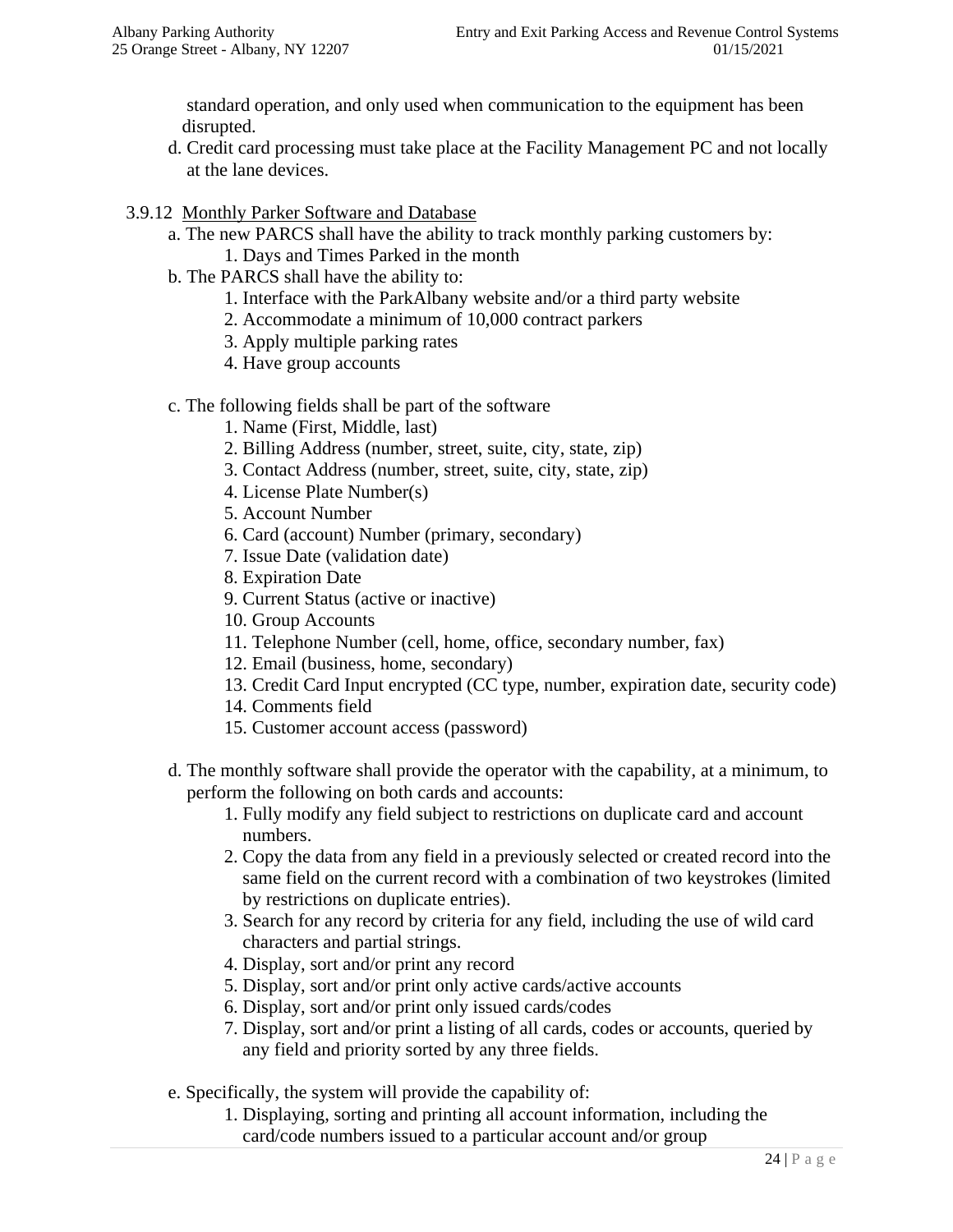- 2. Displaying, sorting and printing all account information, including the card/code numbers issued to each account grouped under the account, for multiple accounts sorted by individual account number or alphabetically by account name at the option of the operator.
- 3. Displaying, sorting and printing a pre-formatted report of all accounts, or a group of accounts selected by query criteria entered for up to three (3) fields, with the option to sort data by account number or alphabetically by account name, at the option of the operator. Report must include the account number, account name, and assigned card numbers, in card number sequence, listed under each account.
- 4. Displaying, sorting and printing a list of all cards/codes in number sequence and, at the option of the operator, to group them by status or account number.
- 5. Saving a copy of the card/code and account tables as an archived "point in time" reference at any time by authorized manual prompt from an authorized workstation.
- f. Web-Based Validations Program: Proposals must include a web-based Validations program. Vendors must provide detailed information related to how to program, set up logins, functions and accounting, along with other necessary training. The Validation Program should allow an authorized user the ability to validate a bar-coded ticket at any internet accessible computer and/or with a barcode scanner. The Validation Program should allow multiple validations on a single ticket. All validation activities must be traceable and have reporting capability for billing purposes. This program shall be a comprehensive enterprise program, which means the program shall include reporting, billing, reload and other sales related function.

#### **3.10 Procedures:**

- 3.10.1 The Vendor's proposal should explain or identify how the following items will be addressed by the new system:
	- a. Explain how secured access levels are set in the system.
	- b. Ability of office staff to set up parking rates at various garages:
		- i. Creation of regular parking rates
		- ii. Creation of special parking rates
		- iii. Tracking of space sales against total space count for each facility
	- c. Ability of system to notify staff of equipment issues:
		- i. Explain how staff is notified of an issue.
		- ii. Explain how an issue is logged in the system.
		- iii. Explain how an issue resolution is tracked in the system.
	- d. Ability of office staff to access the system to address questions from customers:
		- i. Explain how customer inquiries are logged into the system.
		- ii. Explain how customer issues (e.g. access denied due to nonpayment, plate/record mismatch, etc.) are logged into the system where office staff can review them.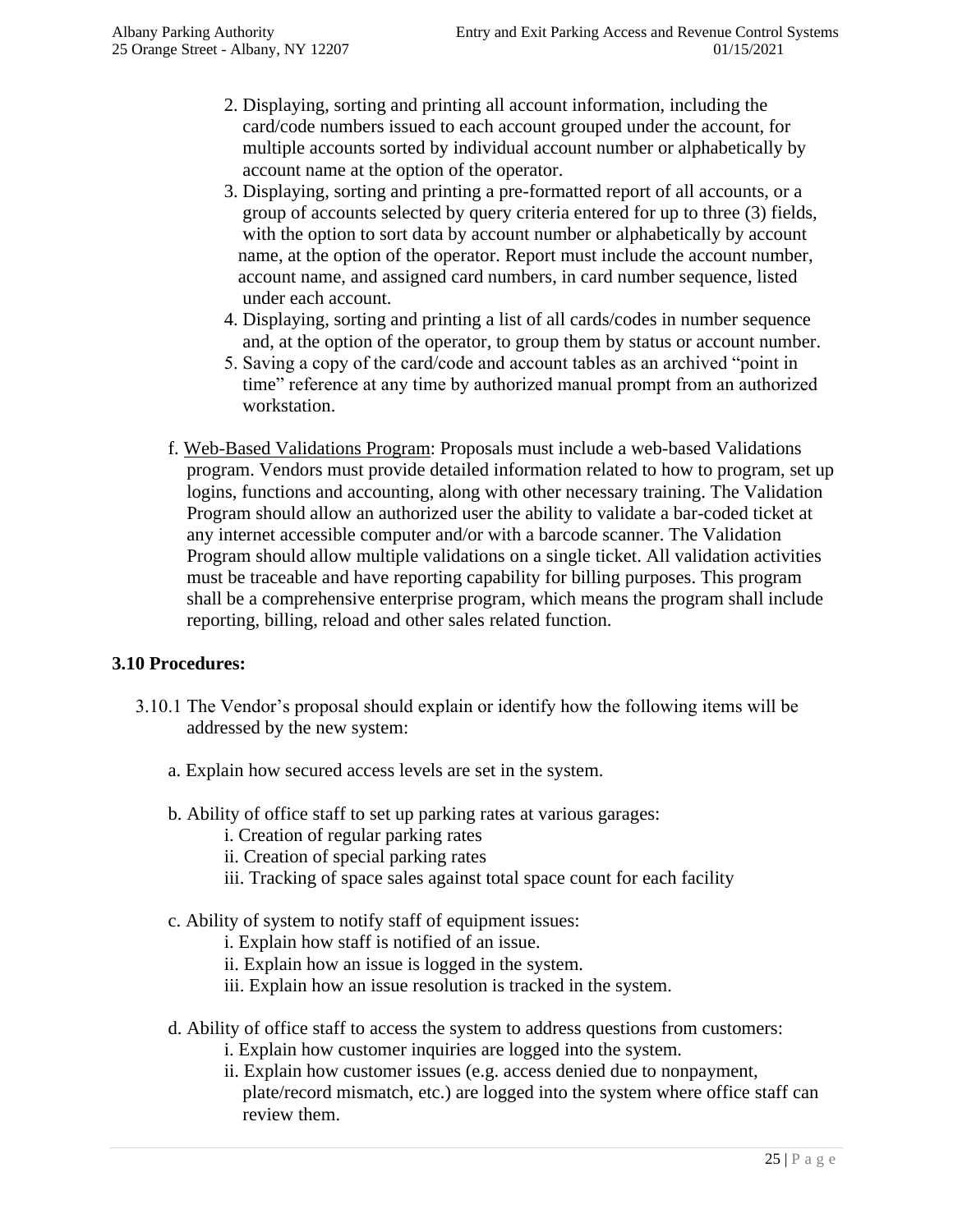e. Explain how customer account information (address, contact information, new registrations and new/updated credit card information) can be entered and/or updated.

i. By office staff.

- ii. By the customer through a web-based customer interface.
- iii. Explain how this can be linked through the ParkAlbany website or handled by the Vendor.
- iv. Explain how a historical record of the previous customer account data is saved by the system.
- f. Explain how customers are billed.
	- i. Explain the invoicing process.
	- ii. Explain how invoices can be sent electronically. Explain how bulk electronic invoices can be scheduled for particular dates.
	- iii. Explain how read receipts are requested and logged into the system for later review.
	- iv. Explain how the system handles a recurring monthly payment by credit card or bank account.
	- v. Explain how the system handles a recurring monthly payment when the credit card is declined or the bank account has insufficient funds.
	- vi. Explain how the system handles a one-time monthly payment by credit card or bank account.
	- vii. Explain how the system handles a one-time monthly payment when the credit card is declined or the bank account has insufficient funds.
	- viii. If the customer is delinquent and the credential is locked out, explain how the system restores the credential after payment.
	- ix. Explain how the system stores authorization numbers for credit transactions.
	- x. Explain how customer accounts can be put on "hold" (for leave of absence, etc.) and billing suspended.
	- xi. Explain how the system handles partial payments.
	- xii. Explain how the system handles payment data entry errors from the public or office staff. Explain how the errors are rectified. Explain how a report of these errors can be produced if needed.
	- xiii. Explain how manual entries to the system are tracked. Explain what information is saved regarding manual entries to any part of the system.
- g. Explain how customer billing is looked up.
	- i. By office staff.
		- 1. Explain how a single customer bill can be printed on-site.
	- ii. By the customer.
		- 1. Explain how a single customer bill can be paid online or printed by the customer for mail remittance.
- iii. Explain how this can be linked through the ParkAlbany website for customer access.
	- iv. Explain how billing can be adjusted. Explain who can do it and explain the process.
- h. Explain how customer access is activated or deactivated.
	- i. Explain how customer access credentials are set up for permissions to specific garages.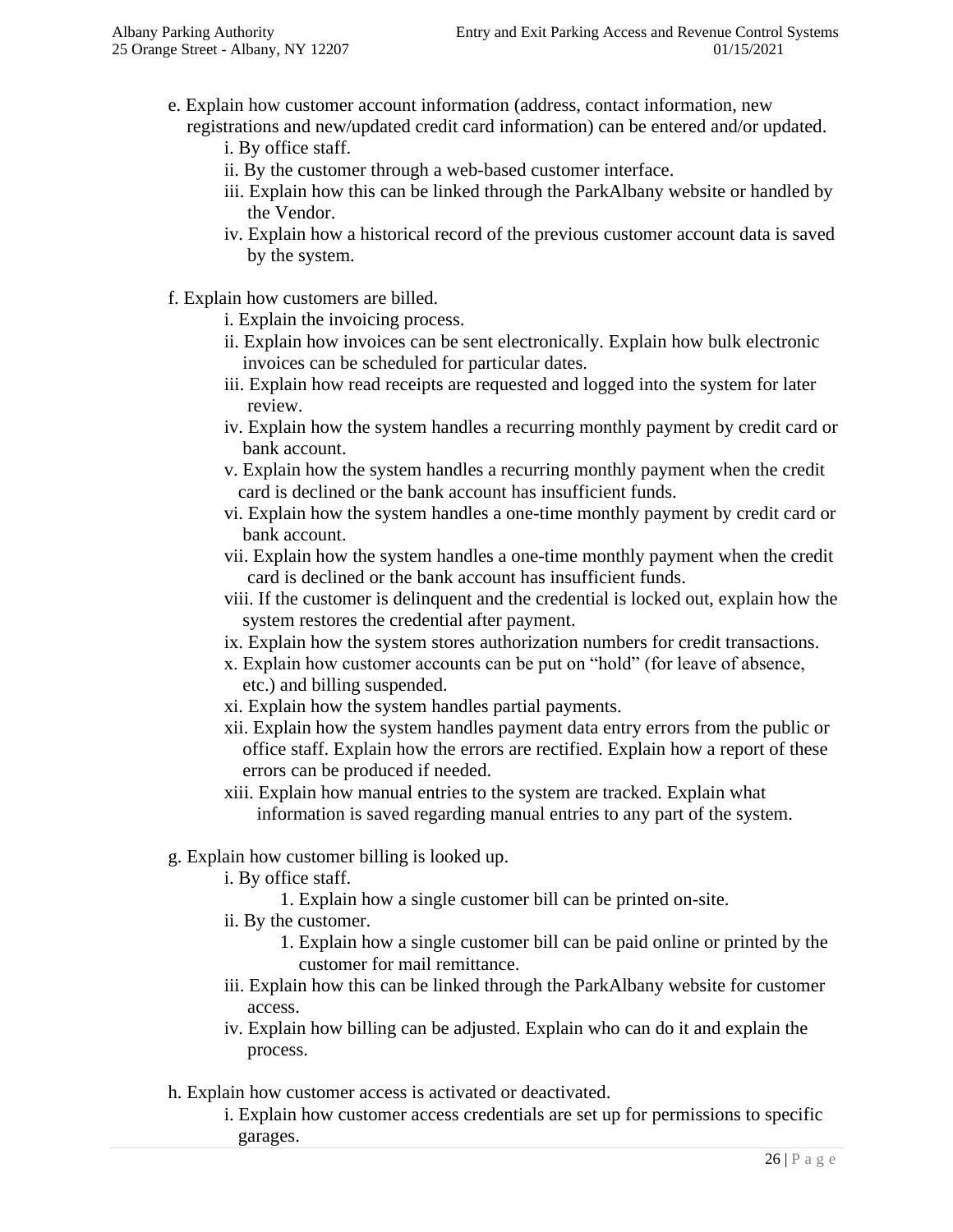- ii. Explain how credentials are turned off by date and/or time.
- iii. Explain how credentials are set up for two or more vehicles.
	- 1. If two or more vehicles are attached to one credential, explain how the system performs when a second car tries to enter the facility when the first car is already present.
- iv. Explain how credentials are set up for groups.
- v. Explain how delinquent credentials are locked out of the system.
	- 1. Explain how delinquent credentials can be informed at the entry device to contact the office.
	- 2. Are delinquent credentials blocked at both entry and exit?
	- 3. Explain how delinquent credentials can be locked out automatically if defined as a business rule.
- i. Explain how the wait list operates.
- j. Explain how electronic transactions are confirmed.
- k. Explain how the validation program functions.
	- i. Explain how accounts are created.
		- 1. Explain if a validation account is associated with only one garage or associated with multiple facilities.
		- 2. Explain how a validation account can be set up with multiple validation rates. Explain how this would be done both electronically and manually.
	- ii. Explain how the validation customer can access the system.
		- 1. Explain how the system can inform the validation customer if they have violated a rule or process, i.e. too many validations on one ticket.
	- iii. Explain how accounts are billed.
		- 1. Explain what breakdown of validation information is available to the customer.
	- iv. Explain how delinquent accounts are handled.
	- v. Explain how special or one-time validations can be created.
	- vi. Explain how the validating entity can be informed of the balance on the ticket.
- l. Explain how the system can document customer and vehicle information, along with ticket and charge information, if the customer is unable to pay on exit.
- o. Explain how the special event parking program operates:
	- i. Explain how the customer can purchase a space ahead of time.
	- ii. Explain how this can be linked through the ParkAlbany website, handled by the Vendor or a third party provider.
	- iii. Explain what information is provided on a customer receipt for this transaction.
	- iv. Explain how a paid credential is provided to the customer and in what format.
	- v. Explain how the system can associate the transient vehicle to the prepaid special event credential online so the credential is NOT required at the entry device.
	- vi. Explain how the system can associate the transient vehicle to the prepaid special event credential at the entry device so the credential is NOT required at exit.
	- vii. What happens if multiple copies of the same credential are provided at garage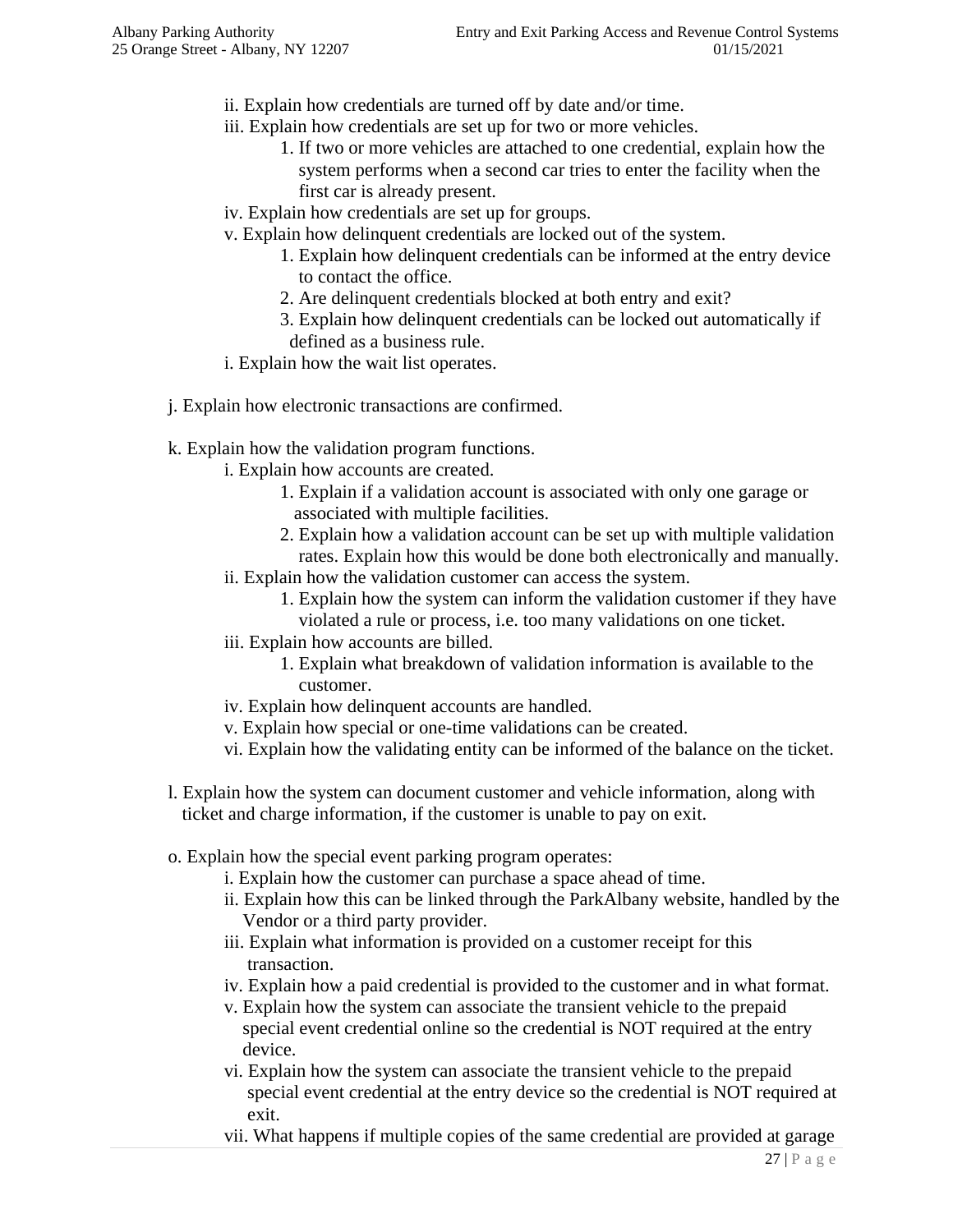#### entry?

- viii. Explain how the system operates in "Pay-at-Entry" mode for a special event.
	- 1. Explain how the customers can "Pay-at-Entry" using the entry device.
	- 2. Explain how the system can be set to change to an event rate and issue tickets at the special event rate at a certain date and/or time.
	- 3. Explain how the Authority can have an employee accept payments during a "Pay-at-Entry" event.
		- 1. Is there additional equipment involved? If so, state the type of equipment in this section. Pricing per unit should be only provided in the Cost Proposal under Price List - Additions/Exceptions/Alternatives.
		- 2. Explain how this system would operate to vend the entry gate.
		- 3. Explain how this system would associate the transient vehicle plate to the prepaid special event credential issued at that point.
		- 4. Explain how the Authority employee can take a credit card payment. Explain how is this done and how is a receipt issued.
	- 4. Explain how exit gates can be raised in case of large crowds or backups at the gate and how numbers for event parking can be tracked while gates are up.
	- 5. Explain how payments and credentials are reconciled at the end of the event.
- p. What information is available from the Pay-on-Foot devices?
	- i. Current revenues in collection vault
	- ii. Current amount in change available
	- iii. Receipt provided during collections
	- iv. Alert for needed service
- q. Reporting: Below are the minimum revenue reports required for the new PARCS. The PARCS must be able to generate/query reports which can be set by the management users. Please include samples and/or screen shots of all reports in Proposals.
	- 1. Daily Revenue Report
	- 2. Transaction Report
	- 3. Revenue Alarm Report
	- 4. Outstanding Ticket Report
	- 5. Daily device revenue report
	- 6. Daily lane report
	- 7. Active access card holder report
	- 8. Card transaction report by date
	- 9. Credit card report
		- a.By Credit Card type
		- b.By Facility
		- c.By Device
	- 10. Validation report
	- 11. Non resettable totals
		- a.Cash report
		- b.Transaction report
		- c.Validation report
	- 12. Count statistics report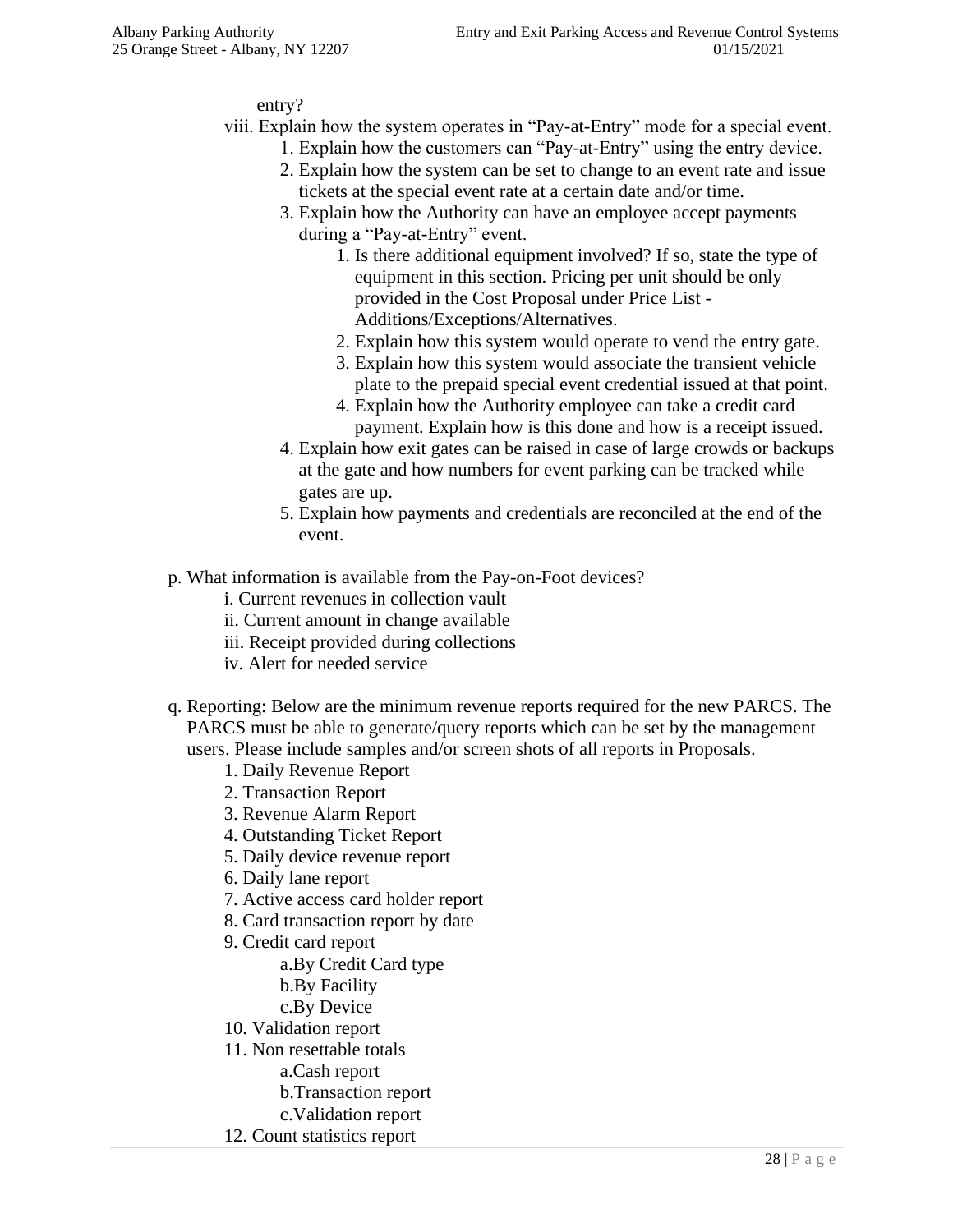- 13. Duration of stay report with ability to breakdown by 30-minute increments
- 14. Entry/exit report by facility and parker type
- 15. Parking Fee Report
- 16. General Totals Report
- 17. Detailed activity reports on sales inventory, and statistical data by parker type
- 18. Ticket tracking
- 19. Reconciliation
- 20. End of month closing
- 21. Accounts receivable
- 22. Revenue
- 23. Aging
- 24. Daily payments by device
	- a.Number of transactions
	- b.Dollar amount, cash and credit
- 25. Entries (Ticket, card access, and total vends) by facility, by lane
- 26. Exits (Ticket, automated exits, card access and total vends) by facility, by lane
- 27. Total Exits by facility, by lane
	- a.Card Reader Vends by facility, by lane
	- b.Total Gate Vends (entry and exit) by facility, by lane
- 28. Differential Count by facility
- 29. Hourly Peak Occupancy reports
- r. Explain how reports are generated
	- a.Can the report data be exported to Excel or PDF?
	- b.Explain how the Authority can generate specific reports based on business needs.
	- c. Explain what other types of reports are available. Please provide a list.

#### **Section 4: BID Content Requirements**

#### **4.1 Technical Proposal Requirements**

Title Page: Show the RFP number and title, your company name and address, name of the contact person for all matters regarding the RFP response, telephone number and Proposal date on the Title Page.

Letter of Transmittal: Each quotation shall include a letter of transmittal that bears the signature and title of an authorized representative of the Vendor. The letter should indicate that all information contained in the proposal is factually true, the Vendor's quotation is a firm offer for a period of at least 180 days and that the Vendor will comply with the terms of the RFP. The letter shall indicate the existence and nature of any contemplated sub-binding relationships. Any exceptions or changes to requirements of the RFP should be identified.

Contents: Proposal should have numbered pages throughout the document to ease reference work.

**4.2 Vendor Information:** The Vendor shall provide a brief description of its organization, including: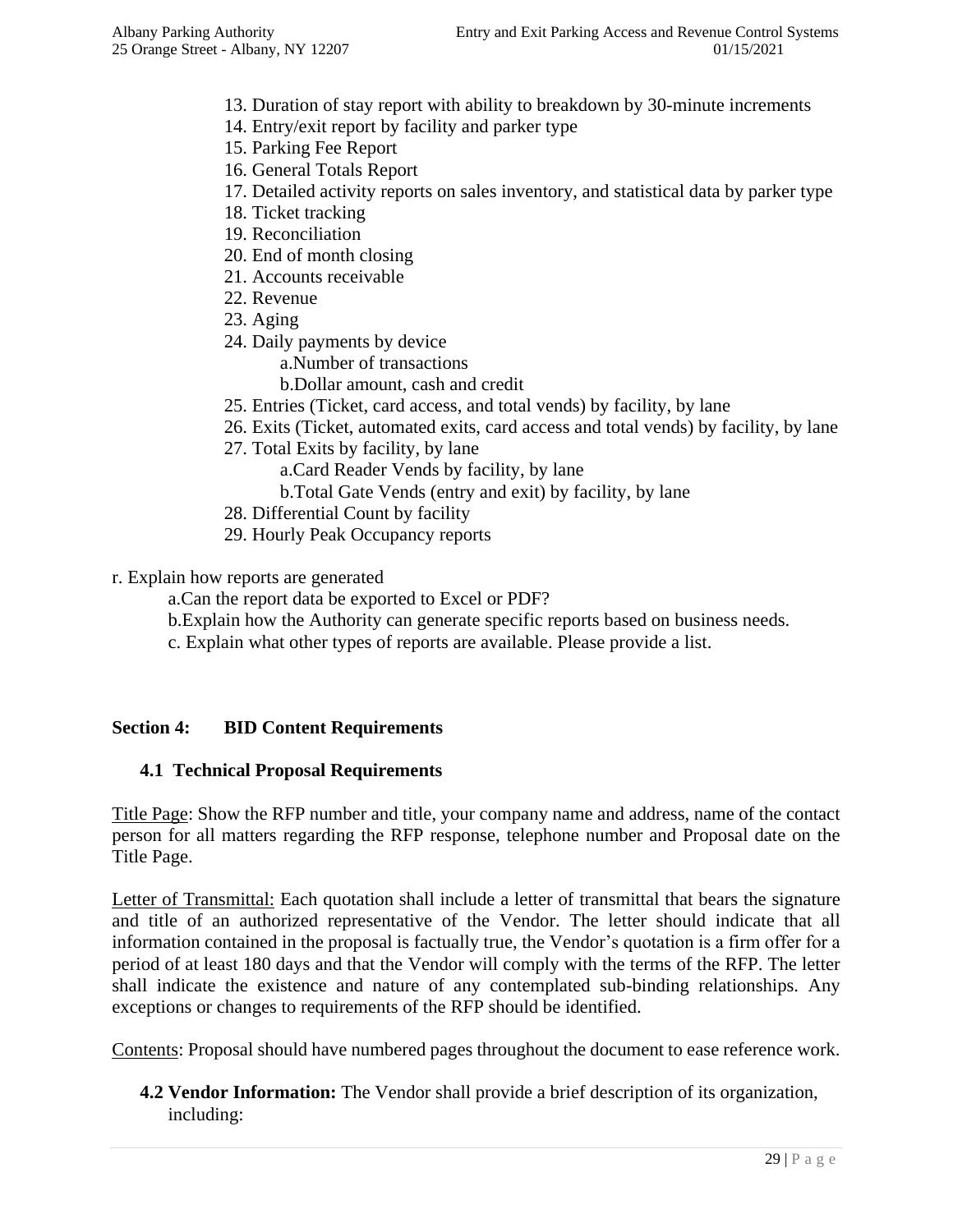- a. Official name of Vendor.
- b. Vendor's organizational structure (e.g. corporation, partnership, Limited Liability Company, etc.).
- c. Jurisdiction in which Vendor is organized and the date of such organization.
- d. Address of Vendor's headquarters and of any local office involved in the proposal.
- e. Vendor's Federal Tax Identification Number.
- f. A statement accepting all terms and conditions and requirements contained in the RFP.
- g. Name, address, telephone, fax numbers and e-mail address of the person(s) who will serve as the contact(s) to the Authority, with regard to the RFP response.
- h. A statement providing both the Vendor's authorization and request to any persons, firm, or corporation to furnish any information requested by the Authority in verification of your response to this RFP.

#### **4.3 Experience, Expertise and Qualifications:**

The proposal shall provide details of the following:

Qualifications. Please describe your firm's qualifications, experience and capabilities as they pertain to the field described in this RFP.

References. Vendors are to provide a summary of representative current clients with details of the contract and work performed. Vendors must provide a contact person with phone number and email address for each reference. References should have similar scope, volume and requirements to those outlined in this RFP.

Reference information is to include:

- a. Company/Agency name
- b. Contact person (name and title), contact person is to be someone directly involved
- c. Complete street address
- d. Telephone number
- e. Type of business
- f. Dates of service
- g. Contract value

The Authority may also solicit information concerning the Vendor's performance on other contracts in terms of quality of services and compliance with budgets and performance schedules. The Authority may also consider historical performance in contracts entered into between the Vendor and the Authority. The Authority reserves the right to contact references other than those provided in the response and to use the information gained from them in the evaluation process. Vendors assume sole responsibility for any inaccuracies in the contact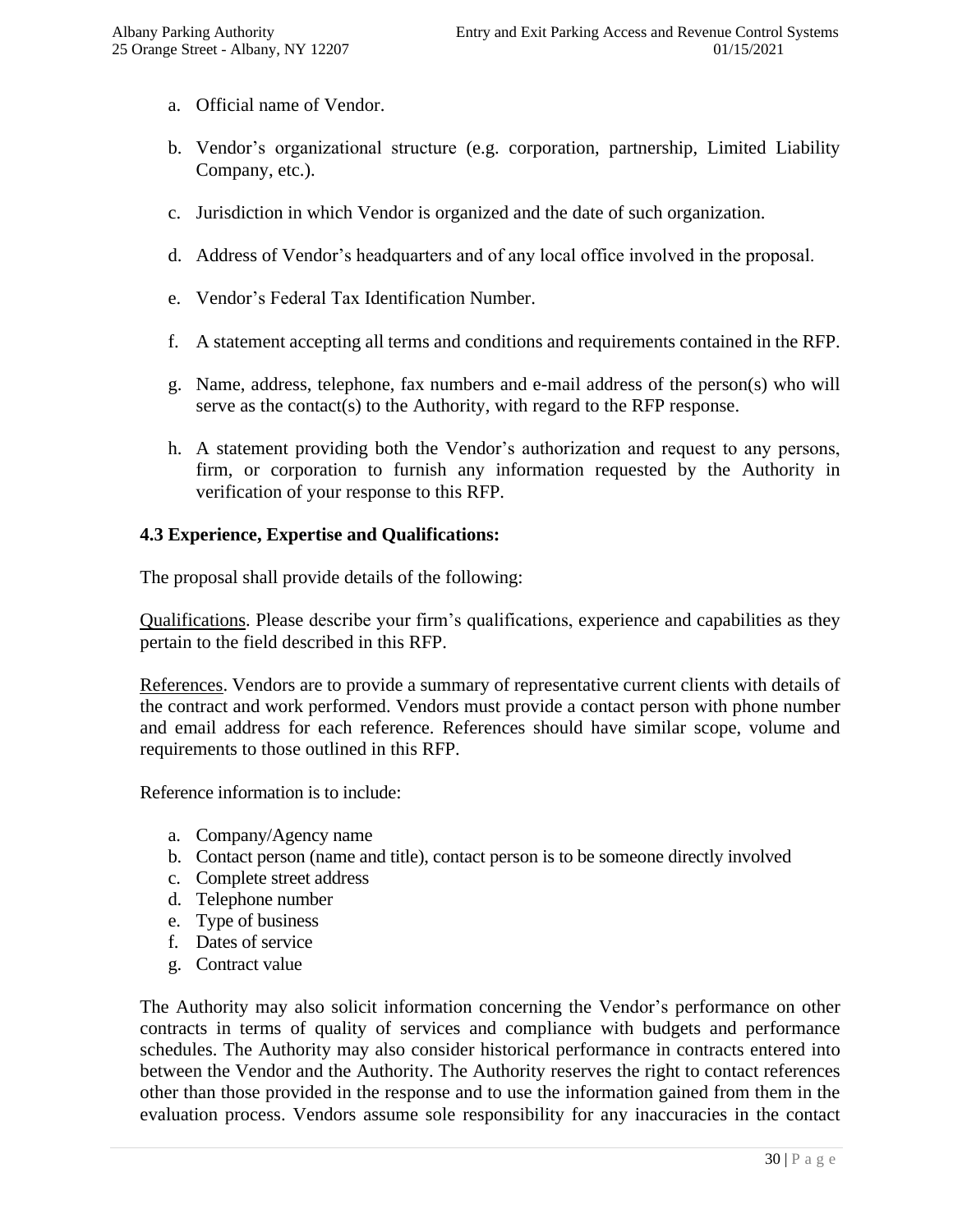information provided for references. Incorrect contact information provided for a reference may result in the reference being stricken.

- **4.4 Information Regarding: Failure to Complete Work, Default and Litigation:** Please respond to the following questions:
	- a. Have you ever failed to complete any work awarded to you? If so, where and why?
	- b. Have you ever defaulted on a contract? If so, where and why?
	- c. Is there any pending litigation that could affect your organization's ability to perform this agreement? If so, please describe.
	- d. Has your firm ever had a contract terminated for cause within the past five (5) years? If yes, provide details.
	- e. Has your firm been named in a lawsuit related to errors and omissions within the past five (5) years? If yes, provide details.
	- f. During the past seven (7) years, has your firm ever filed for protection under the Federal bankruptcy laws? If yes, provide details.
	- g. Are there any other factors or information that could affect your firm's ability to provide the services being sought about which the Authority should be aware?

**4.5 Exceptions, Alternatives, and Amendments:** Vendors wishing to take any exceptions or provide alternatives to any requirement in the RFP shall state and explain such exceptions or alternatives in this section. The Authority is **under no obligation to accept proposals** which take exception to any requirements in this RFP, or which offer any alternative to a requirement herein, as well as consider such exceptions and alternatives in evaluating responses. Any exception or alternative must be clearly delineated and cannot materially affect the substance of this RFP.

**4.6 Additional Data:** The Vendor may include in this section any additional information that the Vendor wishes to bring to the attention of the Authority that is relevant to this RFP.

#### **Section 5. Equipment**

Proposals must include a detailed description of the proposed equipment provided.

#### **5.1 Warranty**

Equipment shall have maximum warranty on parts and labor offered by the manufacturer. Vendors shall provide a breakdown of warranties provided. These shall include basic warranties.

#### **5.2 Service**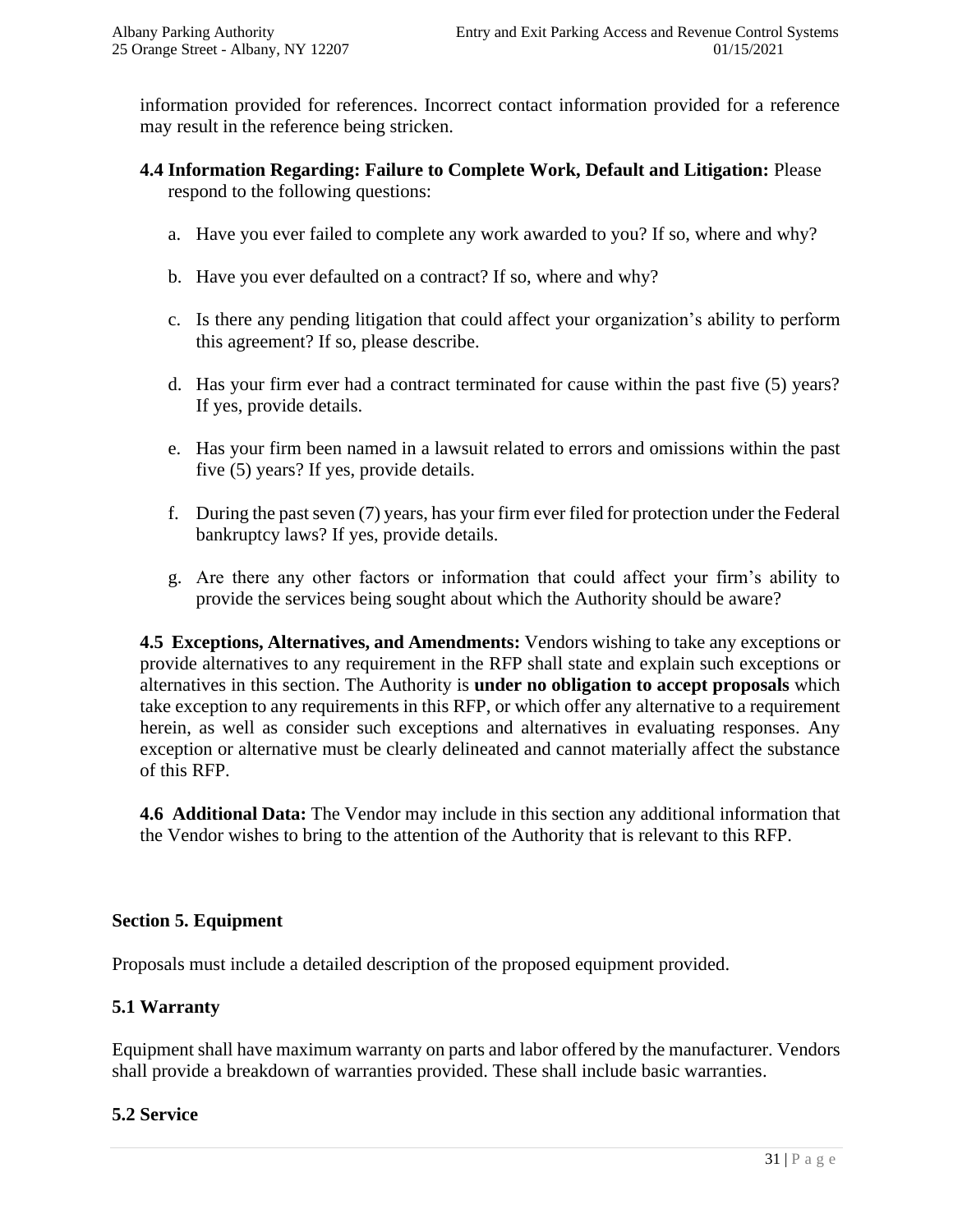Vendor shall provide timely response for any service calls.

#### **5.3 Installation**

Proposals must include a detailed description of the proposed installation process, including the Services that will be performed as part of the installation. Electrical and civil work components must also be included, along with a detailed description of the process for both. All data from the existing TIBA PARCS must be imported over to the new system.

- 5.3.1 System Acceptance Tests: The Proposal will include the following or proposed alternatives:
	- a. Vendor will provide a proposed Acceptance Test Plan (ATP) for the Authority's review and approval before implementation. The Acceptance Test Plan must show the events, sequences, and schedules required for acceptance of the system.
	- b. The Vendor must conduct tests of the proposed solution and certify, in writing, that the equipment and system is ready for use, and will perform in accordance with the requirements set forth in the Proposal and resulting contract. The Vendor must ensure each module/component of the system operates according to specifications before turning the system over to the Authority.
	- c. The Vendor must agree that during the acceptance period, each system component will undergo a live test.
	- d. Vendor's equipment that is found to not meet the specifications or other requirements of the contract may be rejected and returned to the Vendor for repair or replacement at the Authority's discretion and at no cost (including return transportation) to the Authority.
	- e. The Vendor must agree that to pass an acceptance test, the system must successfully operate for thirty (30) consecutive calendar days and be approved by the Authority.
	- f. Provide data to and from the Authority's systems as described in this document.
	- g. The Vendor must demonstrate the ability to provide adequate service and maintenance as outlined in this Request for Proposal.
	- h. The Vendor must demonstrate system security.
	- i. The Vendor must provide all documentation for the section being tested, before acceptance testing will begin.

#### **5.4 Electrical**

Electrical costs, if any, must include communication and control wiring pulls to each device, communication wire pulls to the Parking Office, any power required, and intercoms to make the system functional. Electrical must meet all local, state, and national electrical codes. All communication runs over 300 feet shall be fiber-optic. It is the Vendor's responsibility to verify that there is sufficient power to deliver a fully functional system. Any necessary electrical work upgrade needs to be included in the proposal.

#### **5.5 Software Upgrades**

Upgrades necessary to correct problems or deficiencies must be provided at no charge for a minimum period of seven (7) years from the date of acceptance of the new PARCS. Upgrades to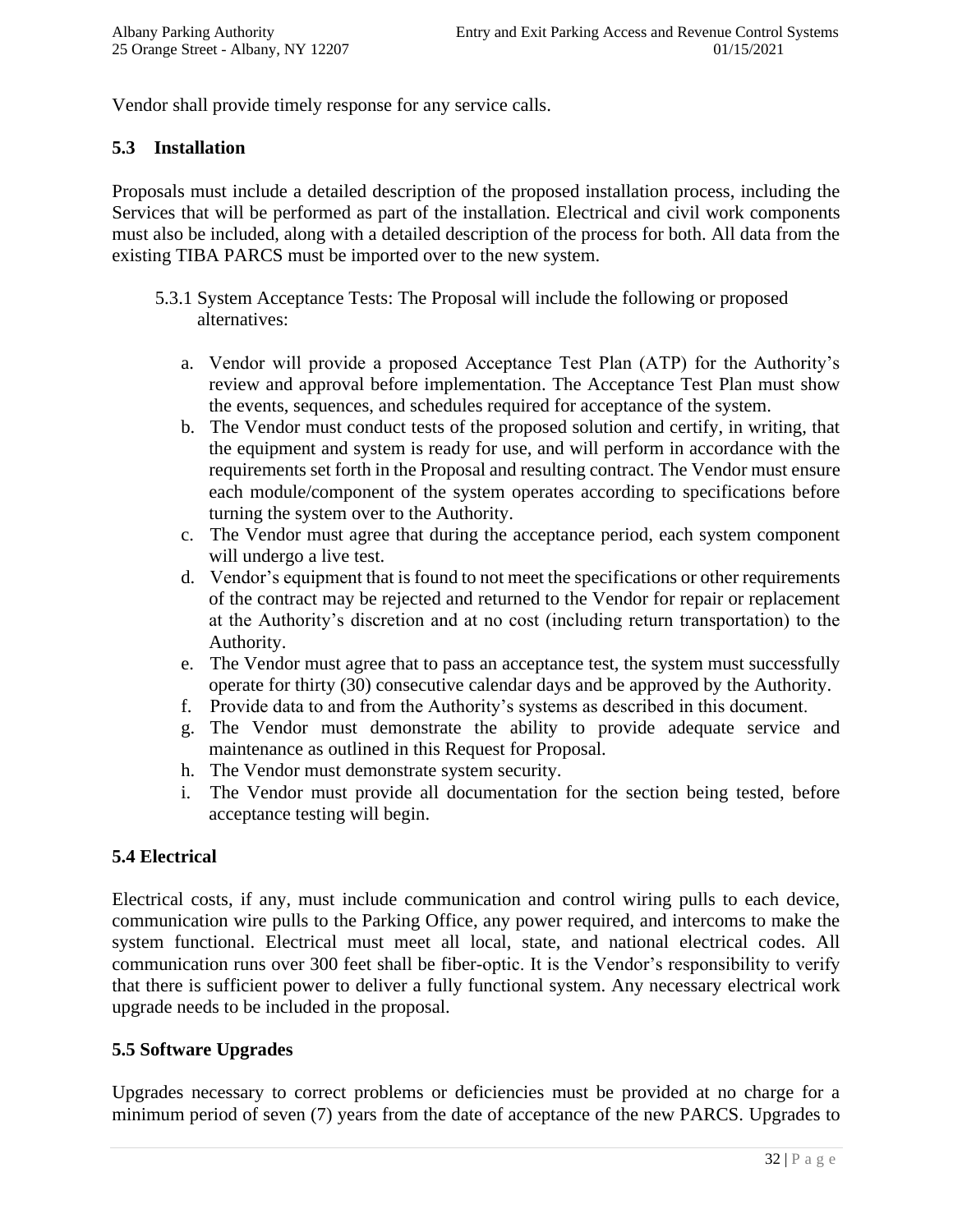the software that provide new capabilities and compliance must be provided to the owner/operator for seven (7) years, including but not limited to PCI, FACTA, PA-DSS compliance.

#### **5.6 Documentation, Operating Guidelines, and Manuals**

Prior to acceptance of the PARCS, the Vendor must provide copies of operating manuals and standard operating procedures and/or guidelines.

#### **5.7 Training**

Before acceptance of the PARCS by the Authority, the Vendor must train Authority personnel and management staff in the use of the PARCS, including proper use of all parking system equipment, database management and report generation software, supervisor functions and capabilities, basic maintenance and repair functions, and the use of audit functions. Vendor must submit a schedule for training, along with training manuals, to the Authority for approval one month prior to the start of acceptance testing. The selected Vendor will be required to provide up to thirty (30) hours of training time over a one-month period to be scheduled within 30 days of acceptance. Proposals must also include per day pricing for additional training. Proposals shall include a training syllabus and standard operating procedure/guidelines.

#### **5.8 Spare Parts**

Vendor shall supply a complete inventory of recommended spare parts and supplies that are necessary to be maintained "in stock" to assure the proper and uninterrupted operation of the parking revenue and access control system. Vendor's recommended inventory shall be included with the delivered parking revenue and access control system. Vendor shall include in its Proposal a complete inventory of spare parts along with the vendor, vendor contact information and current pricing for each item included in the inventory. Vendor may utilize the Authority's inventory of spare parts for performing warranty maintenance on the parking revenue and access control system. Any spare parts used by Vendor in the performance of warranty maintenance shall be replaced within seventy-two (72) hours by Vendor to assure the Authority's spare parts inventory is continuously maintained at the proper level. All spare parts in the Authority's inventory shall remain the property of the Authority at all times. The inventory of spare parts and all required accompanying materials shall be included in the Maintenance Manual that is a required submittal to be made by Vendor. In as much as the critical components of devices provided by various manufactures are different, it is incumbent on the Vendor to develop a list of critical spare parts necessary to keep the parking revenue and access control system devices operating on an uninterrupted basis.

#### **5.9 Maintenance Agreement**

Each Proposal must include a detailed proposal for equipment and system maintenance. Preventative Maintenance shall be performed under the warranty for at least the first year, as well as during an extended parts and maintenance agreement for the system to reflect the ten (10) year life span expected from this procurement.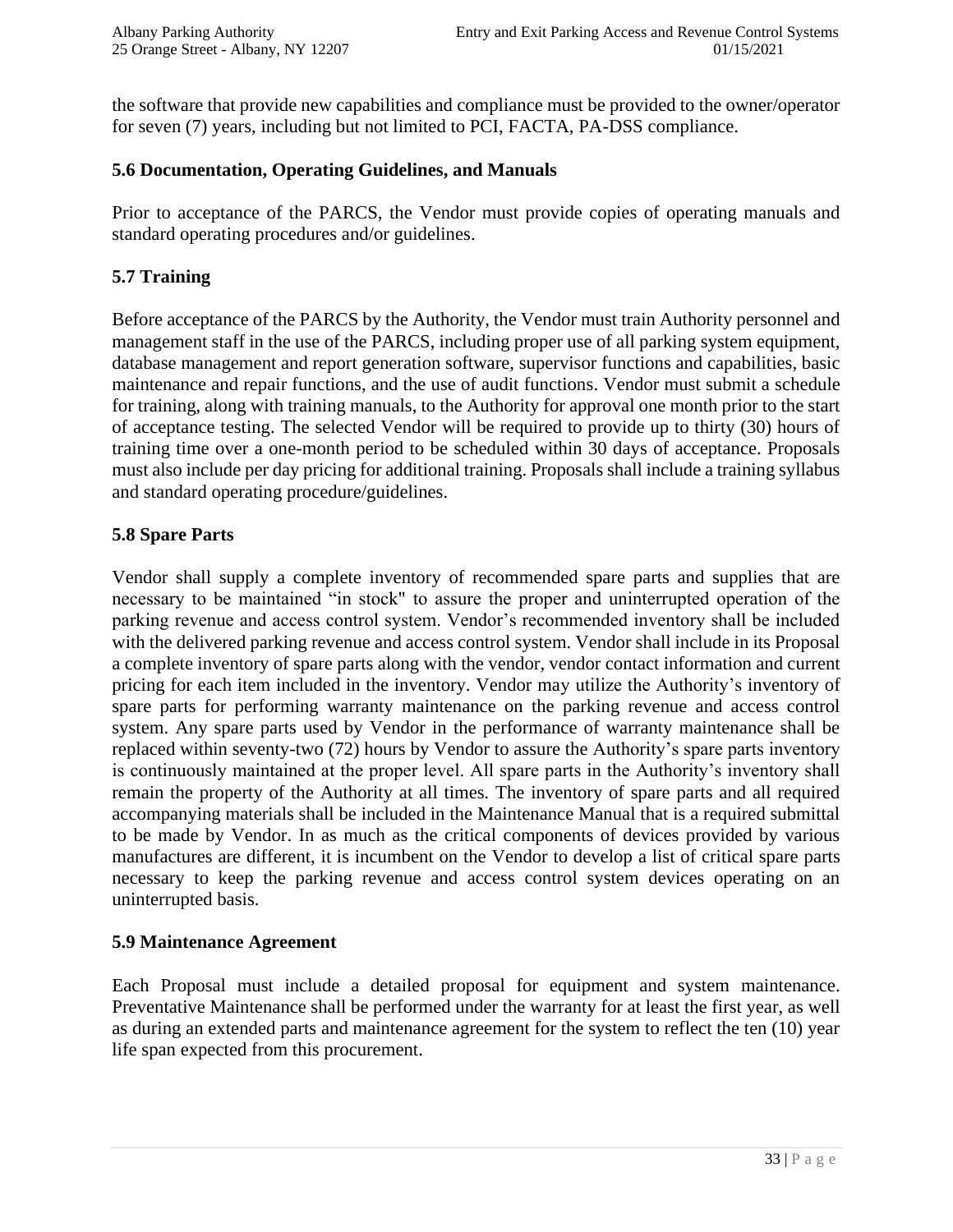#### **Section 6: Cost Proposal Format**

- 6.1 Price(s) quoted shall be the total cost the Authority will pay for this project including all other charges.
- 6.2 All prices quoted shall be in United States dollars and "whole cent," no cent fractions shall be used.
- 6.3 Proposers must also provide pricing of maximum warranty on parts and labor offered by the manufacturer. Total monthly pricing shall incorporate any warranty costs.
- 6.4 Delivery: Proposal must include all charges to deliver materials to the Authority at 25 Orange Street, 45 Hudson Ave or 2 Columbia St, Albany NY 12207.
- 6.5 Provide the following:
	- a. Schedule, including length of term, early termination/purchase options and grand total.
	- b. Additional Costs: Disclose any additional out of pocket costs the Authority may incur, including documentation fees, charges due at lease termination, etc. Disclose total capital cost and annual cost.
	- c. Sample Agreement: Provide a sample agreement for review.
	- d. Itemized price list, pricing on all extended parts, and a list of spare parts
- 6.6 Non-Performance: Non-performance by the Vendor will cause damage to the Authority by undermining the Authority's ability to manage the City's parking resources. If the Vendor fails to provide the equipment and services per the schedule provided by the Vendor per Section 1.16(c), the Authority shall have the right to terminate the Contract upon ten (10) business day's written notice to the Vendor.
- 6.7 Hold Harmless: To the fullest extent permitted by law, Vendor agrees to indemnify, defend and hold harmless, the Authority, its board and council members, officers, employees, agents and volunteers ("Indemnitees"), through legal counsel reasonable acceptable to Authority, from any and all Losses arising out of or relating to any of the following: (i) performance or nonperformance of the Contract by Vendor or its Vendors of any tier; (ii) activities of the Vendor or its Vendors, of any tier; (iii) the payment or nonpayment by the Vendor or any of its Vendors, of any tier; and (iv) any personal injury, property damage or economic loss to third persons associated with the performance or nonperformance by the Vendor or its Vendors, of any tier. However, nothing contained in this provision shall be construed as obligating the Vendor to indemnify any Indemnitee for Losses resulting from the Indemnitee's sole or active negligence or wrongful misconduct. Vendor shall take steps to assure that a right indemnification is included in all subcontracting agreements.
- 6.8 All pricing in Proposals will be used to set the beginning point of negotiation. All final negotiated prices will be stated in the executed purchase agreement upon approval by the Albany Parking Authority.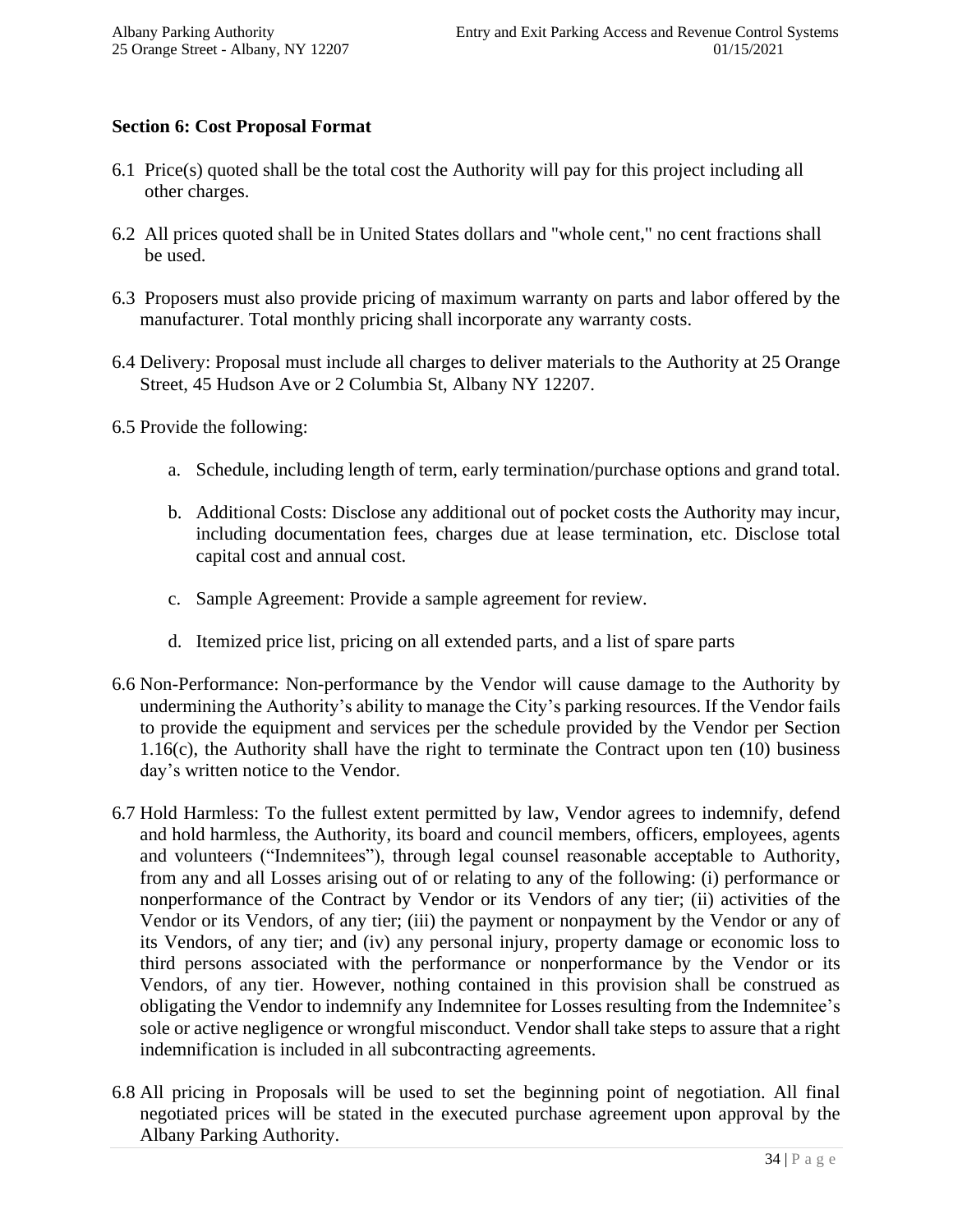#### **Section 7: Instruction for Proposal**

7.1 Proposals must be in compliance with this RFP. Failure to comply with all provisions of the RFP may result in disqualification of a Proposal.

#### 7.2 **RFP Rules**

- 7.2.1 The Vendor is solely responsible to seek clarification, if needed, of any portion of the RFP. All requests by Vendors for clarification of the RFP must be in writing, via email to the official responsible for administering this RFP, by **February 17, 2021 @ 2:00 PM EDT.** The Authority will not respond to requests for clarification received after that time. Failure by a Vendor to seek clarification of any portion of the RFP shall not relieve the Vendor from its representations as set forth hereinabove nor serve as the basis for any claim by the Vendor that it was mistaken or misled in connection with the preparation of its Proposal.
- 7.2.2 Interpretations, corrections, and changes to the RFP will be made by the Authority through addenda to the RFP. Failure of a Vendor to receive an RFP addendum shall not entitle the Vendor to an extension of the Proposal due date nor shall it permit the submission of any additional Proposal information after the deadlines set forth in the Proposal due date.
- 7.2.3 All Proposals must be submitted, filed, made, and executed in accordance with applicable Laws, whether such applicable Laws are expressly referred to herein or not.
- 7.2.4 All Proposals may be withdrawn at any time upon written notice to the Authority at the place for receipt of Proposals prior to the deadline for submittal of Proposals. Proposals withdrawn prior to the due date for receipt of Proposals may be resubmitted up to the deadline for submission of Proposals.
- 7.2.5 The Authority reserves the right to waive minor or clerical irregularities, errors or omissions in the information contained in any Proposal or in regard to any Vendor's compliance with Proposal process, and to make all final determinations with respect to the information provided in any Proposal.
- 7.3 **Response Format:** Vendors should provide responses to all, but is not limited to, all the information inquired in this RFP.

#### 7.4 **Delivery of Proposal**

7.4.1 All Proposals are to be delivered by **Friday, March 26, 2021 by 2:00 PM EDT**, to:

**Albany Parking Authority ATTN: Sean Palladino, Associate Director 25 Orange Street Albany, NY 12207-2224**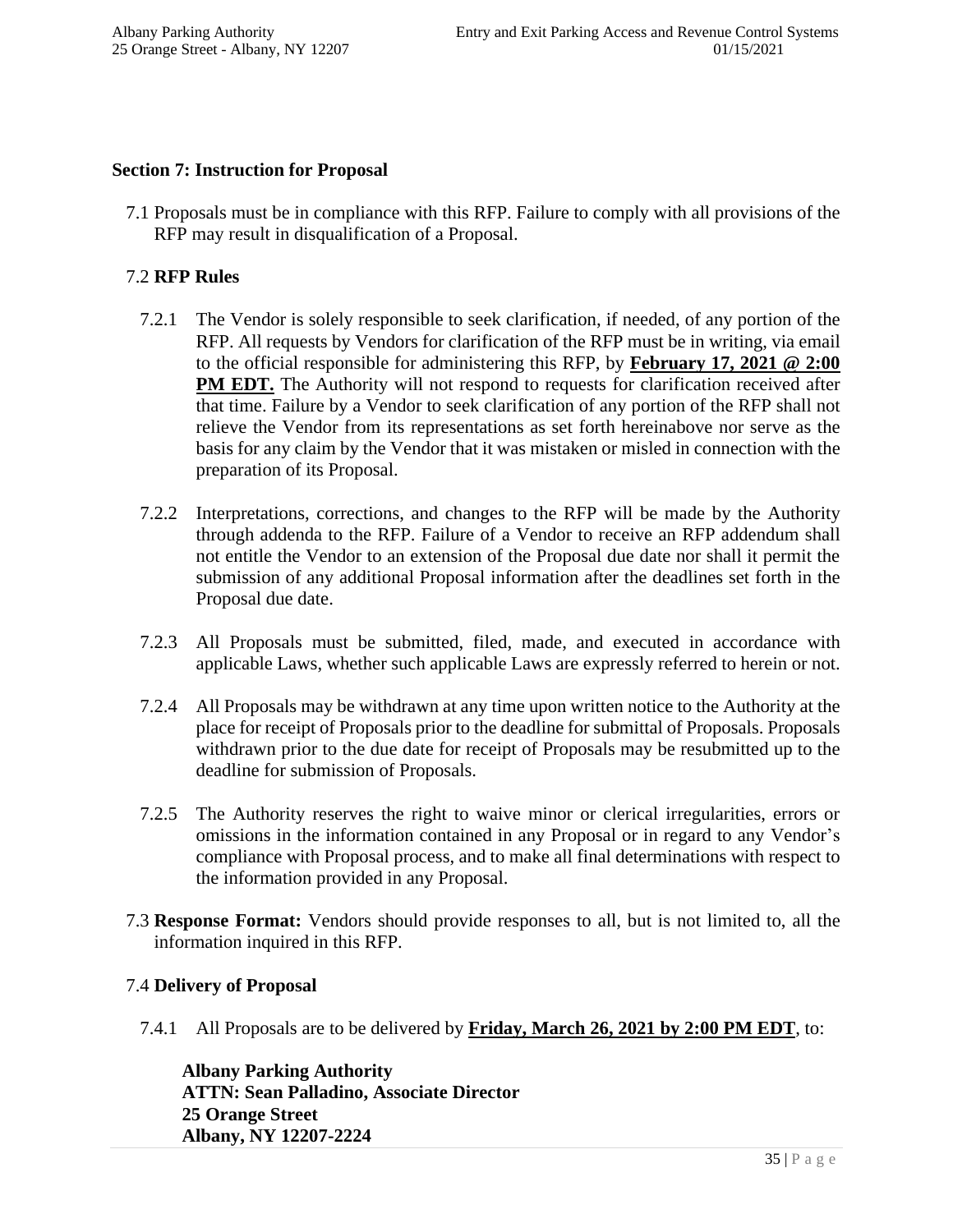- 7.4.2 The Vendor assumes full and sole responsibility for timely receipt of the completed Proposal at the above-listed location. Proposals that are received after the deadline specified in this RFP shall be returned unopened; provided, however, that a late Proposal may be considered if it is the only Proposal received.
- 7.4.3 Vendor must furnish **two (2)** hard copies and **one (1)** electronic copy of its Proposal.

#### **7.5 Interpretations and Amendments**

7.5.1 Nothing stated or discussed orally during any Q&A, interview or other session shall alter, modify, or change the requirements of the RFP. Only interpretations, explanations, or clarifications of this RFP that are incorporated into a written addendum to this RFP issued by the Authority should be considered by Vendors.

#### **7.6 Ambiguity, Conflict, or Other Errors in the RFP**

- 7.6.1 If a Vendor discovers any ambiguity, conflict, discrepancy, omission, or other error in this RFP, it shall immediately notify the Authority of such error in writing and request modification or clarification of the document. The Authority will make modifications by issuing a written amendment. Vendors are responsible for clarifying any ambiguity, conflict, discrepancy, omission, or other error in this RFP prior to submitting a Proposal, or any such request shall not be accepted.
- 7.6.2 The terms Vendor, Proposer, bidder or contractor may be used interchangeably in this RFP.
- 7.7 **Information Provided by Authority:** Information included in or provided with this RFP is provided solely for the convenience of the Vendors. No representation or warranty of any kind is made by the Authority as to the accuracy or completeness of the information included in or provided with this RFP. Vendors are solely responsible for conducting such independent due diligence investigations as may be necessary for the proper preparation of their Proposal. The Authority and its employees, agents and advisors are not responsible for the completeness or accuracy of any information distributed or made available, orally or in writing, during this RFP process.
- 7.8 **Cancellation or Modification of Solicitation and Rejection of Any and All Proposals:**  The Authority reserves the right, at its sole discretion, to pursue any and all actions it deems in its best interest regarding this RFP, including but not limited to:
	- a. Issue Addenda to the RFP;
	- b. Request additional information and/or clarification from Vendors;
	- c. Extend the deadline for submitting proposals;
	- d. Withdraw this RFP;
	- e. Clarify, modify or amend and reissue the RFP;
	- f. Reject any and all proposals;
	- g. Reject or accept proposals that do not fully comply with the requirements of the RFP as detailed within this RFP, its attachments, addenda, or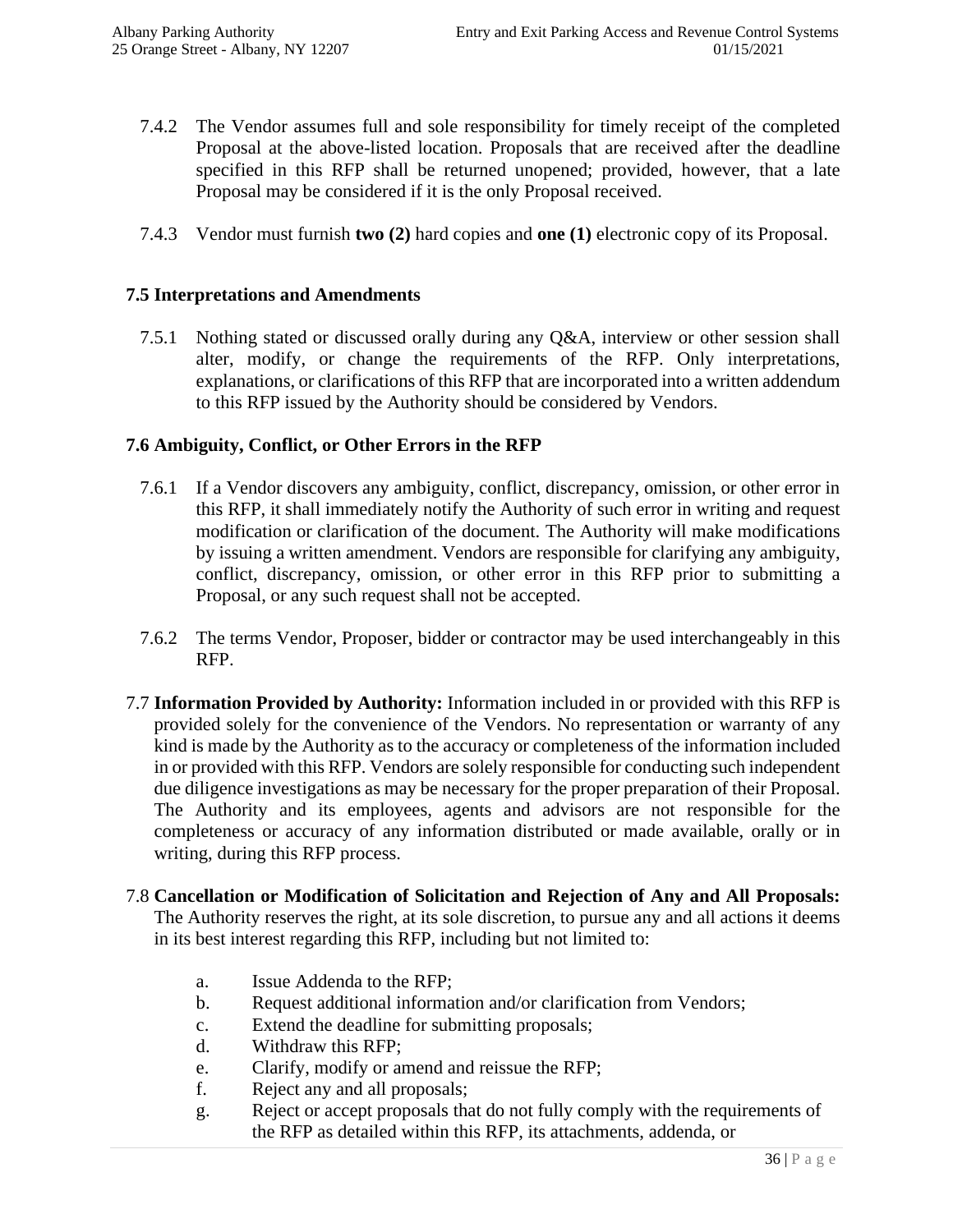clarifications;

- h. Reject or accept incomplete proposals, proposals containing errors, inconsistencies, proposals not submitted with the proper number of copies, proposals submitted after the deadline, or proposals with other process or content errors or deficiencies;
- i. Award the Vendor without further discussion or negotiation;
- j. Issue subsequent RFP's for the same, similar, or related services;
- k. Amend the agreement resulting from this proposal;
- l. Request final and best offers from one or more bidders;
- m. Negotiate pricing with the highest ranked proposal;
- n. Terminate the agreement resulting from this proposal; and
- o. Take any other action deemed to be in the best interest of the Authority.
- 7.8.1 The Authority reserves the right to waive minor irregularities in proposals, provided that such action is in the best interest of the Authority. Any such waiver shall not modify any remaining RFP requirements or excuse the Vendor from full compliance with the RFP specifications and other contract requirements if the Vendor is awarded the Contract.
- 7.8.2 The Authority reserves the right, after reviewing the Proposals, to waive any informality in the Proposals and to invite those qualified for further negotiation.
- 7.8.3 Receipt of a Proposal by the Authority or submission of a Proposal to the Authority confers no rights upon the Vendor, nor does it obligate the Authority in any manner. The Authority reserves at its sole discretion, the right to determine which Vendors are qualified to submit Proposals.
- 7.9 **Acceptance of Proposals:** The Authority shall review all proposals that are submitted properly. However, the Authority reserves the right to request clarifications or corrections to proposals. For Proposals to be reviewed, the submitting firm must be in good financial standing with the Authority and be current on all licenses and contractual requirements, if any, with the Authority.
- 7.10 **Conducting Investigations/Requesting Supplementary Information:** The Authority reserves the right to conduct investigations with respect to the qualifications, experience and representations of the Vendor and Vendor associates and to require Vendors to supplement, clarify, or provide additional information in order for Authority to evaluate the Proposal submitted. Each Vendor team member, through its request for and receipt of this RFP and participation in this RFP, consents to such investigations.

#### **7.11 Ownership and Disclosure**

7.11.1 Proposals received in response to this RFP will be maintained by the Authority and are matters of public record, other than proprietary contents and pricing, and subject to public inspection except for the time reserved for review by the Authority. To the extent allowed by applicable law, the Authority will not disclose Proposal contents during the period falling between the Proposal Submission and the date of the Notice of Intent to Award the project. However, all information, other than proprietary contents, pricing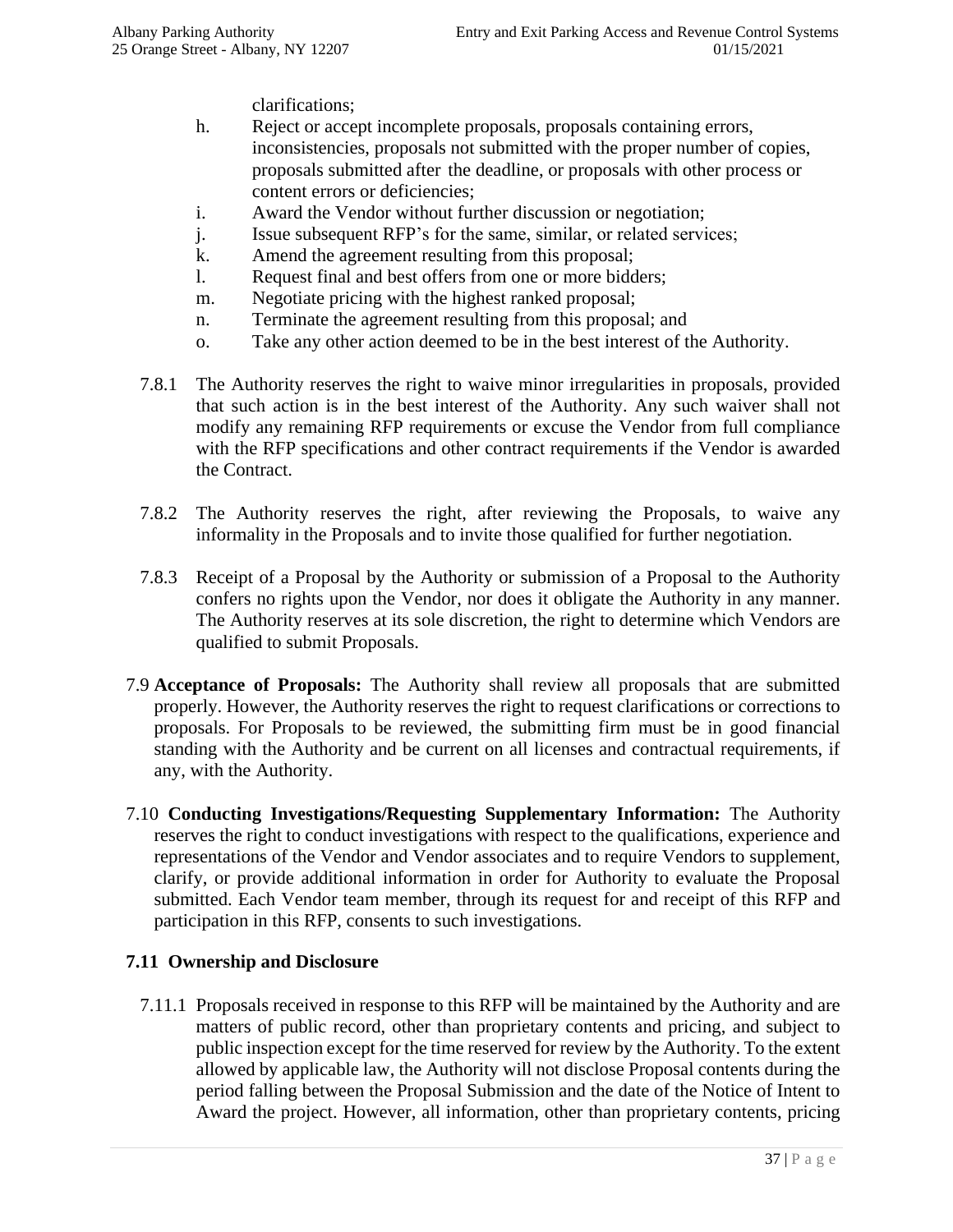or information noted as confidential, submitted by Vendors becomes a matter of public record upon Notice of Intent to Award the project and as required by applicable law.

- 7.11.2 Notwithstanding the foregoing, Vendors recognize and agree that neither the Authority nor its staff, agents, employees, representatives, nor its advisors shall be responsible or liable in any manner for any losses that a Vendor or any of its agents, employees, or representatives may suffer from the disclosure of information or materials to third parties or any other claims or damages resulting from this RFP process.
- 7.11.3 All Proposals (other than portions thereof subject to confidentiality, patent or copyright protection) will become the property of the Authority to the fullest extent permissible under applicable law upon submission. Regardless of the outcome of this RFP process, the Authority, in accordance with all applicable laws, reserves the right to use all information, documents, data, concepts, and other items contained therein, for its own purposes in any manner it elects to do so without further cost to the Authority.

#### **7.12 Other Instructions to Vendors**

- 7.12.1 **Examination of Documents:** By submitting a Proposal, Vendor represents that it has thoroughly examined and become familiar with the work, products and content required by this RFP and that it is capable of performing quality work to achieve the Authority's requirements.
- 7.12.2 **Non Discrimination:** The firm represents and agrees that it does not and will not discriminate against any employee or applicant for employment because of race, religion, color, medical condition, sex, sexual orientation and/or gender identity, national origin, political affiliation or opinion, or pregnancy or pregnancy-related condition.
- 7.12.3 **Notice of Award:** The Authority will inform all Vendors of its intent to award a Contract to the selected Vendor via email.
- 7.12.4 **Other Information for Proposal Submittals:** Vendors are welcome to submit any additional information, functions and/or attachments with their Proposal to enhance the competitiveness of the Vendor in the RFP process. All information must relate to and benefit the project and/or its ongoing operations.
- 7.12.5 **Public Work**: The work conducted by vendor pursuant to this RFP is "public work" as such term is defined by Article 8 of the New York Labor Law, and all labor will be paid at Prevailing Wages in accordance with the Prevailing Wage Schedule ("PWS") to be provided by the Albany Parking Authority. Neither vendor's employees nor the employees of its subcontractors may be required or permitted to work more than the number of hours or days stated in the Article 8 of the New York State Labor Law, except as otherwise provided in the Labor Law and as set forth in prevailing wage and supplement schedules issued by the State Labor Department. Furthermore, vendor and its subcontractors must pay at least the prevailing wage rate and pay or provide the prevailing supplements, including the premium rates for overtime pay, as determined by the State Labor Department in accordance with the Labor Law. Vendor warrants to comply with all relevant legal requirements, including but limited to the required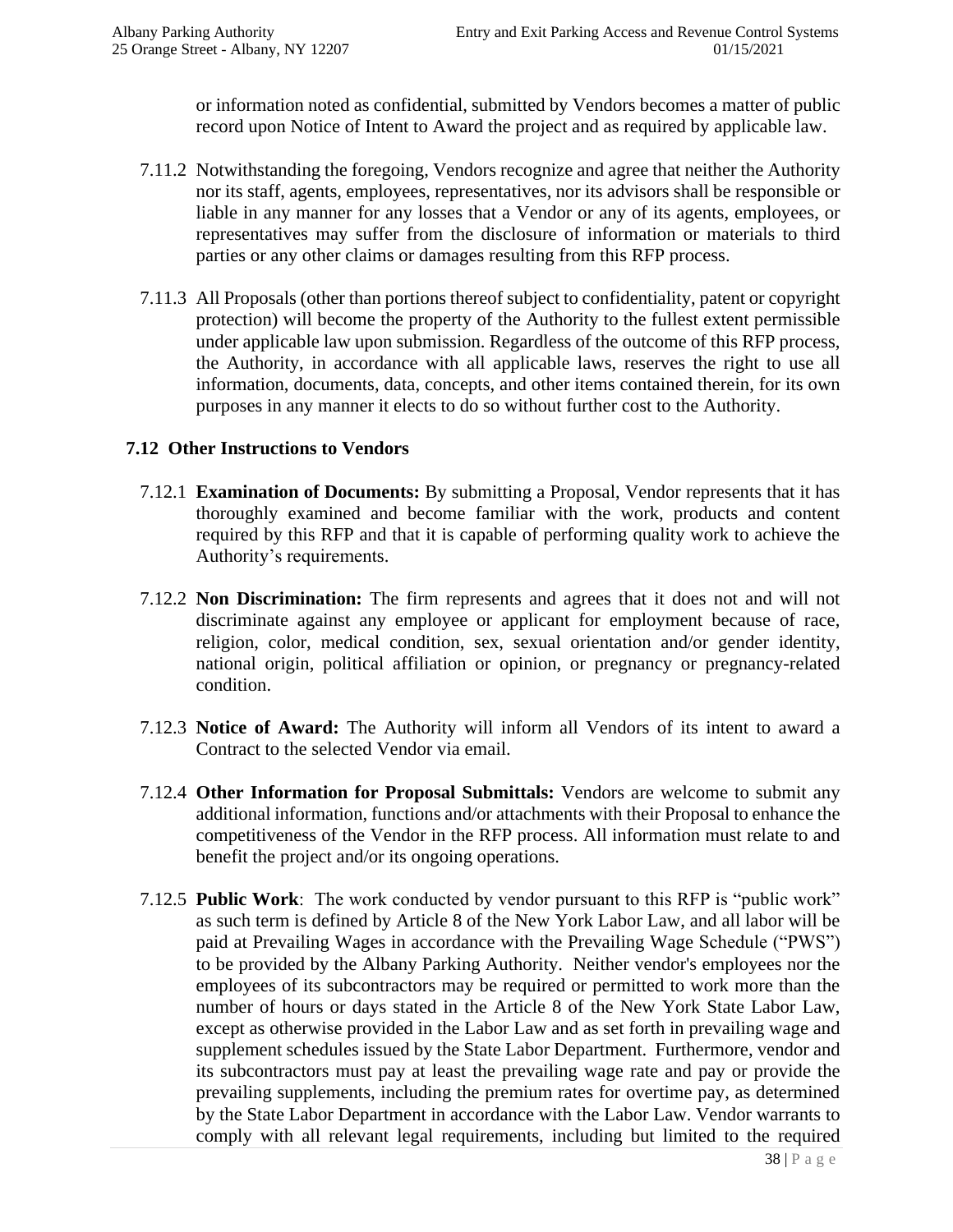submission and retention of certified payroll records by vendor and any of vendor's subcontractors.

#### **Section 8: Insurance and Security Requirements**

- 8.1 The selected proposer will be required to procure and maintain at its own expense the following insurance coverage:
	- (a) **Workers' Compensation, Disability and Employer's Liability Insurance:** A policy or policies providing protection for employees in the event of job-related injuries in the amount of coverage required by law.
	- (b) **General Liability Insurance:** A policy or policies of comprehensive general liability insurance with limits of not less than one million dollars (\$1,000,000) per occurrence.
	- (c) **Automobile Liability Insurance:** A policy or policies with limits of not less than one million dollars (\$1,000,000) for each accident because of bodily injury, sickness, or disease, including death at any time, resulting there from, sustained by any person caused by accident; and a policy or policies with limits of not less than one million dollars (\$1,000,000) for damage because of injury to or destruction of property, including the loss of use thereof, caused by accident and arising out of the ownership, maintenance, or use of any automobiles.
- 8.2 Each policy of insurance required shall be in form and content satisfactory to the Albany Parking Authority, and shall provide that:
	- (a) The Albany Parking Authority is named as an additional named insured on a primary and non-contributing basis.
	- (b) The insurance policies shall not be changed or cancelled until the expiration of thirty (30) days after written notice to the Authority.
	- (c) The insurance policies shall be written on an occurrence basis and automatically renewed upon expiration and continued in force unless the Authority is given sixty (60) days written notice of cancellation.
- 8.3 No work shall commence under the contract until the selected proposer has delivered to the Authority or its designee proof of issuance of all policies of insurance required by the Contract to be procured by the selected proposer. If at any time, any of said policies shall be or become unsatisfactory to the Authority, the selected proposer shall promptly obtain a new policy and submit proof of insurance of the same to the Authority for approval. Upon failure of the selected proposer to furnish, deliver, and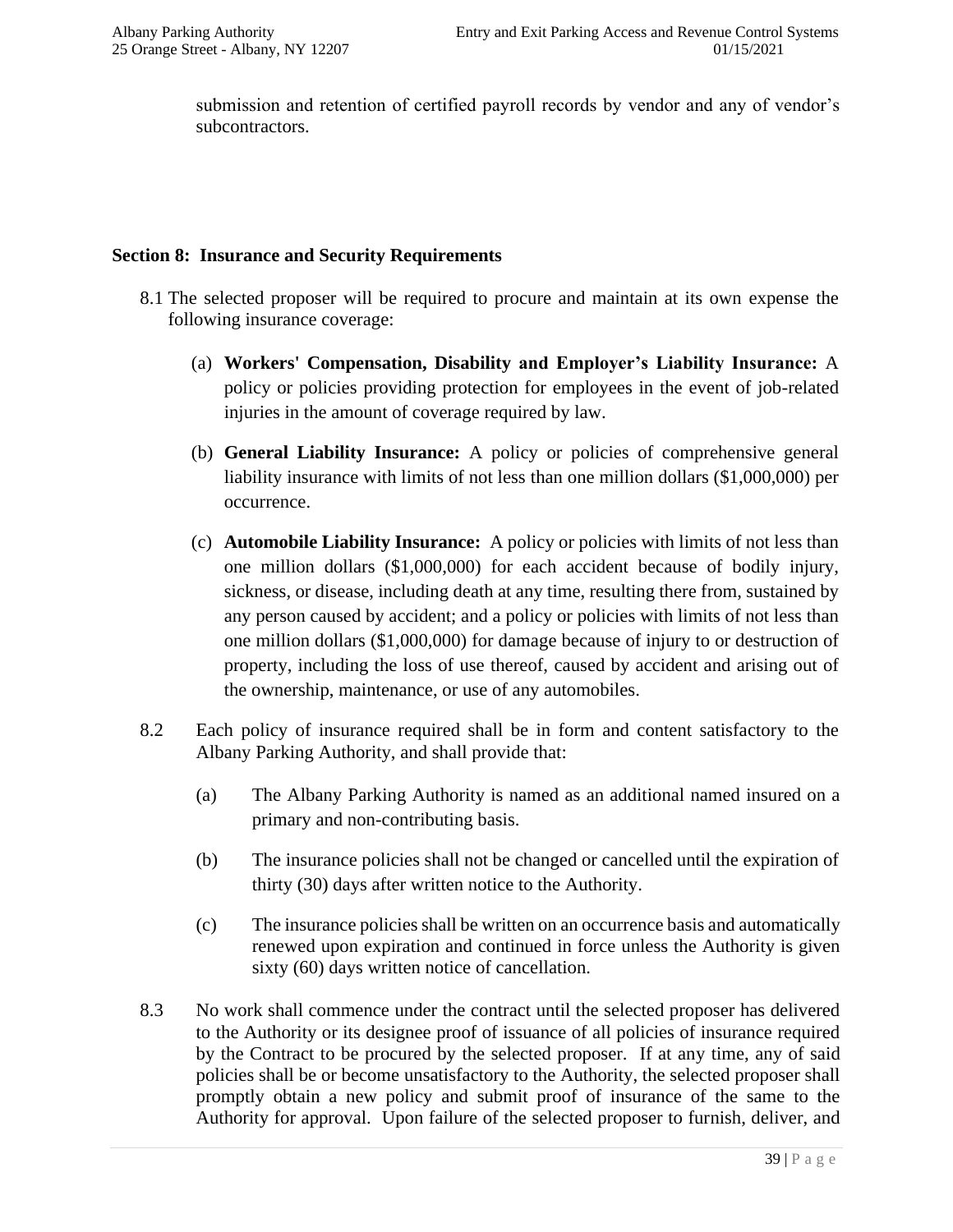maintain such insurance as above provided, the contract may, at the election of the Authority, be declared suspended, discontinued or terminated. Failure of the selected proposer to procure and maintain any required insurance shall not relieve the selected proposer from any liability under the contract, nor shall the insurance requirements be constructed to conflict with the obligations of the selected proposer concerning indemnification.

#### **Section 9: Termination**

The Authority may terminate the Contract, with or without cause, upon written notice to the Contractor. The termination is effective thirty (30) days after the notice is issued, unless a different time is given in the notice. The Authority is liable only for payment for acceptable performance and all reasonable costs of installation of the PARCS prior to the effective date of the termination and for all reasonable costs resulting from said Termination for Convenience as set forth in the Contract. Payment, to the extent of cost substantiation and schedule, shall be set forth in the Contract. Vendor's proposal should discuss the Authority's options if software is provided as Software as a Service (SaaS) and settlement of ownership if other items in the proposal are provided as a service.

#### **Section 10: Non-Collusive Proposal Certificate & Acknowledgement**

10.1 Each proposer shall complete and submit with its, his, or her proposal the "Non-Collusive Proposal Certificate" and the "Acknowledgment" found on the two (2) pages that follow this page.

#### **Section 11: Bidder Responsibility and New York State Finance Law §§139-j and 139-k**

11.1 Pursuant to State Finance Law §§139-j and 139-k, this request for proposals ("RFP") includes and imposes certain restrictions on communication between an Authority (Albany Parking Authority and any other government entity) and an Offeror/bidder during the procurement process. An Offeror/bidder is restricted from making contacts from the earliest notice of intent to solicit offers (in this instance, the release of this RFP) through final award and approval of the resultant contract by the Authority ("Restricted period") to other than designated staff unless it is a contact that is included among certain statutory exceptions set forth in State Finance Law §139  $j(3)(a)$ . The designated staff member for this RFP, as of the date hereof, is Sean Palladino, Associate Director of the Authority. Authority employees are also required to obtain certain information when contacted during the restricted period and make a determination of the responsibility of the Offeror/bidder pursuant to these two statutes. Certain findings of non-responsibility can result in rejection for contract award and in the event of two findings within a 4-year period, the Offeror/bidder is debarred from obtaining governmental Procurement Contracts. Additionally, the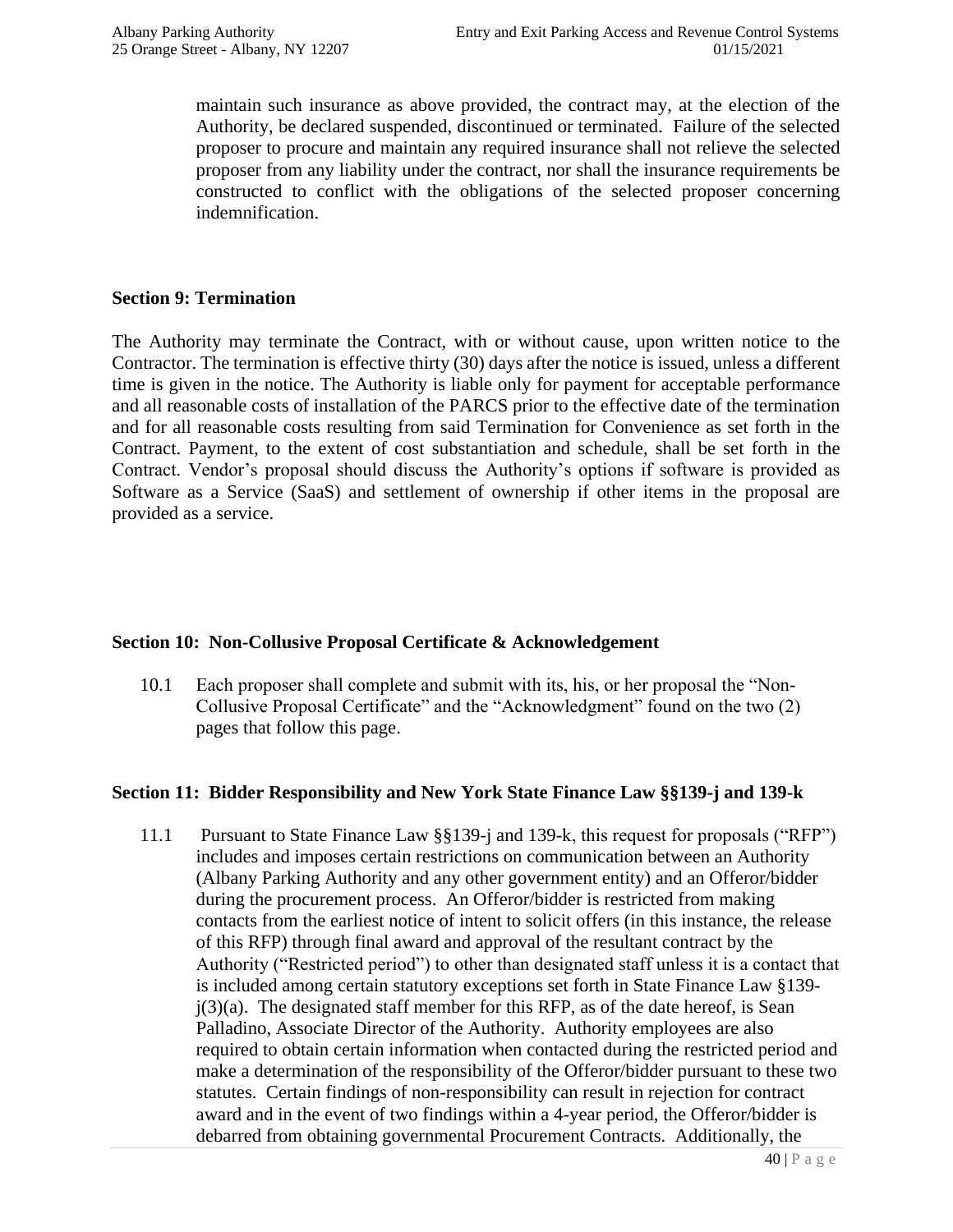above law requires certain affirmations to be provided to the Authority by bidders and that certain provisions be contained within any contract/award resulting from this RFP. Specifically, the following forms/information is provided:

- 1. The Authority must obtain from all Offerors the required affirmation of understanding and agreement to comply with procedures on procurement lobbying restrictions regarding permissible Contacts in the restricted period for a procurement contract in accordance with State Finance Law §§139-j and 139-k. The affirmation is attached as Exhibit 1 to this RFP and must be completed and returned to the Authority when submitting a bid.
- 2. The Authority must include a disclosure request regarding prior nonresponsibility determination in accordance with State Finance Law §139-k in its solicitation of proposals or bid documents or specifications or contract documents, as applicable, for procurement contracts. The required form is attached as Exhibit 2 and is to be completed and returned to the Authority when submitting a bid.
- 3. The Authority must obtain from all Offerors a required certification that the information is complete, true and accurate regarding any prior findings of non-responsibility, such as non-responsibility pursuant to State Finance Law §139-j. The Offeror must agree to the certification and provide it to the procuring Government Entity. This certification is attached as Exhibit 3 to this RFP and must be completed and returned to the Authority when submitting a bid.
- 4. New York State Law §139-k(5) provides that every procurement contract award subject to the provisions of State Finance Law §§139-k and 139-j shall contain a provision authorizing the Authority to terminate the contract in the event that the certification is found to be intentionally false or intentionally incomplete. An example of such language is provided below:

*The Authority reserves the right to terminate this contract in the event it is found that the certification filed by the Offeror in accordance with New York State Law §139-k was intentionally false or intentionally incomplete. Upon such finding, the Authority may exercise its termination right by providing written notification to the Offeror in accordance with the written notification terms of this contract.*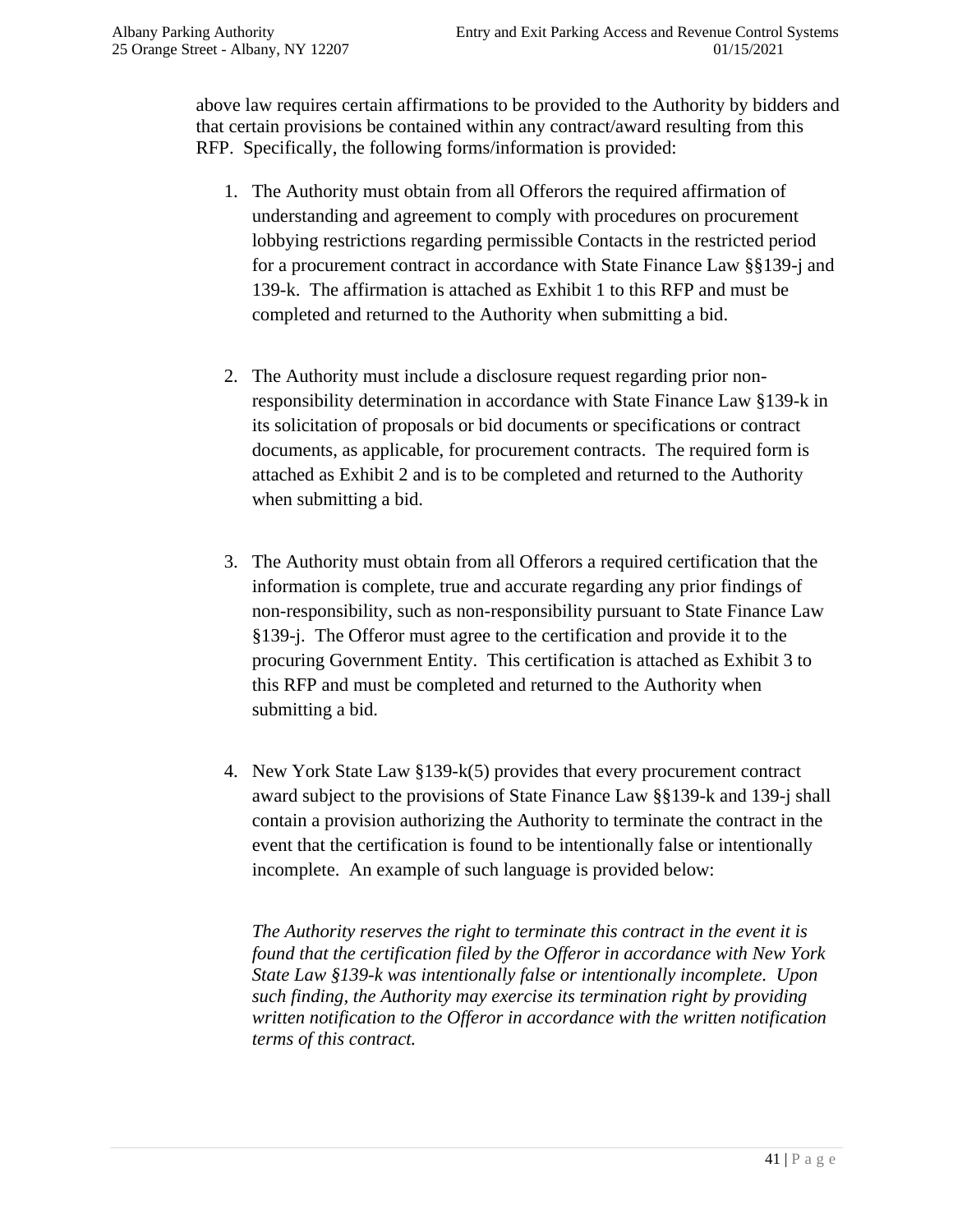#### **NON-COLLUSIVE PROPOSAL CERTIFICATE**

#### PURSUANT TO NEW YORK STATE GENERAL MUNICIPAL LAW SECTION 103-D; and/or NEW YORK STATE GENERAL MUNICIPAL LAW SECTION 103-d

By submission of this proposal, each proposer and each person signing on behalf of any proposer certifies, and in the case of a joint proposal each party thereto, certifies as to its own organization, under penalty of perjury, that to the best of knowledge and belief:

- (1) The prices in the proposal have been arrived at independently, without collusion, consultation, communication or agreement, for the purpose of restricting competition, as to any matter relating to such prices with any other proposer or with any competitor;
- (2) Unless otherwise required by law, the prices which have been quoted in this proposal have not been knowingly disclosed by the proposer and will not knowingly be disclosed by the proposer prior to the opening, directly or indirectly, to any other proposer or to any competitor; and
- (3) No attempt has been made or will be made by the proposer to induce any other person, partnership or corporation to submit or not to submit a bid for the purpose of restricting competition.

(date) (signature)

\_\_\_\_\_\_\_\_\_\_\_ \_\_\_\_\_\_\_\_\_\_\_\_\_\_\_\_\_\_\_\_\_\_\_\_\_\_\_\_\_\_\_\_\_\_\_\_\_\_

(name and title) (printed name and title)

\_\_\_\_\_\_\_\_\_\_\_\_\_\_\_\_\_\_\_\_\_\_\_\_\_\_\_\_\_\_\_\_\_\_\_\_\_\_

\_\_\_\_\_\_\_\_\_\_\_\_\_\_\_\_\_\_\_\_\_\_\_\_\_\_\_\_\_\_\_\_\_\_\_\_\_\_

(name of firm)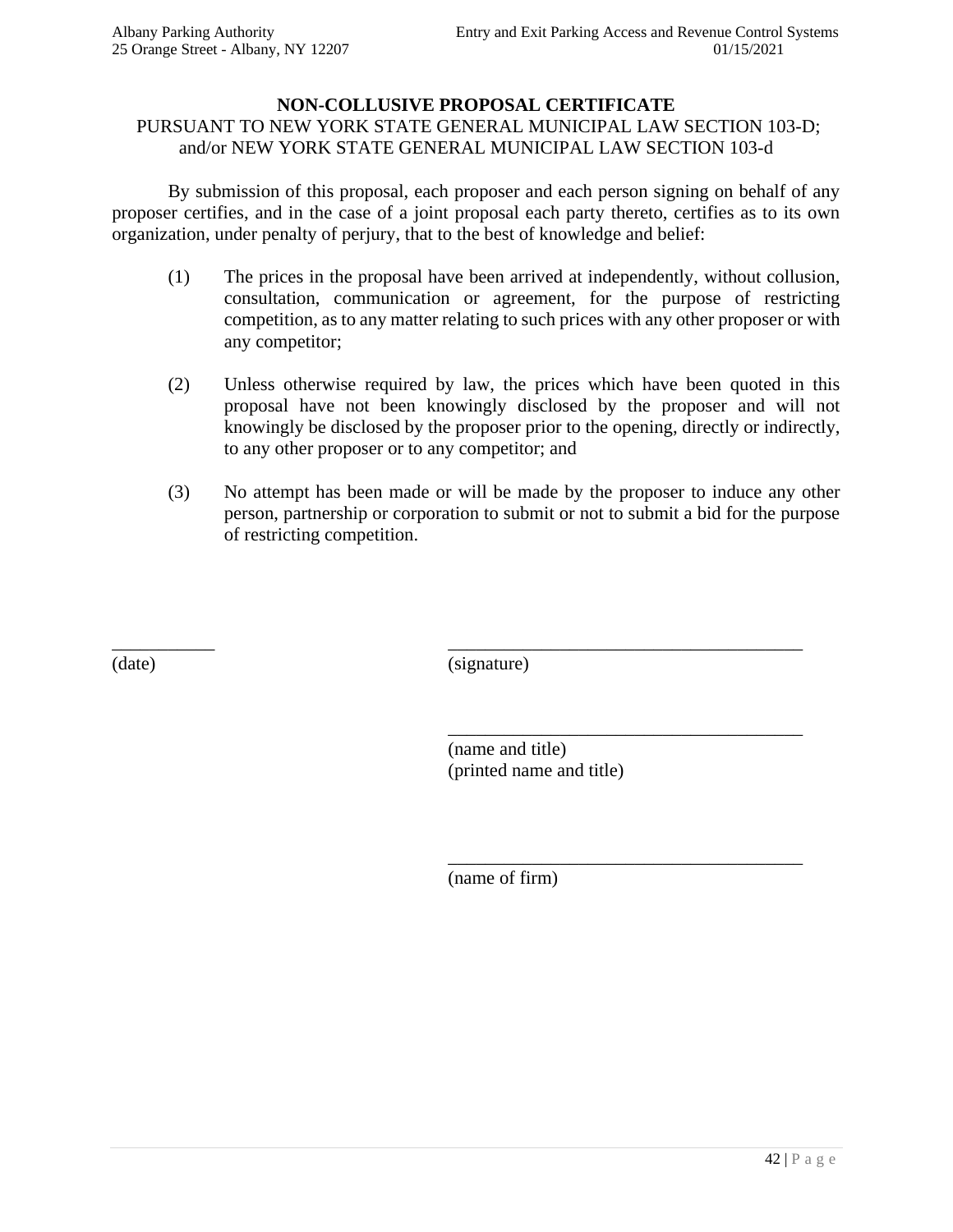#### **ACKNOWLEDGMENT BY PROPOSER**

If Individual or Individuals:

| <b>STATE OF _________________</b><br><b>COUNTY OF</b>                                                                                                                                                                                                                                                  |  | SS.                     |  |                                                                                                                                                                         |
|--------------------------------------------------------------------------------------------------------------------------------------------------------------------------------------------------------------------------------------------------------------------------------------------------------|--|-------------------------|--|-------------------------------------------------------------------------------------------------------------------------------------------------------------------------|
| On this                                                                                                                                                                                                                                                                                                |  |                         |  | day of _________________, 2021, before me personally appeared                                                                                                           |
| the within instrument, and he/she/they severally acknowledged to me that he/she/they executed the same.                                                                                                                                                                                                |  |                         |  | to me known and known to me to be the same person(s) described in and who executed                                                                                      |
|                                                                                                                                                                                                                                                                                                        |  |                         |  |                                                                                                                                                                         |
|                                                                                                                                                                                                                                                                                                        |  |                         |  |                                                                                                                                                                         |
|                                                                                                                                                                                                                                                                                                        |  |                         |  |                                                                                                                                                                         |
| If Corporation:                                                                                                                                                                                                                                                                                        |  |                         |  |                                                                                                                                                                         |
|                                                                                                                                                                                                                                                                                                        |  |                         |  |                                                                                                                                                                         |
|                                                                                                                                                                                                                                                                                                        |  | SS.                     |  |                                                                                                                                                                         |
|                                                                                                                                                                                                                                                                                                        |  |                         |  | On this ___________ day of _______________________, 2021, before me personally appeared<br>to me known, who, being by me sworn, did say that he/she is the (give title) |
| which executed the above instrument; that he/she knows the seal of the corporation, and that the seal affixed to the<br>instrument is such corporate seal; that it was so affixed by order of the board of directors of the corporation, and that<br>he/she signed his/her name thereto by like order. |  |                         |  |                                                                                                                                                                         |
|                                                                                                                                                                                                                                                                                                        |  |                         |  |                                                                                                                                                                         |
|                                                                                                                                                                                                                                                                                                        |  |                         |  |                                                                                                                                                                         |
|                                                                                                                                                                                                                                                                                                        |  |                         |  |                                                                                                                                                                         |
| If Partnership:                                                                                                                                                                                                                                                                                        |  |                         |  |                                                                                                                                                                         |
| $\begin{tabular}{ c c c } \hline \textbf{STATE OF} & \textbf{\textcolor{blue}{\textbf{---}}} & \textbf{\textcolor{blue}{\textbf{---}}} \\ \hline \end{tabular}$                                                                                                                                        |  |                         |  |                                                                                                                                                                         |
| <b>COUNTY OF</b>                                                                                                                                                                                                                                                                                       |  | SS.                     |  |                                                                                                                                                                         |
|                                                                                                                                                                                                                                                                                                        |  |                         |  | On this ___________ day of _______________, 2021, before me personally came<br>______, to me known to be the individual who executed the foregoing, and who, being      |
| the authority to sign the same, and acknowledged that he/she executed the same as the act and deed of said partnership.                                                                                                                                                                                |  |                         |  |                                                                                                                                                                         |
|                                                                                                                                                                                                                                                                                                        |  | Notary Public, State of |  |                                                                                                                                                                         |

| Qualified in              |  |
|---------------------------|--|
| <b>Commission Expires</b> |  |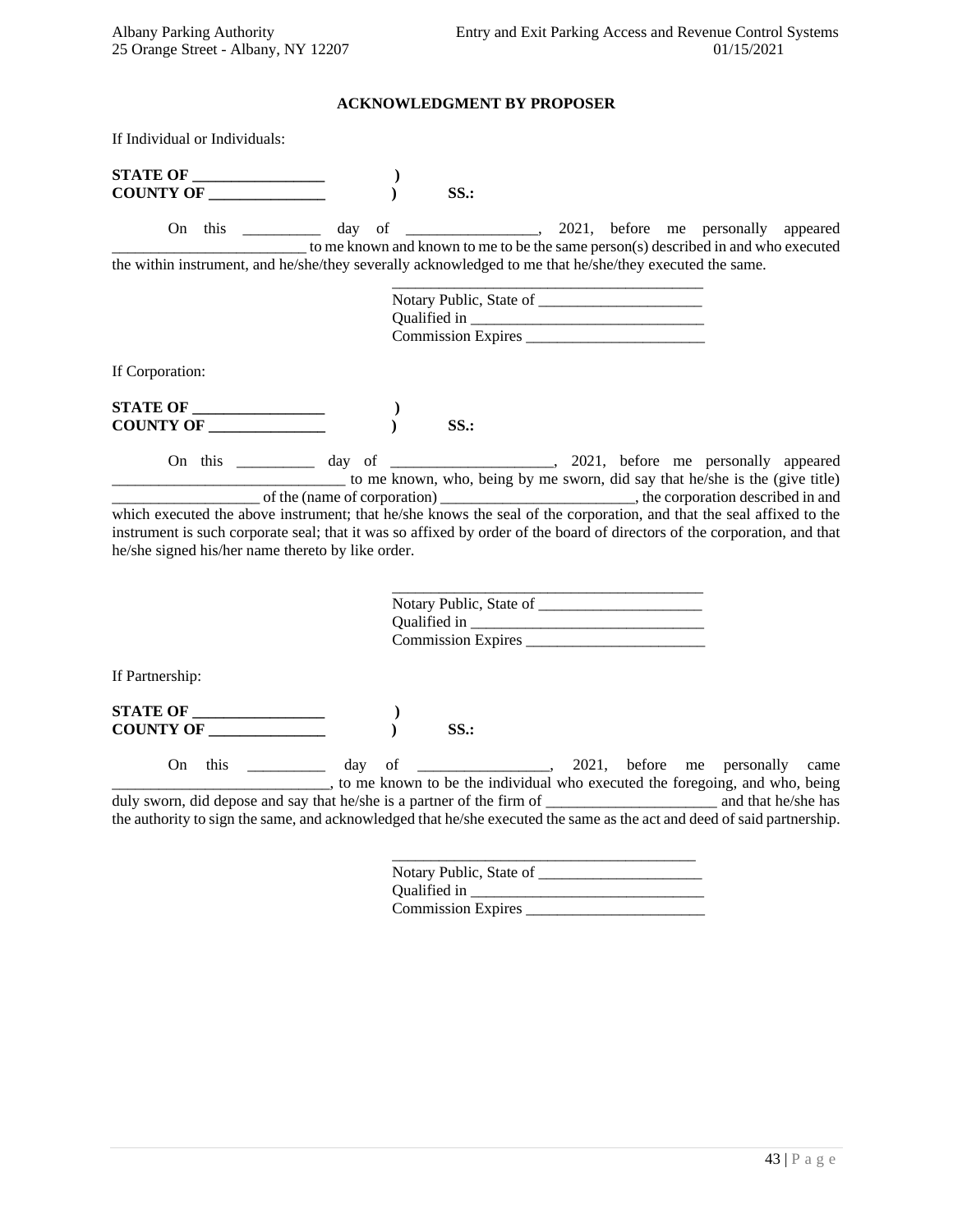## **Exhibit 1**

| Offeror affirms that it understands and agrees to comply with the procedures of the APA relative<br>to permissible Contacts as required by State Finance Law $\S 139 - i(3)$ and $\S 139 - i(6)$ (b). |  |  |  |
|-------------------------------------------------------------------------------------------------------------------------------------------------------------------------------------------------------|--|--|--|
|                                                                                                                                                                                                       |  |  |  |
|                                                                                                                                                                                                       |  |  |  |
|                                                                                                                                                                                                       |  |  |  |
|                                                                                                                                                                                                       |  |  |  |
|                                                                                                                                                                                                       |  |  |  |
| ,我们也不能在这里的时候,我们也不能在这里的时候,我们也不能会在这里的时候,我们也不能会在这里的时候,我们也不能会在这里的时候,我们也不能会在这里的时候,我们也不                                                                                                                     |  |  |  |
|                                                                                                                                                                                                       |  |  |  |
|                                                                                                                                                                                                       |  |  |  |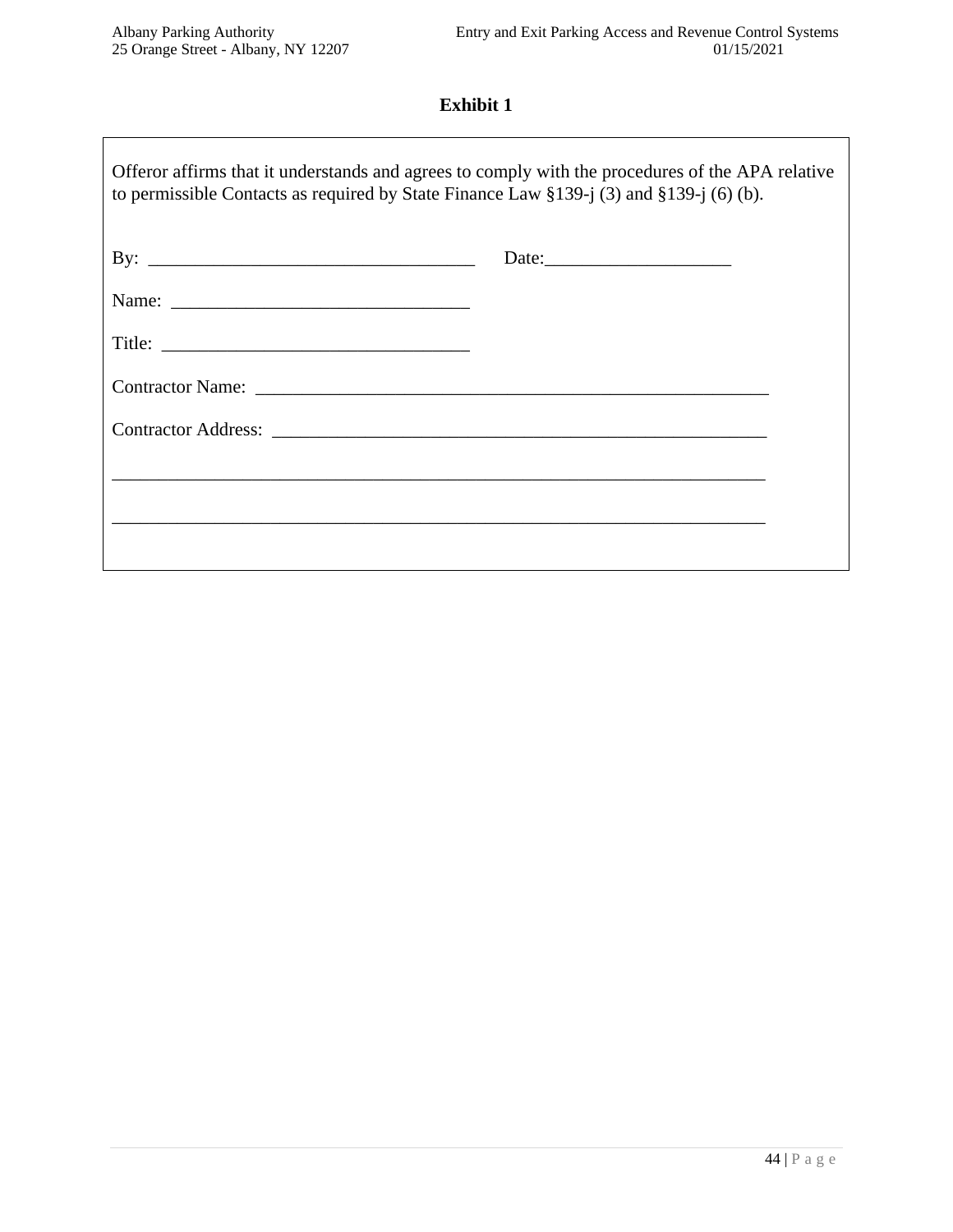#### **Exhibit 2**

## **Offeror Disclosure of Prior Non-Responsibility Determinations**

Name of Individual or Entity Seeking to Enter into the Procurement Contract:

\_\_\_\_\_\_\_\_\_\_\_\_\_\_\_\_\_\_\_\_\_\_\_\_\_\_\_\_\_\_\_\_\_\_\_\_\_\_\_\_\_\_\_\_\_\_\_\_\_\_\_\_\_\_\_\_\_\_\_\_\_\_\_\_\_\_\_\_\_\_\_

Address: \_\_\_\_\_\_\_\_\_\_\_\_\_\_\_\_\_\_\_\_\_\_\_\_\_\_\_\_\_\_\_\_\_\_\_\_\_\_\_\_\_\_\_\_\_\_\_\_\_\_\_\_\_\_\_\_\_\_\_\_\_\_\_

Name and Title of Person Submitting this Form: \_\_\_\_\_\_\_\_\_\_\_\_\_\_\_\_\_\_\_\_\_\_\_\_\_\_\_\_\_\_\_\_\_\_

Date:\_\_\_\_\_\_\_\_\_\_\_\_\_\_\_\_\_\_\_\_\_\_\_\_

| 1. Has any Governmental Entity made a finding of non-responsibility regarding the individual or entity seeking to<br>enter into the Procurement Contract in the previous four years? (Please circle):<br>No<br>Yes<br>If yes, please answer the next questions:                                                 |  |  |  |
|-----------------------------------------------------------------------------------------------------------------------------------------------------------------------------------------------------------------------------------------------------------------------------------------------------------------|--|--|--|
| 2. Was the basis for the finding of non-responsibility due to a violation of State Finance Law §139-j (Please circle):<br>No<br>Yes<br>3. Was the basis for the finding of non-responsibility due to the intentional provision of false or incomplete<br>information to a Governmental Entity? (Please circle): |  |  |  |
| N <sub>o</sub><br>Yes                                                                                                                                                                                                                                                                                           |  |  |  |
| 4. If you answered yes to any of the above questions, please provide details regarding the finding of non-<br>responsibility below.                                                                                                                                                                             |  |  |  |
|                                                                                                                                                                                                                                                                                                                 |  |  |  |
|                                                                                                                                                                                                                                                                                                                 |  |  |  |
|                                                                                                                                                                                                                                                                                                                 |  |  |  |
| <u> 1989 - Johann Barn, mars ann an t-Amhain ann an t-Amhain ann an t-Amhain ann an t-Amhain an t-Amhain an t-Amh</u>                                                                                                                                                                                           |  |  |  |
|                                                                                                                                                                                                                                                                                                                 |  |  |  |
|                                                                                                                                                                                                                                                                                                                 |  |  |  |
| (Add additional pages as necessary)                                                                                                                                                                                                                                                                             |  |  |  |
| 5. Has any Governmental Entity or other governmental agency terminated or withheld a Procurement Contract with<br>the above-named individual or entity due to the intentional provision of false or incomplete information? (Please<br>circle):                                                                 |  |  |  |
| Yes<br>N <sub>0</sub><br>6. If yes, please provide details below.                                                                                                                                                                                                                                               |  |  |  |
|                                                                                                                                                                                                                                                                                                                 |  |  |  |
|                                                                                                                                                                                                                                                                                                                 |  |  |  |
| Date of Termination or Withholding of Contract: _________________________________                                                                                                                                                                                                                               |  |  |  |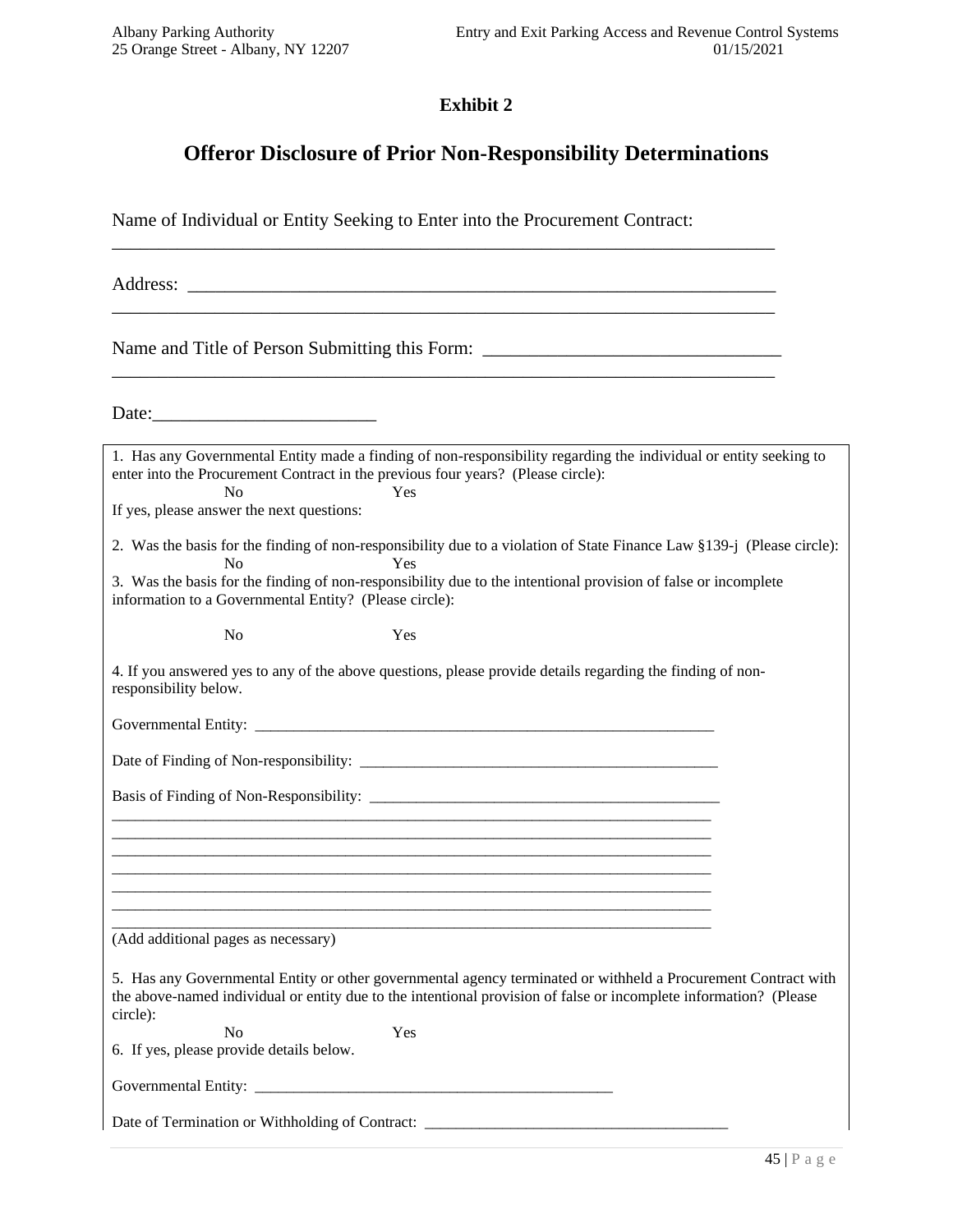| (Add additional pages as necessary) |                                                                                                                                           |  |
|-------------------------------------|-------------------------------------------------------------------------------------------------------------------------------------------|--|
| accurate.                           | Offeror certifies that all information provided to the Governmental Entity with respect to State Finance Law §139-k is complete, true and |  |
| By:<br>Signature                    | Date: $\qquad \qquad$                                                                                                                     |  |
| Name: 2008. [1] Name:               |                                                                                                                                           |  |
| Title:                              |                                                                                                                                           |  |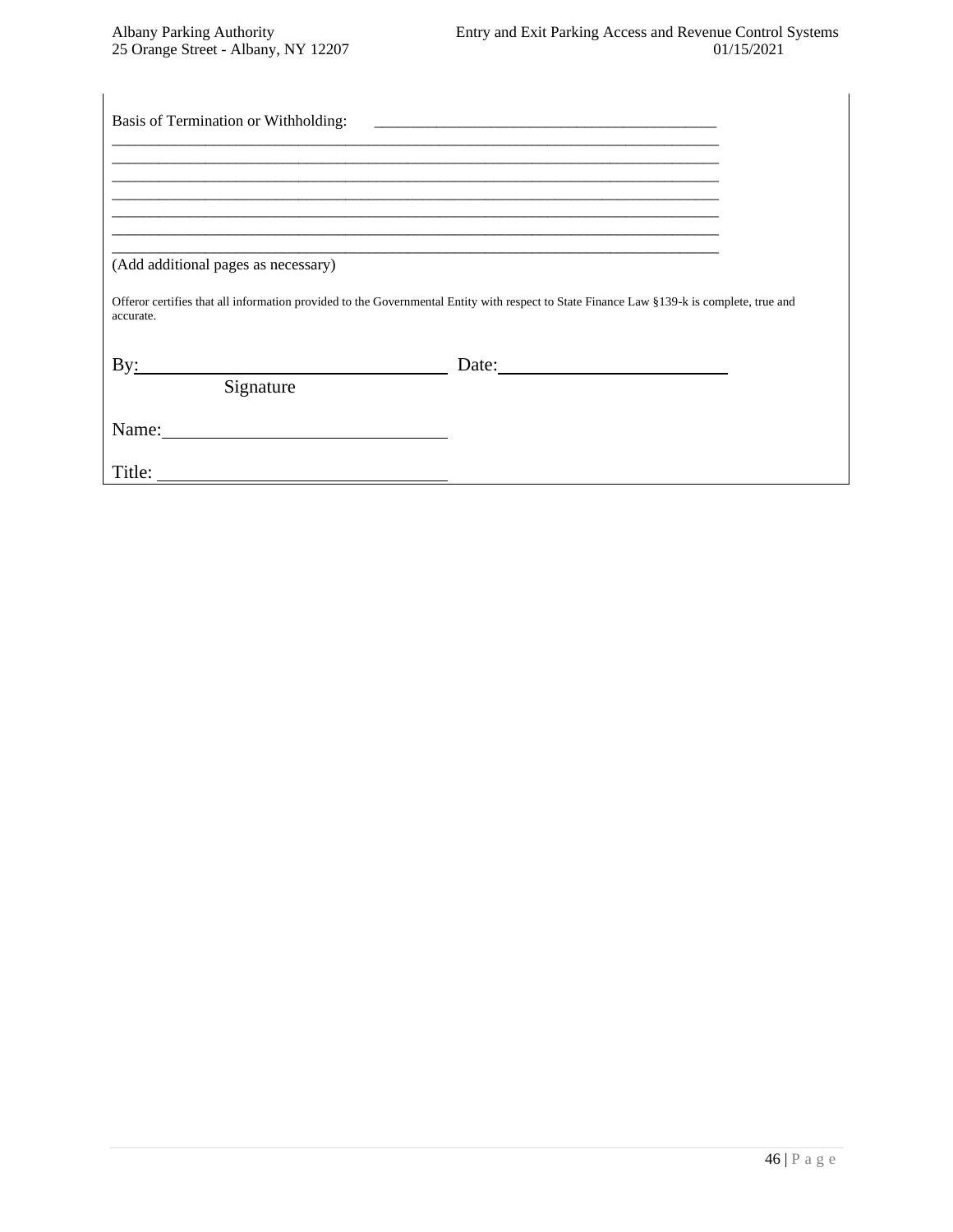#### **Exhibit 3**

#### **Offeror Certification:**

I certify that all information provided to the APA with respect to State Finance Law §139-k is

complete, true and accurate.

| Date: |  |
|-------|--|
|       |  |
|       |  |
|       |  |
|       |  |
|       |  |
|       |  |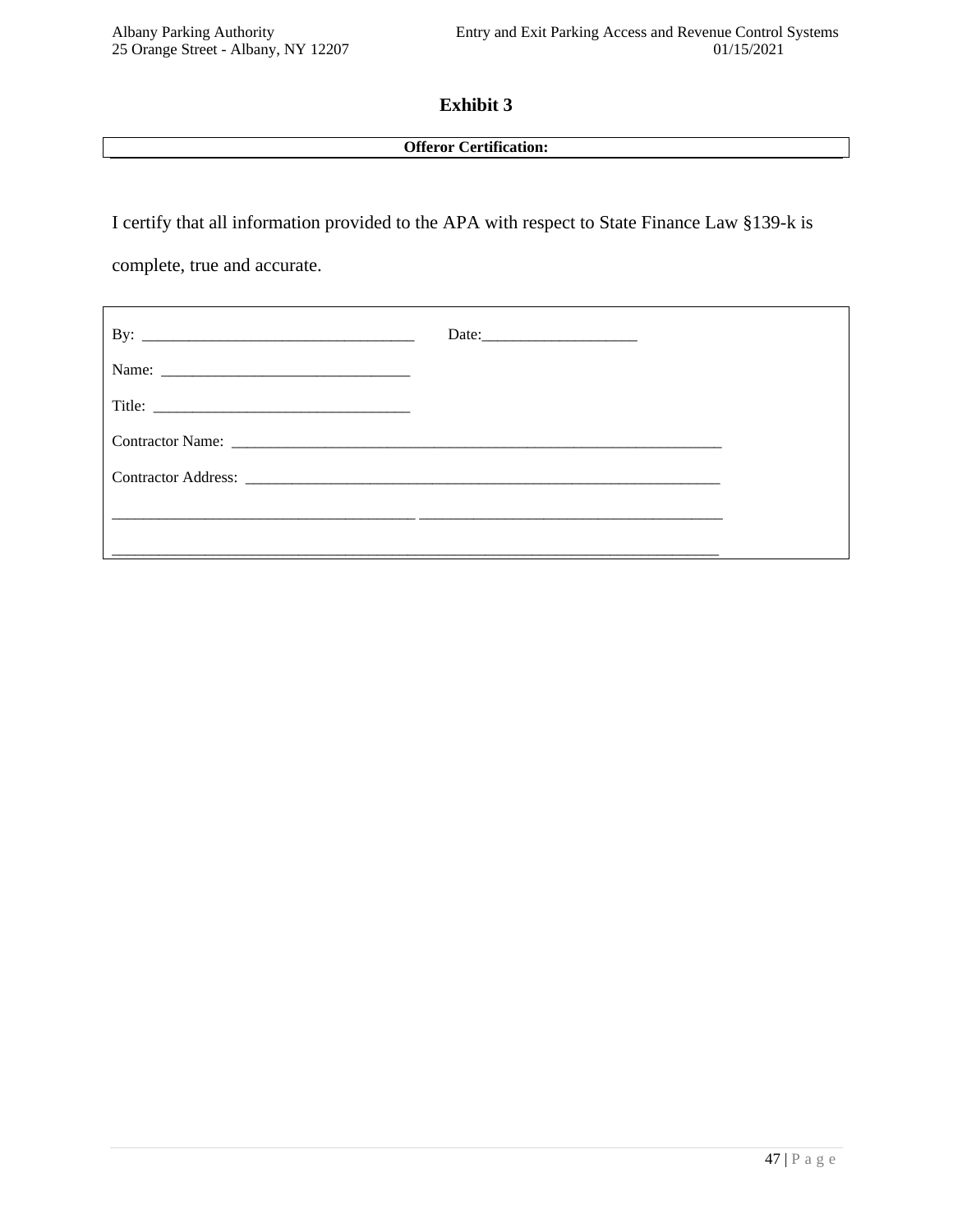# **Map to Albany Parking Authority Office**

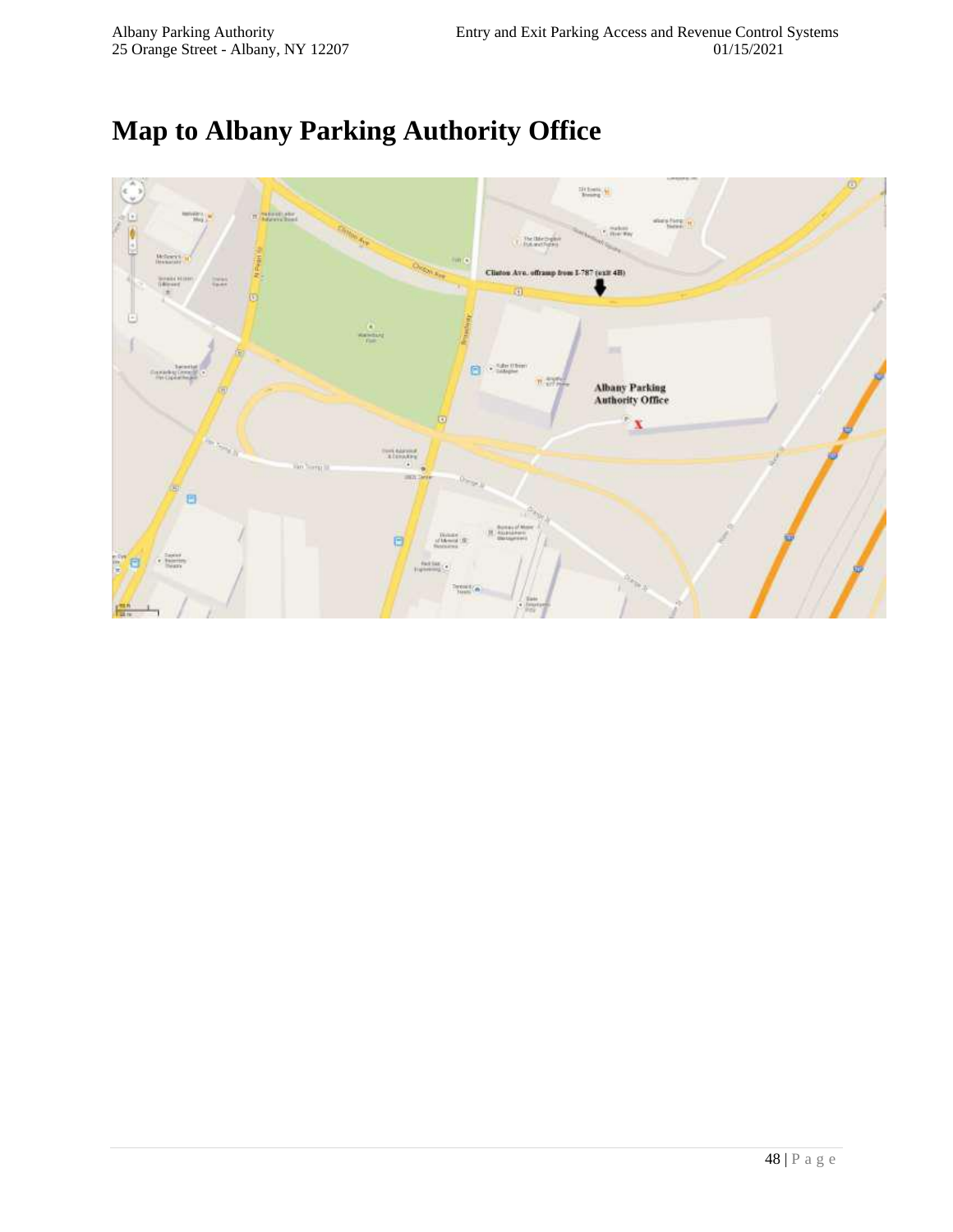## **Parking Garage Holidays – 2021**

| January 1st          | (Garage closed) |
|----------------------|-----------------|
| 3rd Monday in Jan.   |                 |
| 3rd Monday in Feb.   |                 |
| Last Monday in May   | (Garage closed) |
| July 4th             | (Garage closed) |
| 1st Monday in Sept.  | (Garage closed) |
| 2nd Monday in Oct.   |                 |
| November 11th        |                 |
| 4th Thursday in Nov. | (Garage closed) |
| 4th Friday in Nov.   |                 |
| December 25th        | (Garage closed) |
|                      |                 |